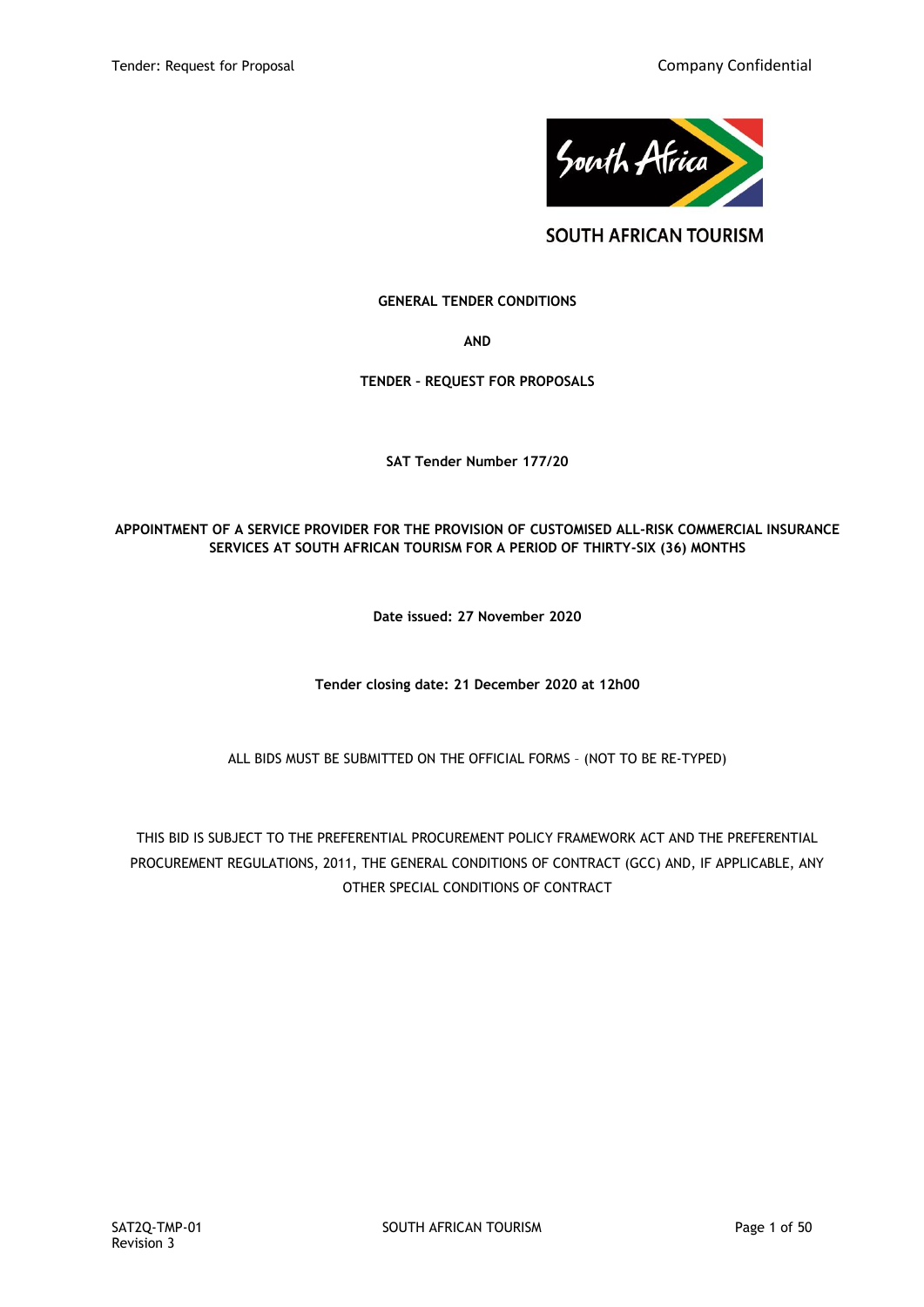| $\mathbf{1}$   | <b>INTRODUCTION</b>                                                        | 3              |
|----------------|----------------------------------------------------------------------------|----------------|
| $\overline{2}$ | <b>CLOSING DATE</b>                                                        | 3              |
| $\overline{3}$ | E PROCUREMENT TENDER PORTAL AND TENDER DOCUMENTS MARKING                   | 3              |
| 4              | <b>CONTACT INFORMATION</b>                                                 | $\overline{4}$ |
| 5              | SECURITY AND INTERGRITY CLEARENCE                                          | 5              |
| 5.1            | <b>FALSE INFORMATION</b>                                                   | 5              |
| 5.2            | VAT, DUTIES AND OTHER TAXES                                                | 5              |
| 6              | SPECIAL CONDITIONS                                                         | 5              |
| 6.1            | <b>TENDER SURETY</b>                                                       | 6              |
| 6.2            | DOWNSCALING OF WORK                                                        | 6              |
| 6.3            | <b>VALIDITY PERIOD</b>                                                     | 6              |
| 6.4            | <b>COMPLETENESS OF THE SOLUTION</b>                                        | 6              |
| 6.5            | <b>CONTRACTUAL IMPLICATIONS</b>                                            | 6              |
| 6.6            | <b>CONDITIONS OF PAYMENT</b>                                               | $\overline{7}$ |
| 6.7            | <b>QUALITY ASSURANCE</b>                                                   | $\overline{7}$ |
| 6.8            | INTELLECTUAL PROPERTY RIGHTS                                               | $\overline{7}$ |
| 6.9            | AWARDING OF CONTRACT                                                       | 8              |
| 6.10           | CONFLICT OF INTEREST, CORRUPTION AND FRAUD                                 | 8              |
| 6.11           | MISREPRESENTATION DURING THE LIFECYCLE OF THE CONTRACT                     | 9              |
| 6.12           | PREPARATION COST                                                           | 9              |
| 6.13           | <b>INDEMNITY</b>                                                           | 9              |
| 6.14           | <b>PRECEDENCE</b>                                                          | 9              |
| 6.15           | LIMITATION OF LAIBILITY                                                    | 9              |
| 6.16           | <b>TAX COMPLAINCE</b>                                                      | 10             |
| 6.17           | TENDER DEFAULTERS AND RESTRCITED SUPLIERS                                  | 10             |
| 6.18           | <b>GORVERNING LAW</b>                                                      | 10             |
| 6.19           | RESPONSIBILITY FOR SUB-CONTRACTORS AND BIDDER'S PERSONNEL                  | 10             |
| 6.20           | CONFIDENTIALITY                                                            | 10             |
| 6.21           | PROPRIETY INFORMATION                                                      | 11             |
| 6.22           | AVAILABILITY OF FUNDS                                                      | 11             |
| 6.23           | <b>ANTI-CORRUPTION PRACTICE</b>                                            | 11             |
| 6.24           | <b>FRONTING</b>                                                            | 11             |
| 6.25           | SUPPLIER DUE DILIGENCE                                                     | 12             |
| 6.26           | DURATION OF CONTRACT                                                       | 12             |
| $\overline{7}$ | TERMINATION OF CONTRACT                                                    | 12             |
| 8              | PROPOSAL SUBMISION                                                         | 12             |
| 9              | ANNEXURE A - DETAIL SEPCIFICATION OF GOODS AND SERVICES                    | $13 - 29$      |
| 10             | ANNEXURE B - COMPANY INFORMATION                                           | $30 - 33$      |
| 11             | ANNEXURE C : DETAILED BREAKDOWN OF TOTAL COST AND STANDARD SERVICES        | 34-            |
| 12             | TIME FRAMES                                                                | 35             |
| 13             | ANNEXURE D : ACCEPTANCE OF GENERAL TENDER CONDITIONS                       | $36 - 37$      |
| $14 - 15$      | ANNEXURE E : DECLARATION OF INTEREST FOR TENDERS                           | $38 - 43$      |
| 15             | ANNEXURE F : DECLARATION OF INTEREST FOR TENDERS + SBD4                    | $39 - 43$      |
| 16             | ANNEXURE G: NATIONAL TREASURY CENTRALISED SUPPLIER DATABASE                | 44             |
| 17             | ANNEXURE H: DECLARATION OF BIDDER'S PAST SUPPLY CHAIN MANAGEMENT PRACTICES | 45-46          |
| $18 - 19$      | ANNEXURE I: CERTFICATE OF INDEPENDENT BID DETERMINATION (SBD9)             | 47-50          |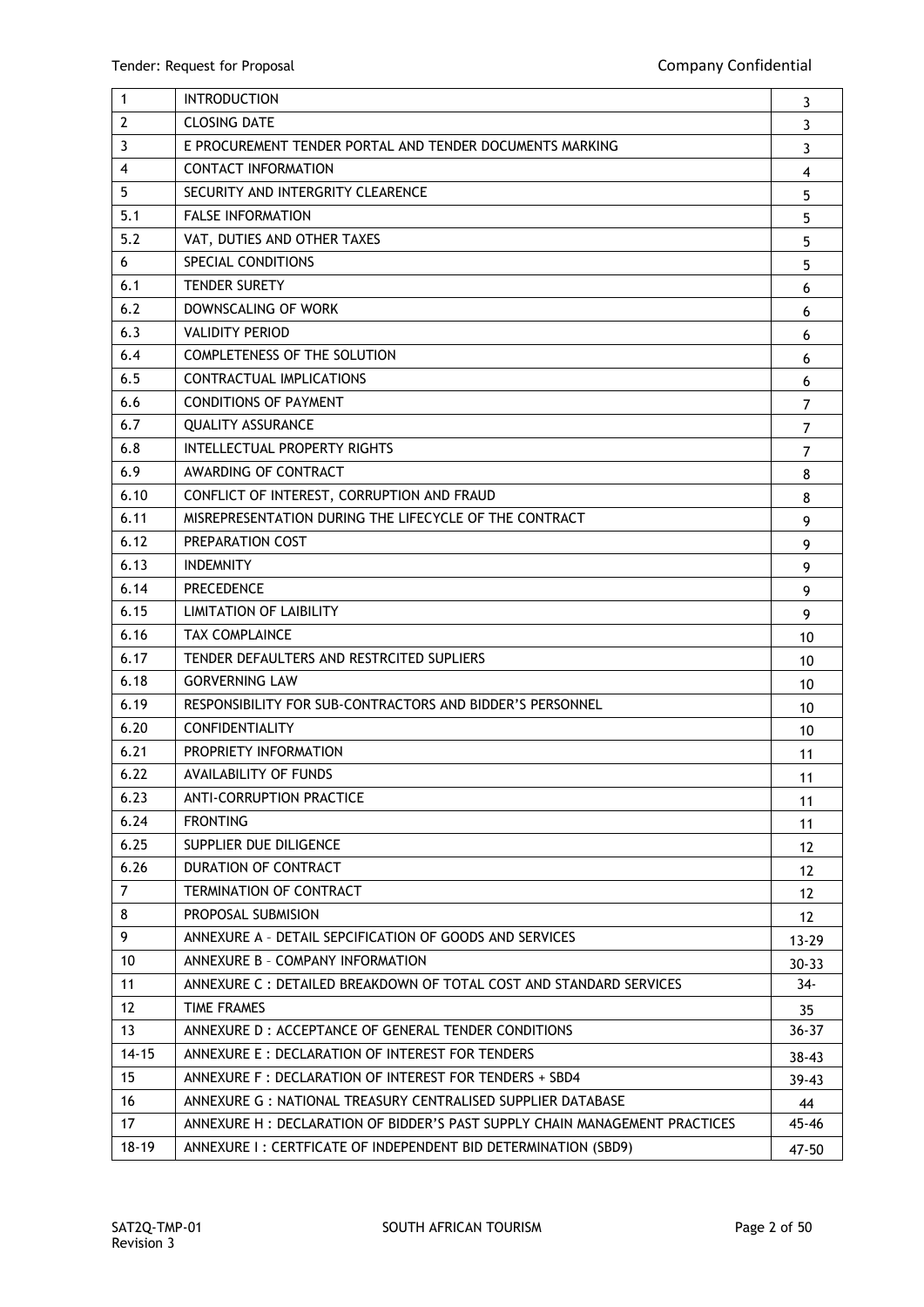# **1 INTRODUCTION**

The South African Tourism Board (South African Tourism) was established by section 2 of the Tourism Act No 72 of 1993 and continues to exist in terms of section 9 of the new Tourism Act No 3 of 2014. SA Tourism is a schedule 3 A Public Entity in terms of schedule 3 of the Public Finance Management Act 1 of 1999.

The mandate of South African Tourism in terms of the Tourism Act is to provide for the development and promotion of sustainable tourism for the benefit of the Republic, its residents and its visitors. It is common cause that tourism is a strategic industry in terms of the National Tourism Sector Strategy as it supports government objectives of alleviating the triple challenges of unemployment, poverty and inequality.

The scope of South African Tourism's business includes four distinct areas of business focus and delivery, with different target markets and segments:

- I. International Leisure (travel trade and consumer); and Domestic Leisure Tourism (travel trade and consumer)
- II. Business events through the delivery unit the South African National Convention Bureau (Meetings, Incentives, Conferences, Exhibitions);
- III. Quality assurance of the tourism sector/industry through the delivery of both Visitor Experience and the Tourism Grading Council of South Africa.
- IV. Corporate enhancing the South African Tourism brand

Section 217 of the Constitution of the Republic of South Africa, 1996, prescribes that goods and services must be contracted through a system that is fair, equitable, transparent, competitive and cost-effective and also confers a constitutional right on every potential supplier to offer goods and services to the public sector when needed.

The submission of proposals will be in terms of this document. All information requested, must be supplied and all annexures completed, whether such information or annexure refers to the eventual tender or not. This information will form part of the eventual tender and must therefore be completed, as there will not be an opportunity to do so later. Thus, it essential that the information supplied is both correct and true.

South African Tourism has a detailed evaluation methodology premised on Treasury Regulation 16A.3 promulgated under Section 76 of the Public Finance Management Act, 1999 (Act, No. 1 of 1999), the Preferential Procurement Policy Framework Act 2000 (Act, No.5 of 2000) read with Preferential Procurement Regulations 2017, and the Broad-Based Black Economic Empowerment Act, 2003 (Act, No. 53 of 2003).

# **2 CLOSING DATE**

The closing date for the submission of proposals is **12h00 on Monday, 21 December 2020**. No late submissions will be accepted.

# **3 E-PROCUREMENT TENDER PORTAL AND TENDER DOCUMENTS MARKING**

3.1 South African Tourism have developed and implemented an on-line e-Procurement Portal which will enable bidders to respond to procurement opportunities as and when they are issued by South African Tourism.

The portal is the official procurement portal for South African Tourism, which ensures an open, transparent, and competitive environment for any person participating in its procurement processes.

The portal enables a bidder to register as a supplier on the system and to RSVP to tender briefings and to submit tender responses on the portal.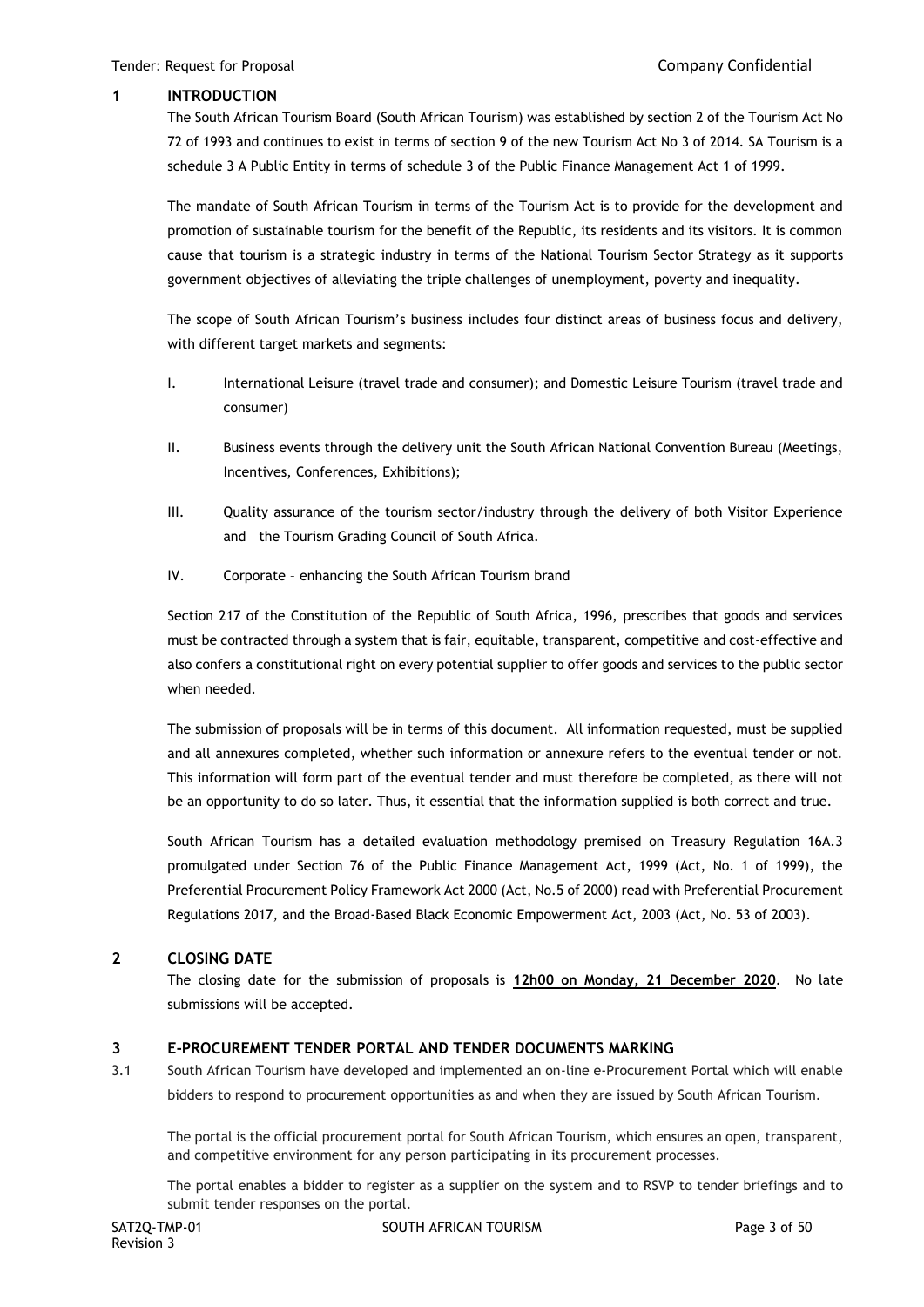The Portal's URL ([https://e-procurement.southafrica.net\)](https://e-procurement.southafrica.net/) is compatible with Google Chrome, Microsoft Edge, Internet Explorer, FireFox and Safari. Interested bidders should with immediate effect consider registering and submitting their bid proposals on the portal which has specifically been developed and implemented for this purpose.

The supplier user manual can be viewed and downloaded on South African Tourism's website at [https://www.southafrica.net/gl/en/corporate/page/tenders.](https://www.southafrica.net/gl/en/corporate/page/tenders)

All bidders should therefore take note that the physical drop-offs and courier of bid responses to South African Tourism's physical address is no longer permitted. South African Tourism will not consider these bid proposals unless they are submitted through the e-procurement portal.

Prospective tenderers must periodically review both <http://www.southafrica.net/gl/en/corporate/page/tenders> and [https://e-procurement.southafrica.net](https://e-procurement.southafrica.net/) for updated information or amendments with regard to this tender, prior to due dates.

- 3.2 Failure on the part of the tenderer to sign/mark this tender form and thus to acknowledge and accept the conditions in writing or to complete the attached forms, questionnaires and specifications in all respects, may invalidate the tender.
- 3.3 Tenders must be completed in black ink where mechanical devices, e.g. typewriters or printers, are not used.
- 3.4 Tenderers will check the numbers of the pages and satisfy themselves that none are missing or duplicated. No liability will be accepted regarding claims arising from the fact that pages are missing or duplicated.

# **4 CONTACT AND COMMUNICATION**

- 4.1 A nominated official of the bidder(s) can make enquiries in writing, to the specified person, Evah Mkwanazi via email [evah@southafrica.net.](mailto:evah@southafrica.net) Bidder(s) must reduce all telephonic enquiries to writing and send to the above email address.
- 4.2 Bidders are to communicate any technical enquiries through the nominated official in writing, no later than 11 December 2020. All responses will be published by the 14 December 2020 on the following links:

# [https://www.southafrica.net/gl/en/corporate/page/tenders;](https://www.southafrica.net/gl/en/corporate/page/tenders) and

[https://e-procurement.southafrica.net.](https://e-procurement.southafrica.net/)

- 4.2 Any communication to an official or a person acting in an advisory capacity for South African Tourism in respect of the bid after the closing date and the award of the bid by the Bidder(s) is discouraged.
- 4.3 All communication between the Bidder(s) and South African Tourism must be done in writing within the prescribed period.
- 4.4 Whilst all due care has been taken in connection with the preparation of this bid, South African Tourism makes no representations or warranties that the content of the bid or any information communicated to or provided to Bidder(s) during the bidding process is, or will be, accurate, current or complete. South African Tourism, and its employees and advisors will not be liable with respect to any information communicated which may not be accurate, current or complete.
- 4.5 If Bidder(s) finds or reasonably believes it has found any discrepancy, ambiguity, error or inconsistency in this bid or any other information provided by South African Tourism (other than minor clerical matters), the Bidder(s) must promptly notify South African Tourism in writing of such discrepancy, ambiguity, error or inconsistency to afford South African Tourism an opportunity to consider what corrective action is necessary (if any).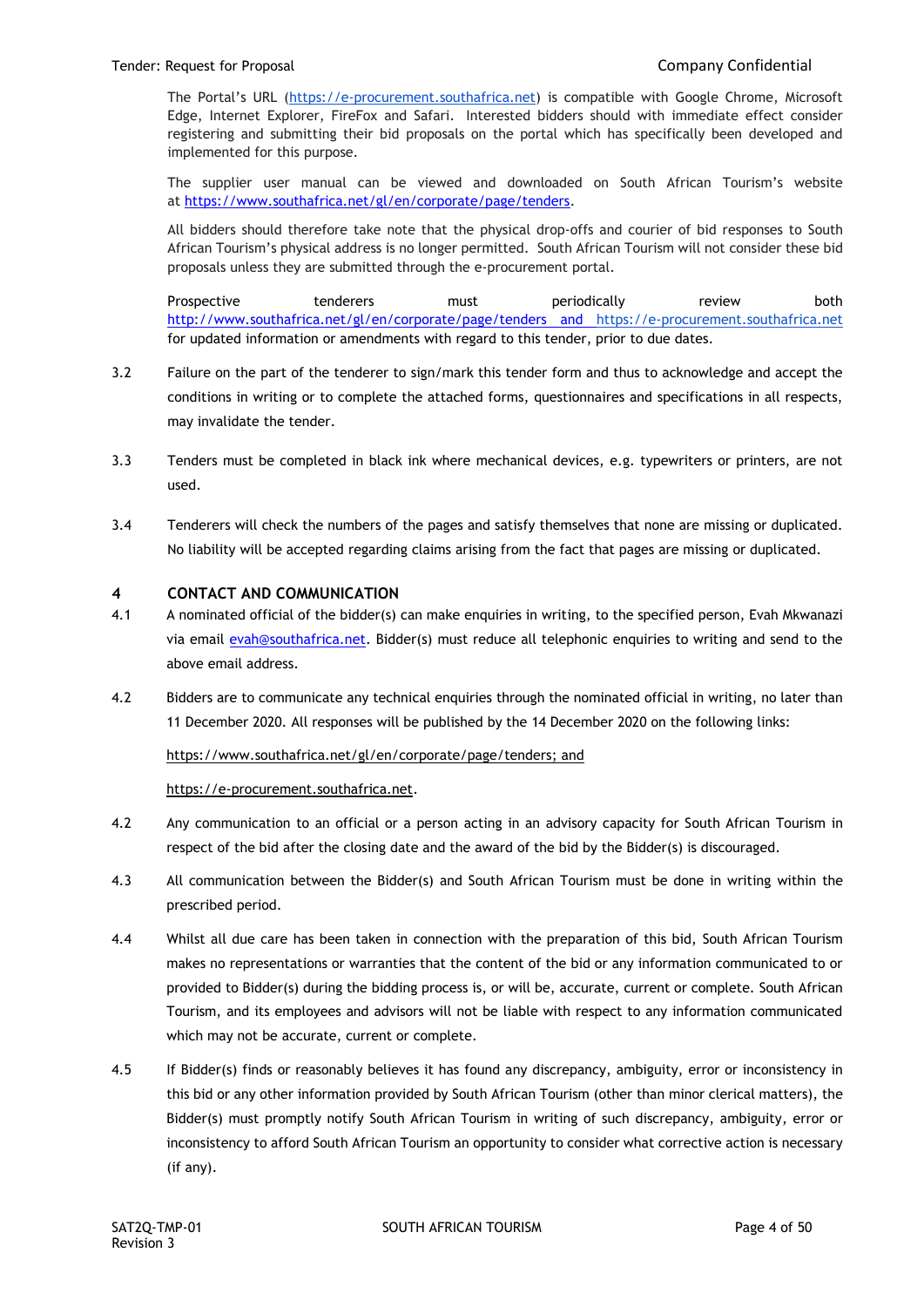#### Tender: Request for Proposal Company Confidential

- 4.6 Any actual discrepancy, ambiguity, error or inconsistency in the bid or any other information provided by South African Tourism will, if possible, be corrected and provided to all Bidder(s) without attribution to the Bidder(s) who provided the written notice.
- 4.7 All persons (including Bidder(s)) obtaining or receiving the bid and any other information in connection with the Bid or the Tendering process must keep the contents of the Bid and other such information confidential, and not disclose or use the information except as required for developing a proposal in response to this Bid.

# **5 SECURITY AND INTEGRITY CLEARANCE**

All information documents, records and books provided by South African Tourism to any tenderer, in connection with the invitation to tender or otherwise, are strictly private and confidential. These will not be disclosed by any tenderer to any third party, except with the express consent of South African Tourism, which will be granted in writing prior to such disclosure. South African Tourism, however, reserves the right to disclose any information provided by any tenderer to any of the employees of South African Tourism for successful tenders.

A proposal for award will be rejected if South African Tourism determines that the supplier recommended for award, has engaged in corrupt or fraudulent activities in competing for the contract in question.

South African Tourism may require contractors to permit South African Tourism to inspect their accounts and records relating to the performance of the contract and to have them audited by auditors appointed by South African Tourism.

### 5.1 FALSE INFORMATION

Should the Tenderer:

- provide and/or provides South African Tourism intentionally or negligently with false and/or misleading information;
- intentionally or negligently omits any material fact;
- render any statement that may be misleading;
- or any subsequent information or representation of information, as it relates to this tender

Shall entitle South African Tourism, in its sole discretion forthwith, to disqualify the Tenderer and/or to immediately terminate any agreements subsequently entered into without prejudice to any of the rights South African Tourism has in terms of such agreement and/or any law.

### 5.2 VAT, DUTIES AND OTHER TAXES

Prices must be quoted inclusive of VAT and all other relevant taxes and duties (where applicable) should be shown separately.

5.2.1 The full price under this tender must be quoted in South African Rand (ZAR).

### **6 SPECIAL TENDER CONDITIONS**

This tender and its acceptance will be subject to the terms and conditions described below.

South African Tourism is/will not be liable for any costs incurred in preparation and delivery of tenders. South African Tourism will however consider contributing set amounts only to shortlisted agencies for this tender who will participate during phase two of the tender process to assist with the preparation of final agency pitches.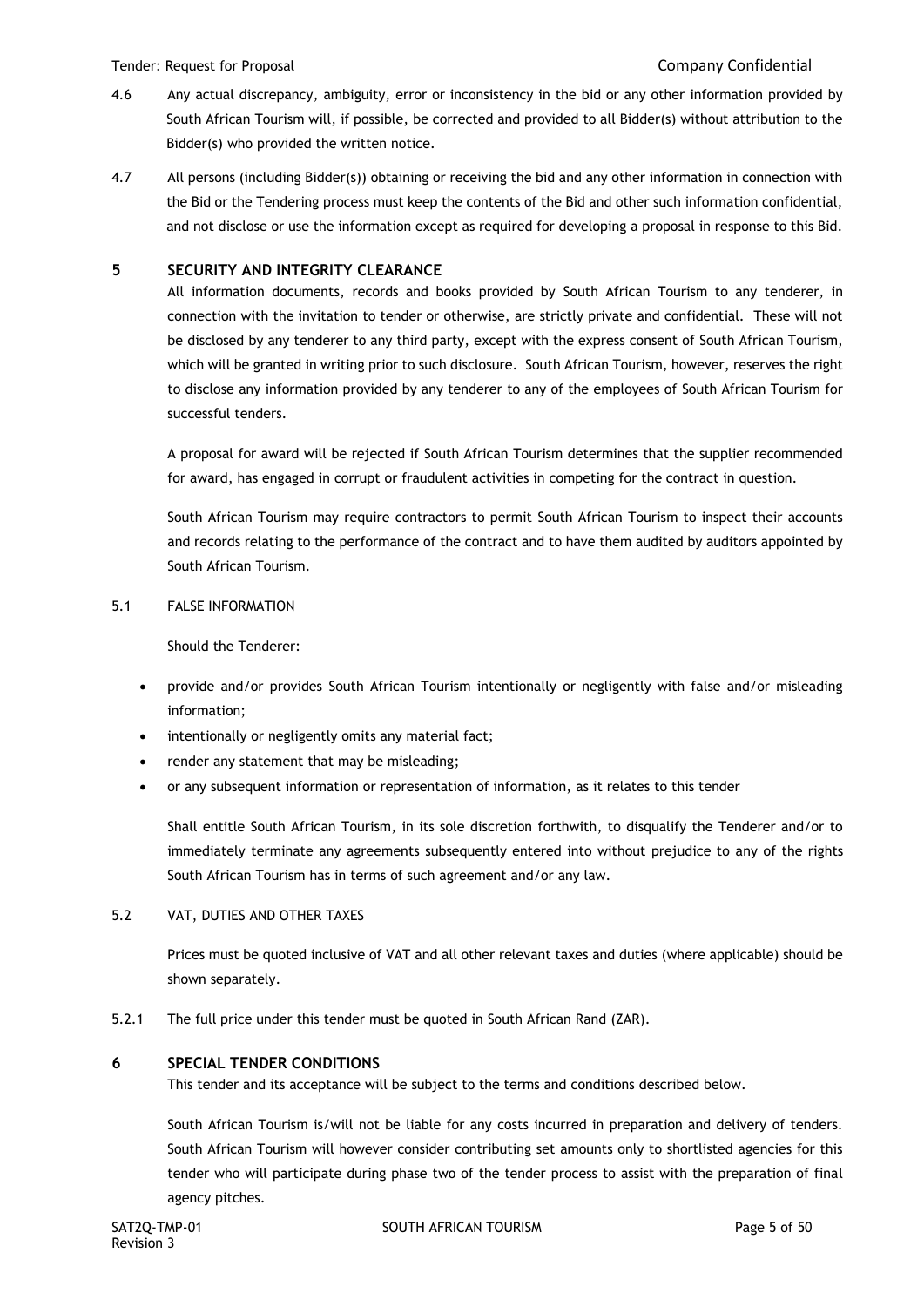All documents, samples and materials submitted as part of a tender becomes the property of South African Tourism, and yet in any event South African Tourism will not be liable for loss or damage to any documents, samples and materials submitted.

# 6.1 TENDER SURETY

South African Tourism requires no proposal surety but however reserves the right to review this position at contractual stages.

# 6.2 DOWNSCALING OF WORK

South African Tourism reserves the right to downscale the required services and associated costs, should the need arise. In such cases, South African Tourism will only downscale such services after every completed contractual period of 12 months. At least 3 months' written notice of such downscaling will be provided to the successful bidder.

### 6.3 VALIDITY PERIOD

The tender proposal must remain valid for at least five (5) months after the tender due date. All contributions / prices indicated in the proposal and other recurrent costs must remain firm for the period of the contract.

### 6.4 COMPLETENESS OF THE SOLUTION

The tenderer must complete all documents in full and submit these with the proposal. Failure to comply with these requirements may invalidate the tenderer or disqualify the proposal.

Notwithstanding any possible shortcomings and / or inconsistency in the specifications, the tenderer must ensure that the solution offered will form a complete, cost effective and functional proposal for the whole project solution.

# 6.5 CONTRACTUAL IMPLICATIONS

The tenderer must complete all documents in full and submit these with the proposal. Failure to comply with these requirements may invalidate the tenderer or disqualify the proposal.

- 6.5.1 Upon submission of the tender response, the Tenderer is unconditionally bound by the terms and conditions of the Request for Proposal (RFP) and the tender response. In the event of any conflict or confusion arising between the terms and conditions of the RFP and the tender response, the RFP shall prevail.
- 6.5.2 The Tenderer acknowledges that awarding of the Tender is based solely on the information supplied in the tender response, accordingly the relevant Terms and Conditions of the Request for Proposal and the tender response will be incorporated in the subsequent written agreement, unless otherwise provided by South African Tourism.
- 6.5.3 Other than providing rights to South African Tourism, nothing in this Tender Request and tender response should be construed to give rise to South African Tourism having any obligations or liabilities whatsoever, express or implied.
- 6.5.4 The successful Tenderer shall only be entitled to render services and/or provide goods to South African Tourism once a separate written contract, which should be aligned to "GOVERNMENT PROCUREMENT GENERAL CONDITIONS OF CONTRACT" (Please visit [http://www.treasury.gov.za/divisions/ocpo/sc/GeneralConditions/default.aspx\)](http://www.treasury.gov.za/divisions/ocpo/sc/GeneralConditions/default.aspx) for further information issued in 2010 in this respect) and a service level agreement, has been signed by both the Tenderer and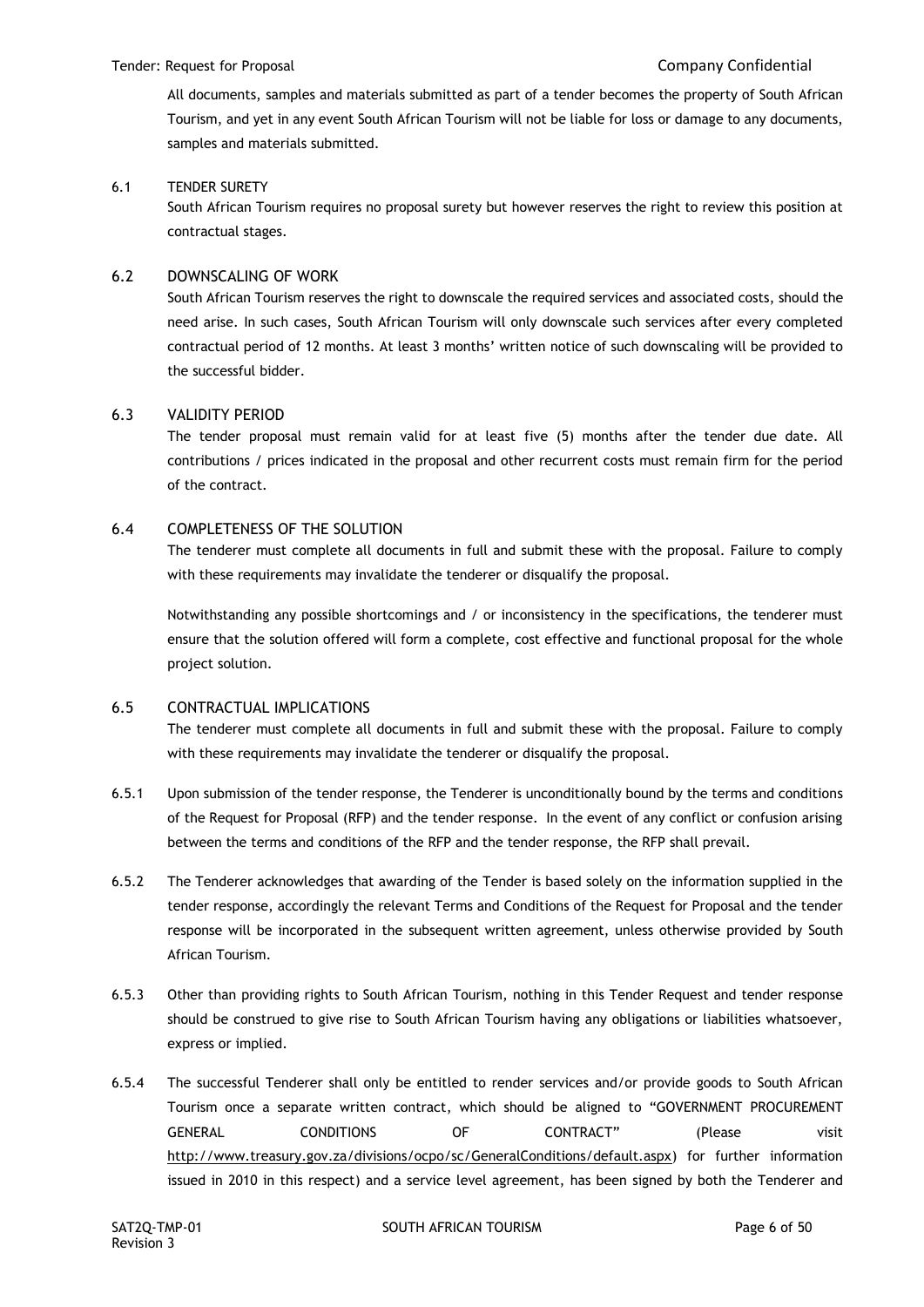#### Tender: Request for Proposal Company Confidential

South African Tourism, whereupon the Request for Proposal and tender response will cease to have force and effect.

- 6.5.5 The successful tenderer will assume sole responsibility, regardless of any third party or subcontracting agreements it may enter.
- 6.5.6 The terms and conditions of this Request for Proposal and any agreement entered between South African Tourism and Tenderer because of a successful proposal by the Tenderer to this Request for Proposal (RFP) shall always be interpreted and subject to the laws of the Republic of South Africa and the jurisdiction of the South Gauteng High Court in Johannesburg. The terms and conditions of this sub- clause 6.5.6 shall survive any subsequent contractual provision or agreement attempting to evade, amend or nullify the said provisions of this sub - clause 6.5.6 to the Request for Proposal.

#### 6.6 CONDITIONS OF PAYMENT

No service should be provided to South African Tourism in terms of this tender and no amount will become due and payable by South African Tourism before:

- a cost estimate and relevant 3<sup>rd</sup> party supporting documents (where applicable) has been provided by the service provider/supplier.

- an official purchase order or similar written instruction has been issued to the supplier where service delivery will be within the specified time scale after the receipt of the official purchase order or similar written instruction; and

Unless otherwise determined in the contract or other agreement, all payments due to creditors will be settled within 30 days from receipt of an invoice or, in the case of civil claims, from the date of settlement or court judgment. This implies that amounts owing will be paid within 30 days from receipt of invoice if the goods, works or services were delivered to the satisfaction of South African Tourism.

Notwithstanding any provisions in this document, no payment will become due or payable unless the invoice is accompanied with:

- a statement, reconciling all monies already paid and still outstanding; and
- all relevant supporting documentation.

All invoices to be issued must be issued in the relevant currency in which the contract is done with South African Tourism. No GST or VAT may be levied on work that meets the criteria of an export.

Tenderer shall be responsible for any foreign exchange losses incurred due to currency fluctuations, without having any recourse whatsoever against South African Tourism for such loss.

### 6.7 QUALITY ASSURANCE

All services rendered by the Tenderer, its personnel, agents or sub-contractors will be subject to on-going evaluation to determine its effectiveness and will be so guaranteed for the full contract period by the Tenderer after acceptance by South African Tourism.

### 6.8 INTELLECTUAL PROPERTY RIGHTS

All intellectual property rights, applicable to the awarded bidder, including, but not limited to, copyright, trademarks, design rights, patent rights and other similar rights in the Request for Proposal and the tender response and in any works or products created as a result of the performance of the Tenderer in relation to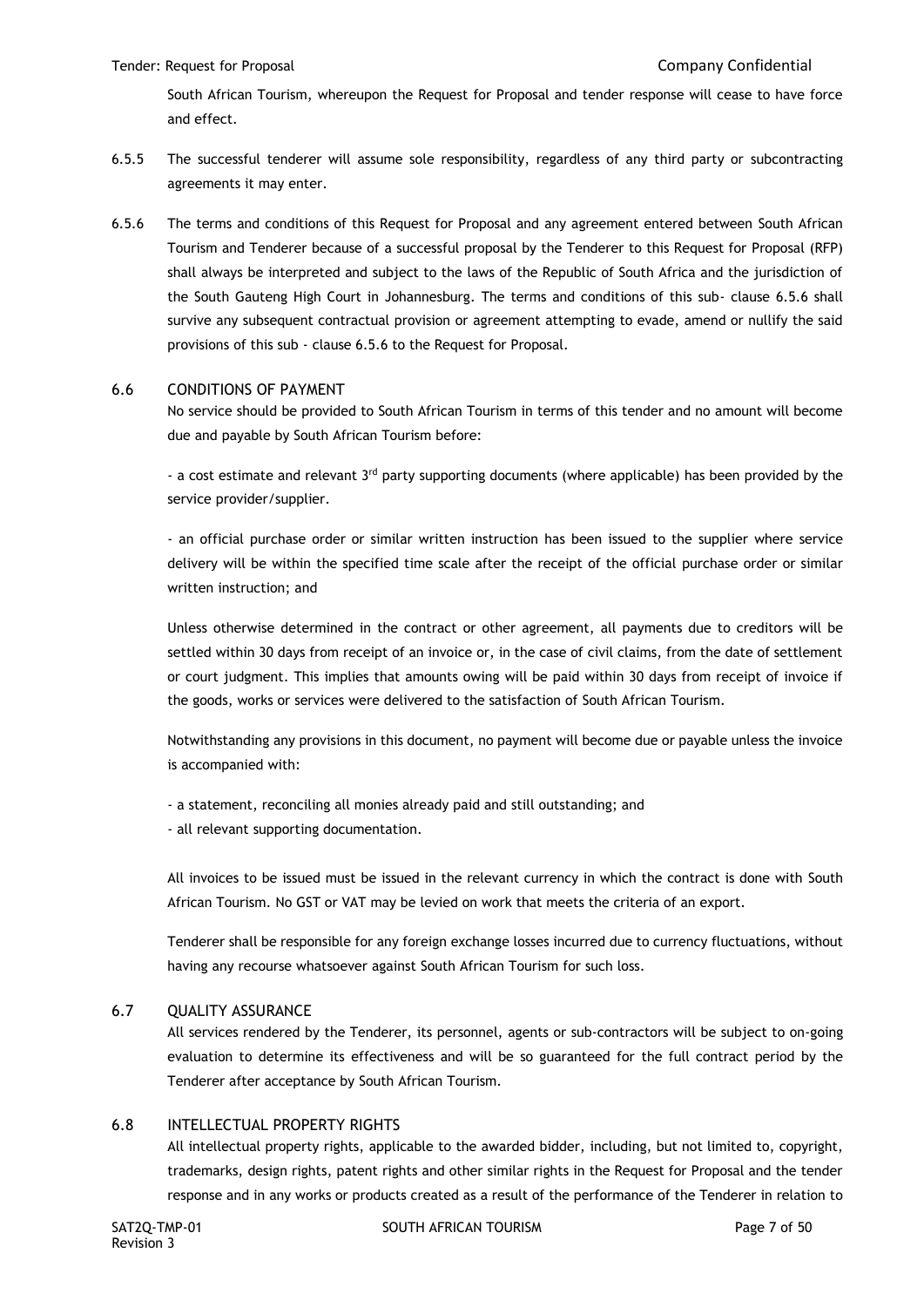this Request for Proposal and tender response, will vest in, and are hereby assigned to South African Tourism, unless specifically agreed otherwise, in the form of individual written Agreements signed by both parties.

# 6.9 AWARDING OF CONTRACT

Proven relevant experience and success, as well as the ability to deliver services required will be important considerations. By the submission of tender, each submitter warrants that he/she/it is highly skilled, professional, competent and experienced in the area for which he/she has tendered. Any work performed by a successful tenderer will be evaluated.

The tenderer also warrants that the service provided will be of a superior standard and is unlikely to cause undue difficulties.

The proposal may be awarded, in part or in full, at the sole discretion of South African Tourism, to one or more concerns on a non-exclusive basis. Proposals that are qualified by a tenderer's own conditions may be rejected as being invalid, and failure of the submitter to renounce such conditions when called upon to do so may invalidate the proposal.

South African Tourism may request clarification or additional information regarding any aspect of the proposal. The tenderer must supply the requested information within 24 hours after the request has been made, otherwise the tenderer may be disqualified. South African Tourism may also request a demonstration/presentation and submitters must comply with such a request within 24 hours or within such a time as mutually agreed.

# 6.10 CONFLICT OF INTEREST, CORRUPTION AND FRAUD

South African Tourism reserves its right to disqualify any bidder who either itself or any of whose members (save for such members who hold a minority interest in the bidder through shares listed on any recognised stock exchange), indirect members (being any person or entity who indirectly holds at least a 15% interest in the bidder other than in the context of shares listed on a recognised stock exchange), directors or members of senior management, whether in respect of South African Tourism or any other government organ or entity and whether from the Republic of South Africa or otherwise ("Government Entity")

- (a) engages in any collusive tendering, anti-competitive conduct, or any other similar conduct, including but not limited to any collusion with any other bidder in respect of the subject matter of this bid;
- (b) seeks any assistance, other than assistance officially provided by a Government Entity, from any employee, advisor or other representative of a Government Entity to obtain any unlawful advantage in relation to procurement or services provided or to be provided to a Government Entity;
- (c) makes or offers any gift, gratuity, anything of value or other inducement, whether lawful or unlawful, to any of South African Tourism officers, directors, employees, advisors or other representatives;
- (d) makes or offers any gift, gratuity, anything of any value or other inducement, to any Government Entity's officers, directors, employees, advisors or other representatives to obtain any unlawful advantage in relation to procurement or services provided or to be provided to a Government Entity;
- (e) accepts anything of value or an inducement that would or may provide financial gain, advantage or benefit in relation to procurement or services provided or to be provided to a Government Entity;
- (f) pays or agrees to pay to any person any fee, commission, percentage, brokerage fee, gift or any other consideration, that is contingent upon or results from, the award of any tender, contract, right or entitlement which is in any way related to procurement or the rendering of any services to a Government Entity;
- (g) has in the past engaged in any matter referred to above; or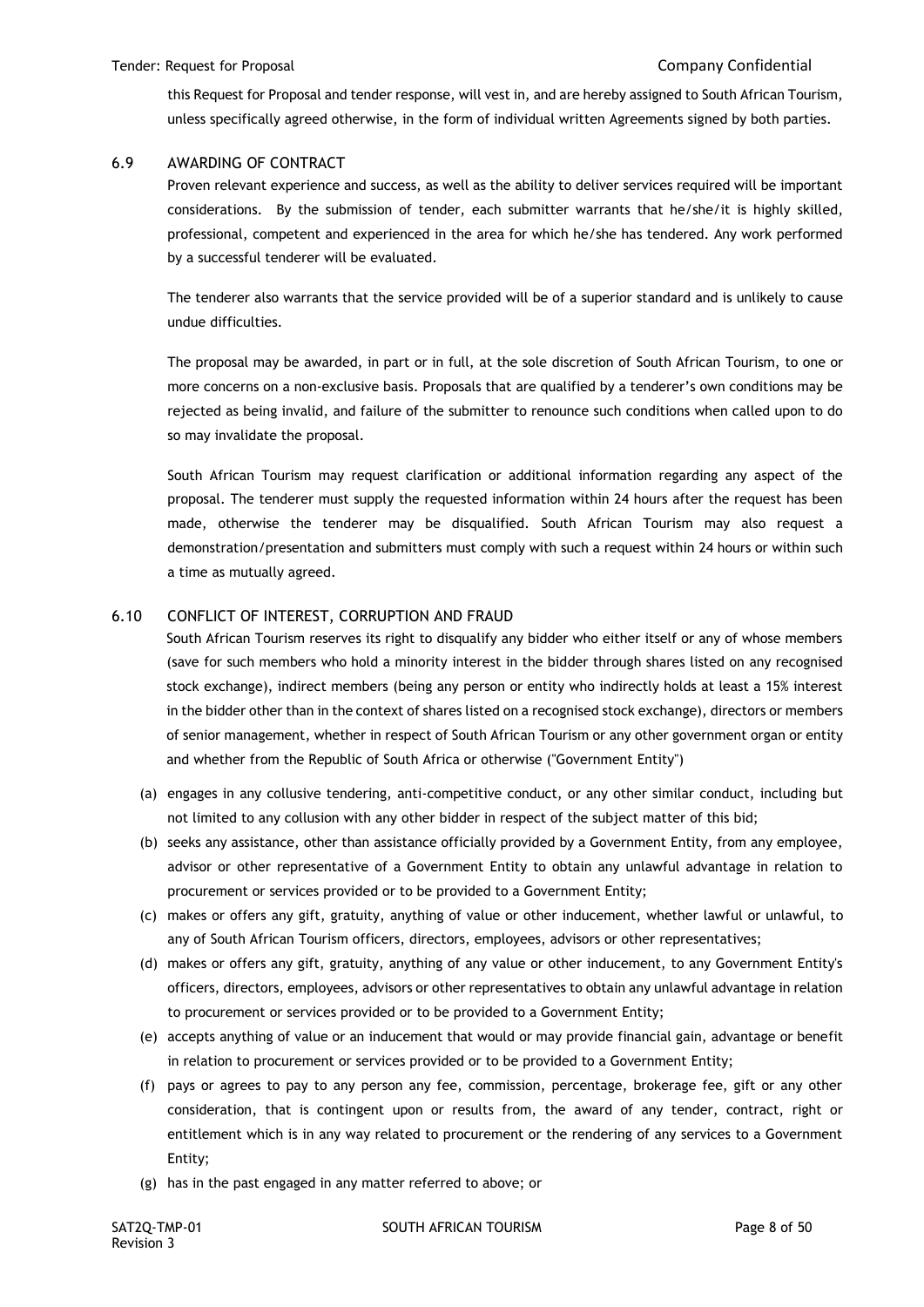#### Tender: Request for Proposal Company Confidential

(h) has been found guilty in a court of law on charges of fraud and/or forgery, regardless of whether a prison term was imposed and despite such bidder, member or director's name not specifically appearing on the List of Tender Defaulters kept at National Treasury.

# 6.11 MISREPRESENTATION DURING THE LIFECYCLE OF THE CONTRACT

The bidder should note that the terms of its Tender will be incorporated in the proposed contract by reference and that South African Tourism relies upon the bidder's Tender as a material representation in making an award to a successful bidder and in concluding an agreement with the bidder.

It follows therefore that misrepresentations in a Tender may give rise to service termination and a claim by South African Tourism against the bidder notwithstanding the conclusion of the Service Level Agreement between South African Tourism and the bidder for the provision of the Service in question. In the event of a conflict between the bidder's proposal and the Service Level Agreement concluded between the parties, the Service Level Agreement will prevail.

# 6.12 PREPARATION COSTS

The Bidder will bear all its costs in preparing, submitting and presenting any response or Tender to this bid. Furthermore, no statement in this bid will be construed as placing South African Tourism, its employees or agents under any obligation whatsoever, including in respect of costs, expenses or losses incurred by the bidder(s) in the preparation of their response to this bid.

### 6.13 INDEMNITY

If a bidder breaches the conditions of this bid and, as a result of that breach, South African Tourism incurs costs or damages (including, without limitation, the cost of any investigations, procedural impairment, repetition of all or part of the bid process and/or enforcement of intellectual property rights or confidentiality obligations), then the bidder indemnifies and holds South African Tourism harmless from any and all such costs which South African Tourism may incur and for any damages or losses South African Tourism may suffer.

### 6.14 PRECEDENCE

This document will prevail over any information provided during any briefing session whether oral or written, unless such written information provided, expressly amends this document by reference.

Prospective tenderers must periodically review the following links for updated information or amendments with regard to this tender, prior to due dates.

### [https://www.southafrica.net/gl/en/corporate/page/tenders;](https://www.southafrica.net/gl/en/corporate/page/tenders) or

[https://e-procurement.southafrica.net.](https://e-procurement.southafrica.net/)

# 6.15 LIMITATION OF LIABILITY

A bidder participates in this bid process entirely at its own risk and cost. South African Tourism shall not be liable to compensate a bidder on any grounds whatsoever for any costs incurred or any damages suffered because of the Bidder's participation in this Bid process.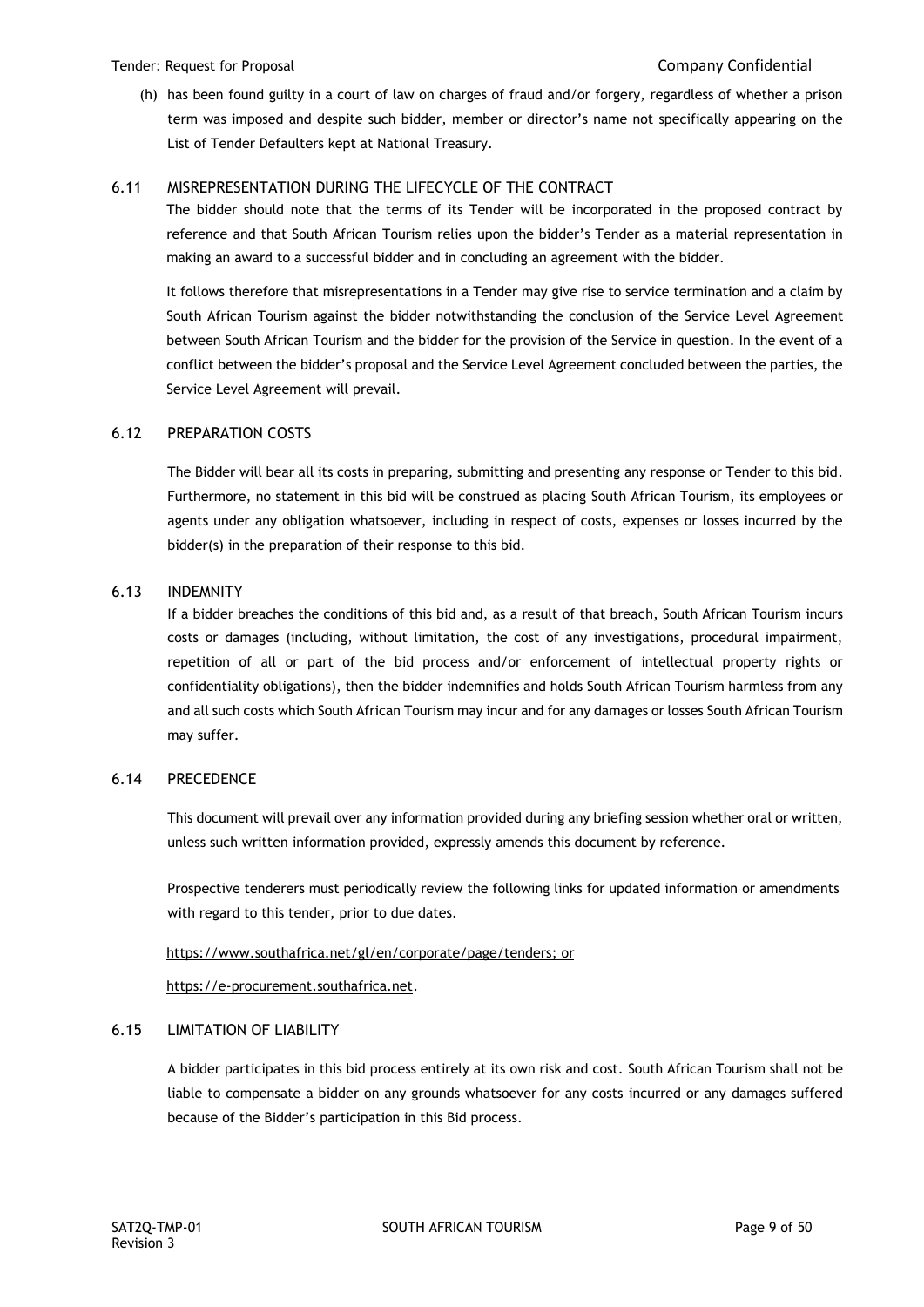## 6.16 TAX COMPLIANCE

No tender shall be awarded to a bidder who is not tax compliant. South African Tourism reserves the right to withdraw an award made, or cancel a contract concluded with a successful bidder if it is established that such bidder was in fact not tax compliant at the time of the award or has submitted a fraudulent Tax Clearance Certificate to South African Tourism, or whose verification against the Central Supplier Database (CSD) proves non-compliant. South African Tourism further reserves the right to cancel a contract with a successful bidder if such bidder does not remain tax compliant for the full term of the contract.

The Central Supplier Database (CSD) and the tax compliance status PIN are the approved methods of verifying the tax compliance of a bidder. The South African Revenues Services (SARS) does not issue Tax Clearance Certificates anymore but has introduced an online provision via eFiling, for bidders to print their own Tax Clearance Certificates which they can submit with their bids or price quotations.

South African Tourism will therefore accept printed or copies of Tax Clearance Certificates submitted by bidders but will verify their authenticity on eFiling.

**This is applicable for all individual bidders and their sub-contractors (if any) and also consortiums or joint ventures.**

# 6.17 TENDER DEFAULTERS AND RESTRICTED SUPPLIERS

No tender shall be awarded to a bidder whose name (or any of its members, directors, partners or trustees) appear on the Register of Tender Defaulters kept by National Treasury, or who have been placed on National Treasury's List of Restricted Suppliers. South African Tourism reserves the right to withdraw an award, or cancel a contract concluded with a Bidder should it be established, at any time, that a bidder has been blacklisted with National Treasury by another government institution.

# 6.18 GOVERNING LAW

South African law governs this bid and the bid response process. The bidder agrees to submit to the exclusive jurisdiction of the South African courts in any dispute of any kind that may arise out of or in connection with the subject matter of this bid, the bid itself and all processes associated with the bid.

### 6.19 RESPONSIBILITY FOR SUB-CONTRACTORS AND BIDDER'S PERSONNEL

A bidder is responsible for ensuring that its personnel (including agents, officers, directors, employees, advisors and other representatives), its sub-contractors (if any) and personnel of its sub-contractors comply with all terms and conditions of this bid. If South African Tourism allows a bidder to make use of subcontractors, such sub-contractors will always remain the responsibility of the bidder and South African Tourism will not under any circumstances be liable for any losses or damages incurred by or caused by such sub-contractors.

### 6.20 CONFIDENTIALITY

Except as may be required by operation of law, by a court or by a regulatory authority having appropriate jurisdiction, no information contained in or relating to this bid or a bidder's tender(s) will be disclosed by any bidder or other person not officially involved with South African Tourism's examination and evaluation of a Tender.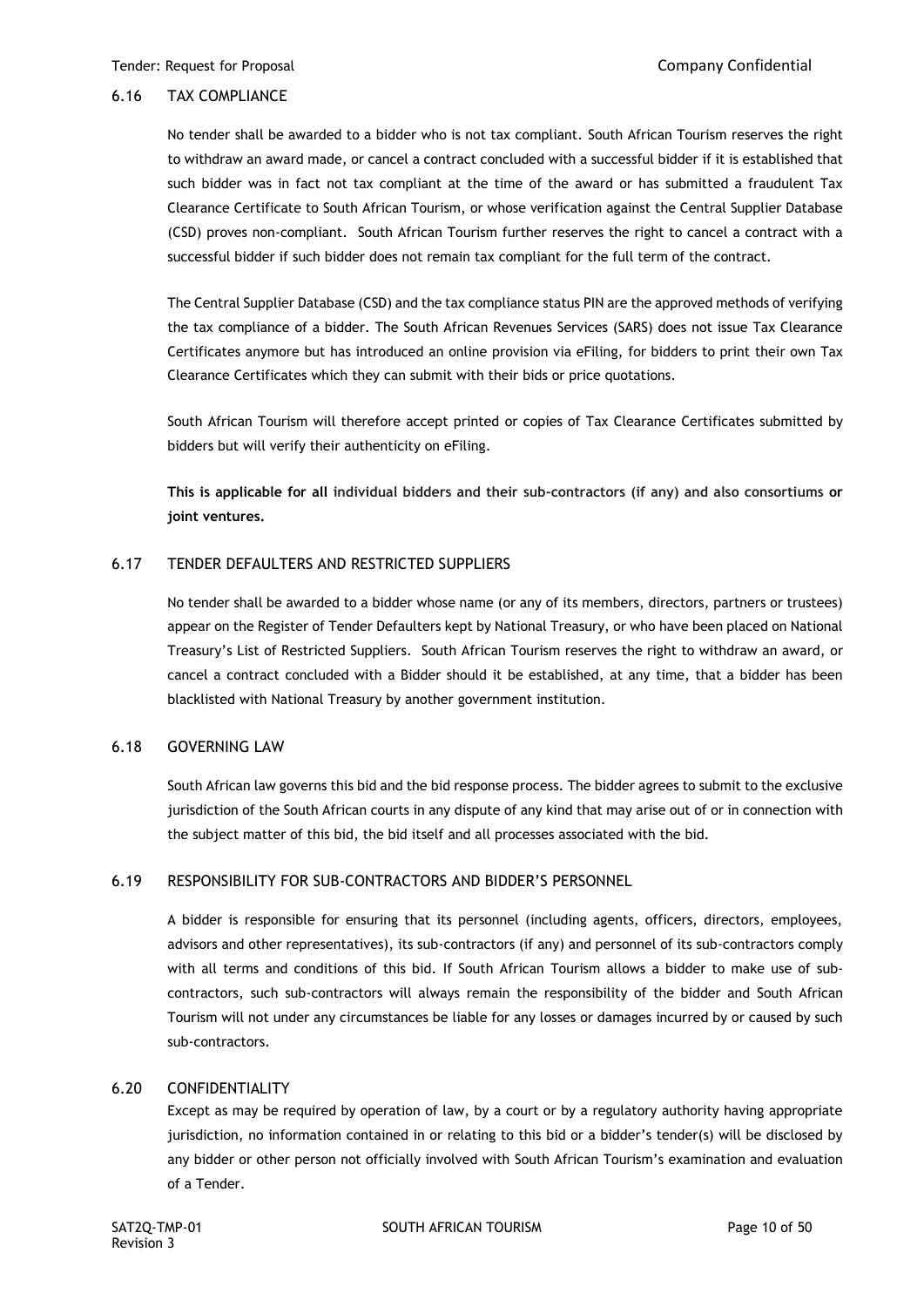#### Tender: Request for Proposal Company Confidential

No part of the bid may be distributed, reproduced, stored or transmitted, in any form or by any means, electronic, photocopying, recording or otherwise, in whole or in part except for the purpose of preparing a Tender. This bid and any other documents supplied by South African Tourism remain proprietary to South African Tourism and must be promptly returned to South African Tourism upon request together with all copies, electronic versions, excerpts or summaries thereof or work derived there from.

Throughout this bid process and thereafter, bidder(s) must secure South African Tourism's written approval prior to the release of any information that pertains to (i) the potential work or activities to which this bid relates; or (ii) the process which follows this bid. Failure to adhere to this requirement may result in disqualification from the bid process and civil action.

### 6.21 SOUTH AFRICAN TOURISM PROPRIETARY INFORMATION

Bidder will on their bid cover letter make declaration that they did not have access to any South African Tourism proprietary information or any other matter that may have unfairly placed that bidder in a preferential position in relation to any of the other bidder(s).

### 6.22 AVAILABILITY OF FUNDS

Should funds no longer be available to pay for the execution of the responsibilities of this bid (RFP SAT 177/20), South African Tourism may terminate the Agreement at its own discretion or temporarily suspend all or part of the services by notice to the successful bidder who shall immediately make arrangements to stop the performance of the services and minimize further expenditure: Provided that the successful bidder shall thereupon be entitled to payment in full for the services delivered, up to the date of cancellation or suspension.

#### 6.23 ANTI-CORRUPTION COMPLIANCE

South African Tourism is committed to conducting its business ethically and to achieving and maintaining the highest standards of corporate governance, particularly in respect of anti-corruption compliance. We require all our business partners, suppliers, vendors, contractors and service providers, who play an important and valued role in our continuing business success, to behave ethically and to avoid engaging in corrupt business activities.

Successful bidders will be required to undertake contractually that, in carrying out their responsibilities on behalf of South African Tourism, neither they nor their owners, officers, directors, employees, or their agents or subcontractors will pay, offer, or promise to pay, or authorize the payment directly or indirectly, of any money, gift, or anything of value to any government official or anyone else for the purpose of influencing any act or decision of such official or of the government to obtain or retain business, or to direct business to any person.

#### 6.24 FRONTING

South African Tourism supports the spirit of broad based black economic empowerment and recognizes that real empowerment can only be achieved through individuals and businesses conducting themselves in accordance with the Constitution and in an honest, fair, equitable, transparent and legally compliant manner. Against this background South African Tourism condemns any form of fronting.

South African Tourism, in ensuring that Bidders conduct themselves in an honest manner will, as part of the bid evaluation processes, conduct or initiate the necessary enquiries/investigations to determine the accuracy of the representation made in bid documents. Should any of the fronting indicators as contained in the Guidelines on Complex Structures and Transactions and Fronting, issued by the Department of Trade and Industry, be established during such enquiry / investigation, the onus will be on the Bidder / contractor to

SAT2Q-TMP-01 SOUTH AFRICAN TOURISM SAT2Q-TMP-01 Page 11 of 50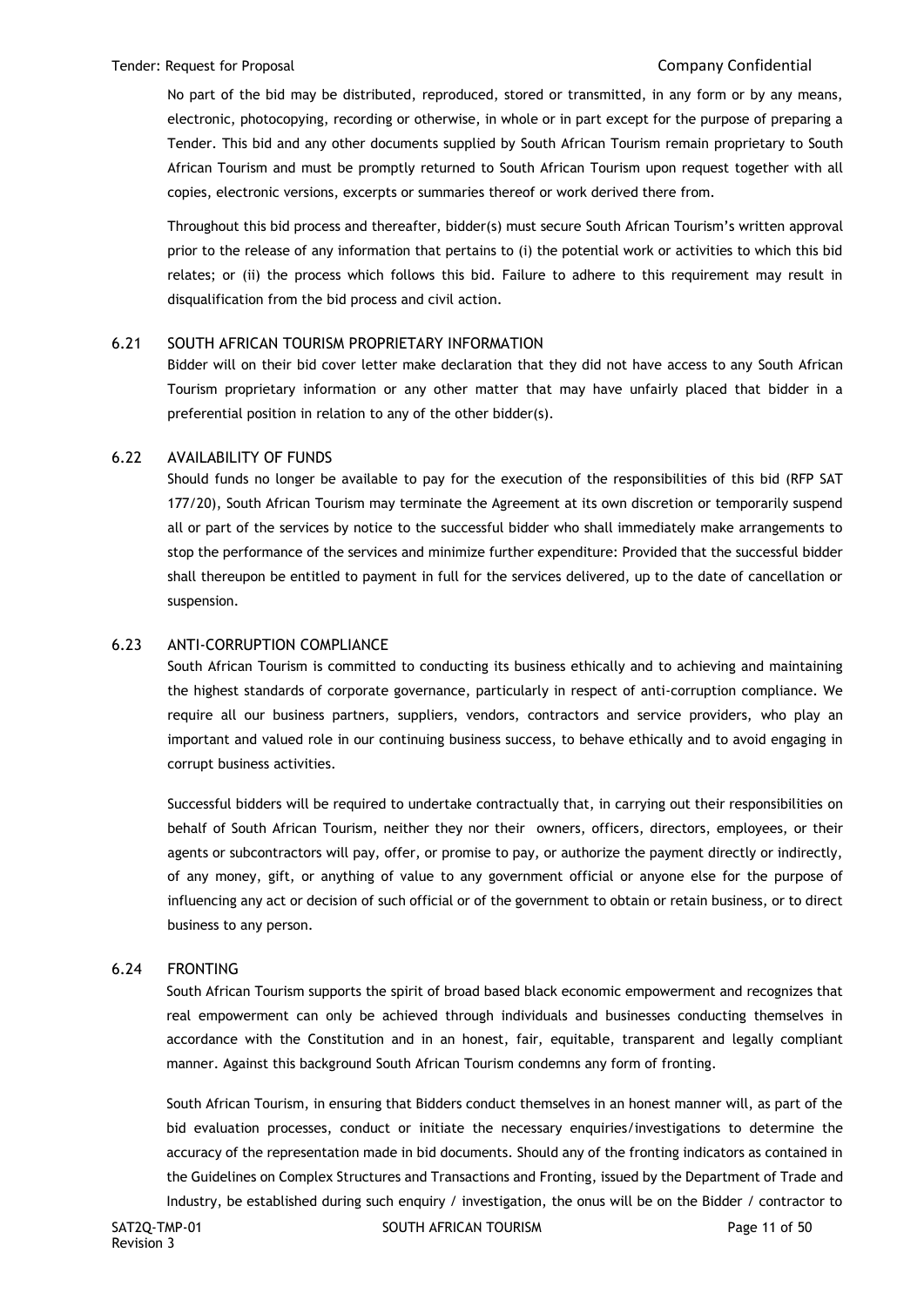#### Tender: Request for Proposal Company Confidential

prove that fronting does not exist. Failure to do so within a period of 14 days from date of notification may invalidate the bid / contract and may also result in the restriction of the Bidder /contractor to conduct business with the public sector for a period not exceeding ten years, in addition to any other remedies South African Tourism may have against the Bidder / contractor concerned.

Should fronting be inferred or detected, it will be referred to the BEE commission for investigation.

### 6.25 SUPPLIER DUE DILIGENCE

South African Tourism reserves the right to conduct supplier due diligence prior to final award or at any time during the contract period. This may include site visits and requests for additional information.

### 6.26 DURATION OF THE CONTRACT

South African Tourism intends to enter into a 36 (thirty-six) month contract and service level agreement with the successful bidder. A service level agreement/contract, with performance indicators based on the specification of the bid, will be concluded with the successful bidder to facilitate contract management and performance monitoring. The said agreement will quantify cost-benefits and mitigate risks to South African Tourism whilst protecting the successful bidder from scope creep.

Deliverables will be monitored continuously to ensure that products/services are delivered in accordance with the conditions of the contract. The preferred bidder will be required to submit performance reports, i.e. through a progress tracking report monthly until closure of the contract.

### **7 TERMINATION OF CONTRACT**

South African Tourism reserves the right to curtail the scope of any tender awarded or to curtail any aspect of any tenderer. In the event of any such curtailment, the tenderer will have no claim against South African Tourism.

South African Tourism also reserves the right to terminate, in South African Tourism's sole discretion and without providing any reason for the termination, the award of any proposal to any party if such party breaches, on 2 or more occasions, any component of the Service Level Agreement to be signed by both the supplier and South African Tourism.

### **8 PROPOSAL SUBMISSION**

All annexures must be completed in full, using the given numbering format. All attachments or references to attachments must be clearly marked and specific to information required. Compliance or Non-compliance with detailed information must be indicated per paragraph as per numbering format if there are additional and/or alternative products/services, options must be separately tendered for in the form of a separate proposal, and with a complete schedule describing deviations from specifications and technical brochures must be submitted where applicable.

Own conditions submitted by small, micro enterprises will be considered sympathetically by South African Tourism, however South African Tourism reserves the right to call upon the tenderer to renounce such conditions.

If any of the conditions on this tender form conflict with any special conditions, stipulations or provisions incorporated in the tender, such special conditions, stipulations or provisions will apply.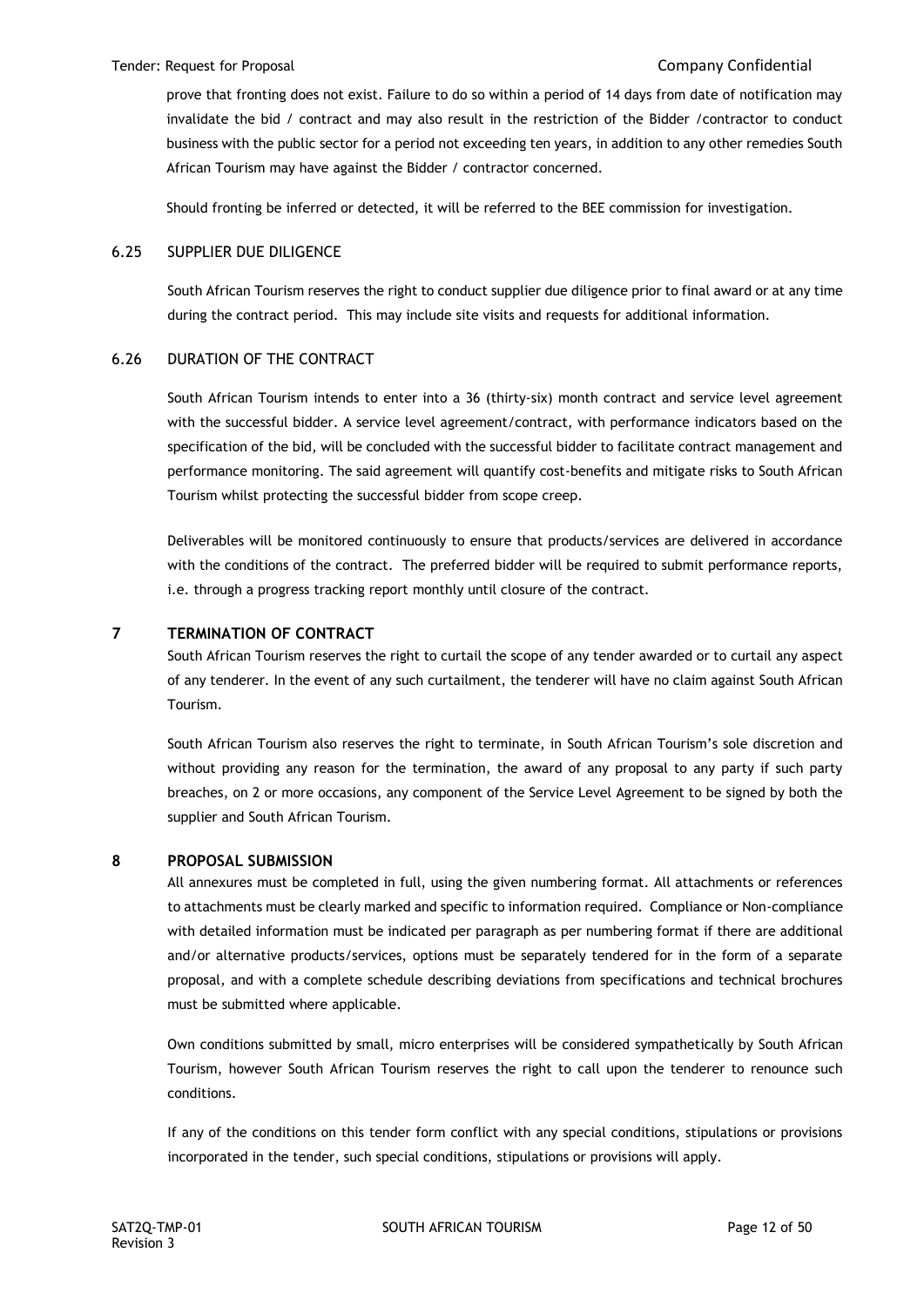#### **ANNEXURES TO TENDER – REQUEST FOR PROPOSAL**

#### 8.1 ANNEXURE A: DETAILED SPECIFICATION OF GOODS & SERVICES

#### 8.2 ANNEXURE B: COMPANY INFORMATION

The affidavit provides vital information required to evaluate a tender. It is therefore compulsory that the document be completed and stamped by a Commissioner of Oath.

In the case of more than one party participating in a joint venture that jointly submit a tender for work, the information of all legal entities participating in the joint venture must be provided.

- 8.3 ANNEXURE C: DETAILED BREAKDOWN OF TOTAL COST AND STANDARD SERVICES
- 8.4 ANNEXURE D: ACCEPTANCE OF GENERAL TENDER CONDITIONS OF SOUTH AFRICAN TOURISM
- 8.5 ANNEXURE E: DECLARATION OF INTEREST FOR TENDERS
- 8.6 ANNEXURE F: TENDER ENTERPRISE DECLARATION AFFIDAVIT:

An affidavit detailing the company structure, classification, sector, assets etc. of a firm is required. The affidavit provides vital information required to evaluate a tender e.g. the SMME/ HDI status of a firm may be ascertained from the information provided. It is therefore compulsory that the document be completed and stamped by a Commissioner of Oath.

#### 8.7 ANNEXURE G: NATIONAL TREASURY CENTARLISED SUPPLIER DATABASE:

- (a) Bidders are required to be registered on the Central Supplier Database and the National Treasury shall verify the bidder's tax compliance status through the Central Supplier Database.
- (b) Where Consortia / Joint Ventures / Sub-contractors are involved, each party must be registered on the Central Supplier Database and their tax compliance status will be verified through the Central Supplier Database. Consortia and Joint Ventures are also expected to register the respective Consortia and Joint Ventures on CSD.
- (c) Bidder(s) must be compliant when submitting a proposal to South African Tourism and remain compliant for the entire contract term with all applicable tax legislation, including but not limited to the Income Tax Act, 1962 (Act No. 58 of 1962) and Value Added Tax Act, 1991 (Act No. 89 of 1991).
- (d) It is a condition of this bid that the tax matters of the successful bidder be in order, or that satisfactory arrangements have been made with South African Revenue Service (SARS) to meet the bidder's tax obligations.
- (e) The Tax Compliance status requirements are also applicable to foreign bidders / individuals who wish to submit bids.
- (f) It is a requirement that bidders grant a written confirmation when submitting this bid that SARS may on an ongoing basis during the tenure of the contract disclose the bidder's tax compliance status and by submitting this bid such confirmation is deemed to have been granted.

Bidders who are not registered on CSD can do so on<https://secure.csd.gov.za/>

8.8 ANNEXURE H: DECLARATION OF BIDDER'S PAST SUPPLY CHAIN MANAGEMENT PRACTICES

This annexure serves as a declaration to be used by institutions in ensuring that when goods and services are being procured, all reasonable steps are taken to combat the abuse of the supply chain management system.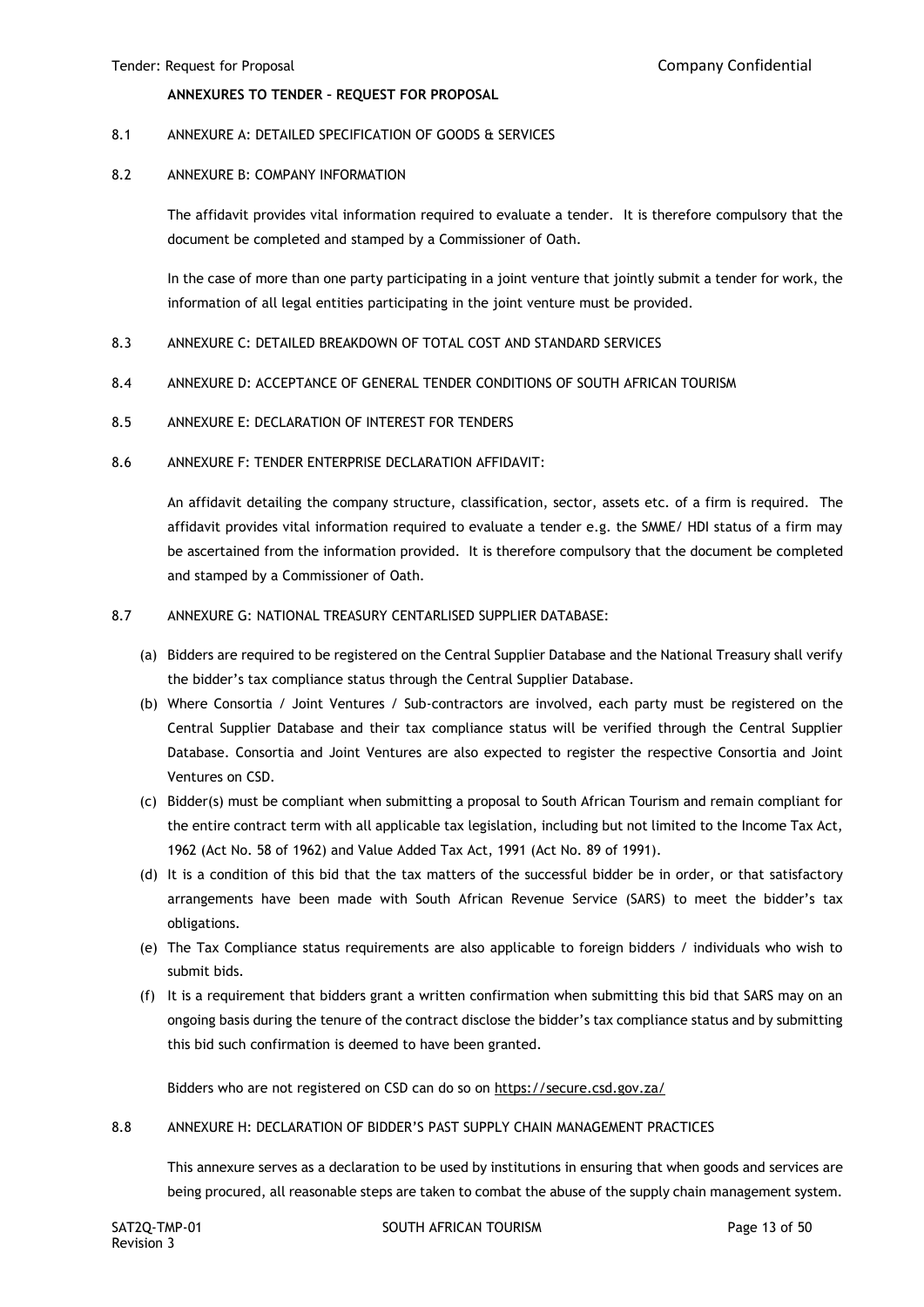The tender of any tenderer may be disregarded if that tenderer, or any of its directors have:

- Abused the institution's supply chain management system;
- Committed fraud or any other improper conduct in relation to such system; or
- Failed to perform on any previous contract.

### 8.9 ANNEXURE K: CERTIFICATE OF INDEPENDENT BID DETERMINATION

# **9 ANNEXURE A: DETAILED SPECIFICATION OF GOODS AND SERVICES**

### **9.1 Background on South African Tourism**

South African Tourism was established by section 2 of the Tourism Act No 72 of 1993 and continues to exist in terms of section 9 of the new Tourism Act No 3 of 2014. South African Tourism is a schedule 3 A Public Entity in terms of schedule 3 of the Public Finance Management Act 1 of 1999.

"Objects of the Tourism Act 3 of 2014" which are to:

- a. promote the practising of responsible tourism, contemplated in subsection (2) of the act, for the benefit of the Republic and for the enjoyment of all its residents and foreign visitors;
- b. provide for the effective domestic and international marketing of South Africa as a tourist destination;
- c. promote quality tourism products and services;
- d. promote growth in and development of the tourism sector; and
- e. enhance cooperation and coordination between all spheres of government in developing and managing tourism.

### **9.2 South African Tourism's Business Units and Country Offices**

South African Tourism executes a broad spectrum of segment-specific marketing activities and support activities throughout the world through its various Business Units.

| $\mathbf{1}$                        | Internal Audit<br>Office of the CEO |                                                                                        |               |
|-------------------------------------|-------------------------------------|----------------------------------------------------------------------------------------|---------------|
|                                     |                                     | Corporate Governance                                                                   |               |
|                                     |                                     | Corporate Legal Services                                                               |               |
| $\overline{2}$                      | Chief Strategy Officer              | Insights                                                                               |               |
|                                     |                                     | Analytics                                                                              |               |
|                                     |                                     | Strategy and Innovation                                                                |               |
| 3                                   | <b>Chief Financial Officer</b>      | <b>Financial Management</b>                                                            |               |
|                                     |                                     | Supply Chain and Asset Management                                                      |               |
| <b>Chief Convention Bureau</b><br>4 |                                     | Meetings, Incentives, Conference & Exhibitions                                         |               |
|                                     | Officer                             | <b>Strategic Events and Exhibitions</b>                                                |               |
|                                     |                                     | Business Events development and Services Support                                       |               |
|                                     |                                     | Mega events including but not limited to Africa's Travel Indaba and<br>Meetings Africa |               |
| 5                                   | <b>Chief Operations Officer</b>     | Human Capital                                                                          |               |
|                                     |                                     | Information and Communications Technology                                              |               |
|                                     |                                     | Domestic Marketing                                                                     |               |
|                                     |                                     | Africa                                                                                 |               |
|                                     |                                     | East Africa (Kenya, Tanzania, Uganda)                                                  |               |
|                                     | SAT2Q-TMP-01                        | SOUTH AFRICAN TOURISM                                                                  | Page 14 of 50 |

Details of these are as follows: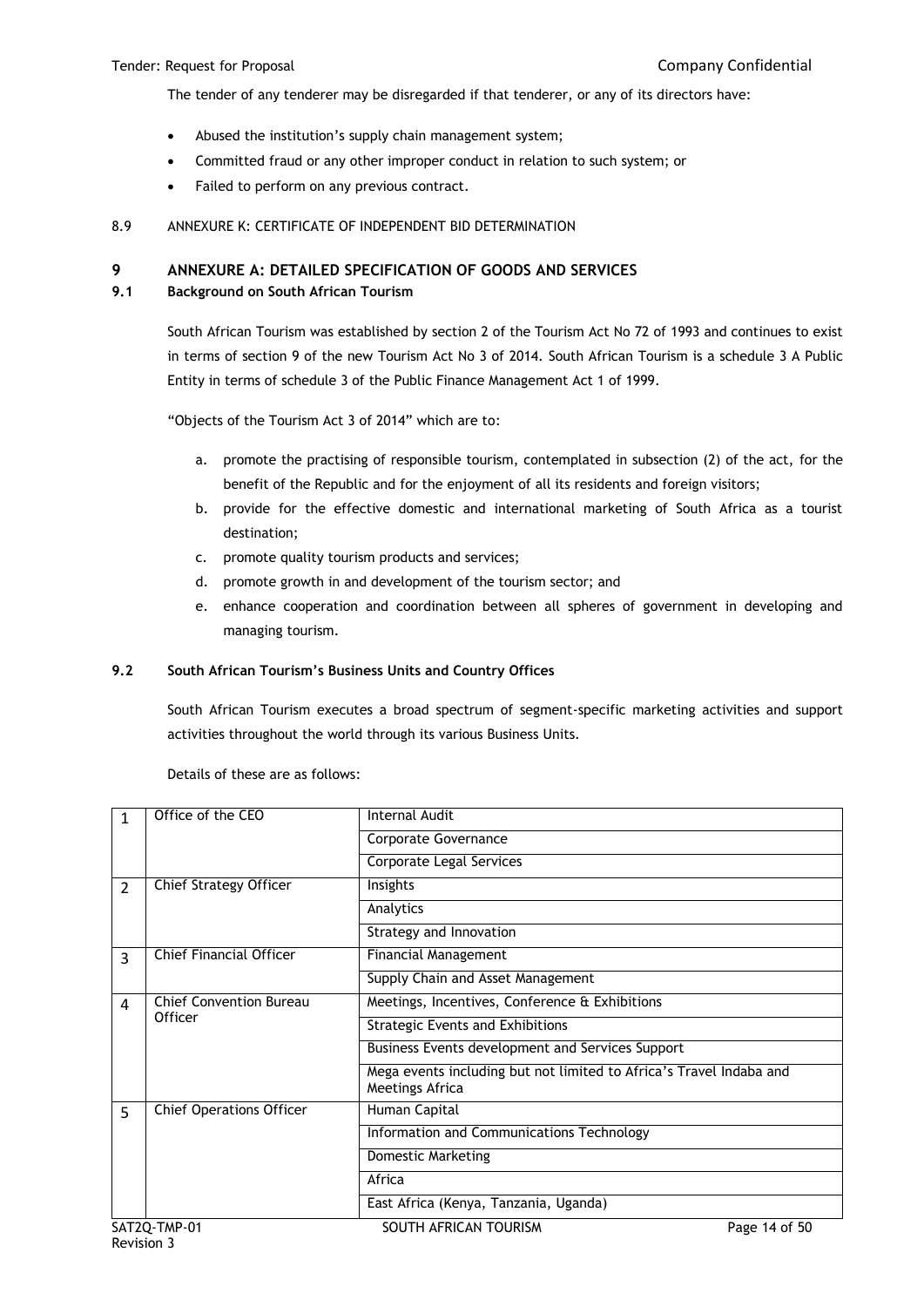Revision 3

|                |                                        | West Africa * (Nigeria, Ghana)                                                                      |
|----------------|----------------------------------------|-----------------------------------------------------------------------------------------------------|
|                |                                        | Africa Land Markets (Botswana, Lesotho, Malawi, Mozambique, Namibia,<br>Eswatini, Zambia, Zimbabwe) |
|                |                                        | Angola                                                                                              |
|                |                                        | Europe                                                                                              |
|                |                                        | South Europe Hub                                                                                    |
|                |                                        | France *                                                                                            |
|                |                                        | Spain                                                                                               |
|                |                                        | Portugal                                                                                            |
|                |                                        | Italy                                                                                               |
|                |                                        | Central Europe hub                                                                                  |
|                |                                        | Germany *                                                                                           |
|                |                                        | Austria                                                                                             |
|                |                                        | Switzerland                                                                                         |
|                |                                        | UK and Ireland Hub                                                                                  |
|                |                                        | UK *                                                                                                |
|                |                                        | Ireland                                                                                             |
|                |                                        | North Europe Hub                                                                                    |
|                |                                        | Netherlands *                                                                                       |
|                |                                        | Belgium                                                                                             |
|                |                                        | Nordics                                                                                             |
|                |                                        | Americas                                                                                            |
|                |                                        | North Americas Hub                                                                                  |
|                |                                        | $US*$                                                                                               |
|                |                                        | Canada                                                                                              |
|                |                                        | South Americas Hub                                                                                  |
|                |                                        | <b>Brazil</b>                                                                                       |
|                |                                        | Argentina                                                                                           |
|                |                                        | Chile                                                                                               |
|                |                                        | Australasia, MEISEA and Asia Pacific                                                                |
|                |                                        | Australasia                                                                                         |
|                |                                        | Australia*                                                                                          |
|                |                                        | New Zealand                                                                                         |
|                |                                        | <b>MEISEA</b>                                                                                       |
|                |                                        | India *                                                                                             |
|                |                                        | Singapore                                                                                           |
|                |                                        | Malaysia                                                                                            |
|                |                                        | Turkey                                                                                              |
|                |                                        | <b>UAE</b>                                                                                          |
|                |                                        | <b>Asia Pacific</b>                                                                                 |
|                |                                        | China*                                                                                              |
|                |                                        | Japan*                                                                                              |
|                |                                        | <b>South African Missions</b>                                                                       |
| $\overline{6}$ | <b>Chief Marketing Officer</b>         | <b>Brand and Marketing</b><br><b>Global Public Relations and Communications</b>                     |
| 7              |                                        |                                                                                                     |
|                | <b>Chief Quality Assurance Officer</b> | Visitor Experience<br><b>Brand Experience</b>                                                       |
|                |                                        | <b>Tourism Grading Council</b>                                                                      |
|                |                                        |                                                                                                     |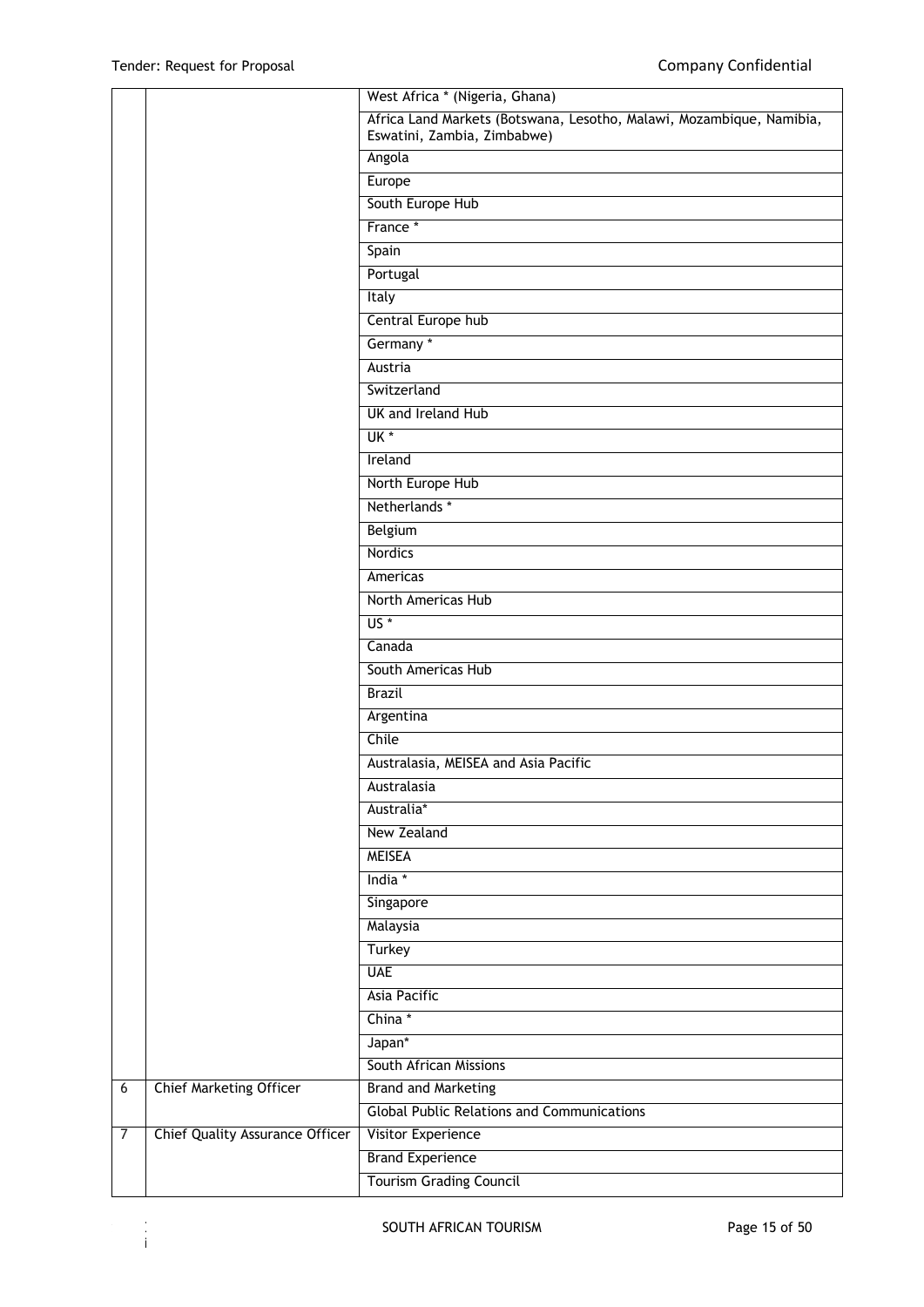Global Trade Relations

## **\* SA Tourism operates physical offices**

#### **9.3 Scope of services**

South African Tourism (SAT) invites bids for the customised all-risk commercial insurance services located at SA Tourism Head Office, 90 Protea Road, Bojanala House in Sandton. The bidder shall provide policy schedules as per the official asset registers (Appendix A) of South African Tourism (SAT).



The bidder's proposals should cover the requirements set herein on their proposals:

- a) The Insurer
- b) Cover
- c) The Insured
- d) Period of Insurance
- e) Broker
- f) Annual Price Breakdown
	- Year 1 (16 April 2021 16 April 2022)
	- Year 2 (16 April 2022 16 April 2023)
	- Year 3 (16 April 2023 16 April 2024)
- g) Payment Mechanism
	- Specified Property, Plant and Equipment
	- Insurance premium by insurer (monthly or annually)
	- SASRIA
	- Broker Fees
	- Insurer Administration Fees
- h) Limitations and Exclusions
- i) Policy Schedules of Insured Assets
- j) Compliance with the relevant code of conduct which forms part pf the Financial Advisory and Intermediary Services.
- k) Proof of membership with relevant associations and bodies.
- l) Anonymous Report Line for insurance fraudulent activities
- m) Public Liability, Passenger Liability.
- n) Conduct a thorough on-site annual insurance risk survey
- o) Claims handling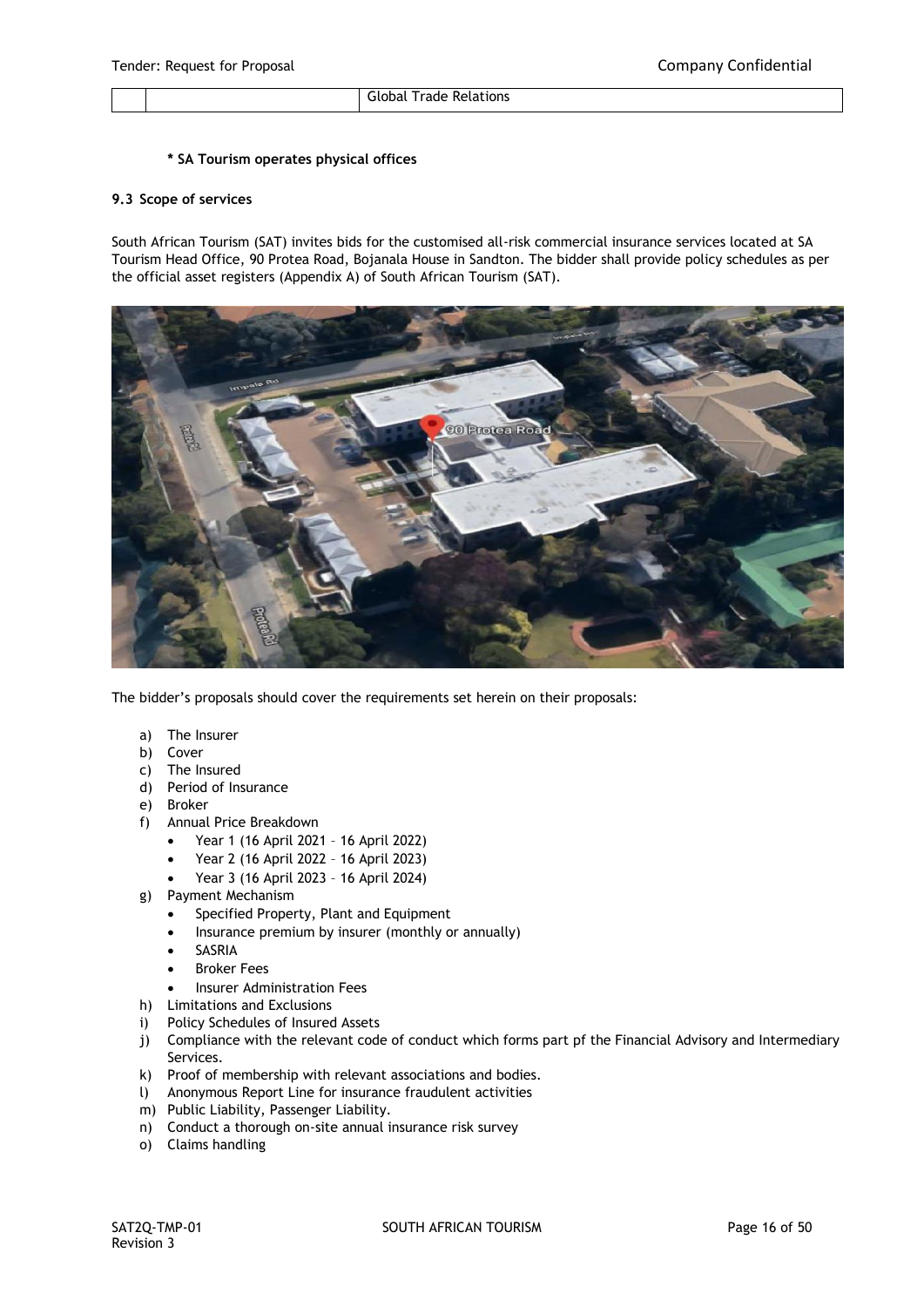## **9.3.1 Purpose**

Prospective bidders are invited to submit proposals for the provision of all-risk commercial insurance services from licensed financial service provider(s):

- Public liability
- Employers' liability
- Professional indemnity
- Business property, plant and equipment (machinery, building fixtures, installations, contents, portable equipment, vehicles, etc.)

The appointment will be for three (3) consecutive years commencing on the date to prescribed in the Letter of Award and a signed Service Level Agreement.

### **Scope of Work - Current Insured Assets – Appendix A**

This information is deemed necessary for all bidders to be able to furnish SA Tourism with a comprehensive and accurate proposals. The information must be considered provisional since the asset register gets updated from time to time.

SA Tourism will furnish all brokers with available claim history information, municipal market value of the property and existing insurance cover. No further information will be supplied as we deem information sufficient for bidders to put together a comprehensive and accurate proposals.

Ensure adequate insurance cover for the SAT immovable and movable assets.

#### **Appendix A**

| <b>Asset Description</b>                 | Sum Insured            | All-Inclusive | <b>All-Inclusive</b> | <b>All-Inclusive</b> |
|------------------------------------------|------------------------|---------------|----------------------|----------------------|
|                                          |                        | annual        | annual               | lannual              |
|                                          |                        | premium Year  | premium Year         | premium Year         |
|                                          |                        |               |                      | 3                    |
| Building, Property, Plant & Equipment    |                        |               |                      |                      |
| at 90 Protea Road, Bojanala House        |                        |               |                      |                      |
| Goods stored outside                     | R170 000               |               |                      |                      |
| Office contents                          | R6 500 000             |               |                      |                      |
| <b>Guard House</b>                       | R79 000                |               |                      |                      |
| Geysers                                  | R <sub>30</sub> 000    |               |                      |                      |
| Buildings (Brick, concrete and<br>metal) | R110 000 000           |               |                      |                      |
| Glass Internal & External                | R269 000               |               |                      |                      |
| Money                                    | R <sub>20</sub> 000    |               |                      |                      |
| Power surge                              | R60 000                |               |                      |                      |
| <b>Undercover Parkings</b>               | R50 000                |               |                      |                      |
|                                          |                        |               |                      |                      |
| Motor Vehicles while parked and in-      |                        |               |                      |                      |
| motion. Basic unauthorised passenger     |                        |               |                      |                      |
| liability and Basic Passenger Liability. |                        |               |                      |                      |
| Toyota Corolla 1.6 Professional R90 000  |                        |               |                      |                      |
| (2010)                                   |                        |               |                      |                      |
| Toyota Corolla 1.6 Prestige<br>(2015)    | R <sub>150</sub> 000   |               |                      |                      |
| Toyota Corolla 1.6 Professional          | R90 000                |               |                      |                      |
| (2009)                                   |                        |               |                      |                      |
| Chevrolet Utility 1.8 A/C P/U            | R <sub>170</sub> 000   |               |                      |                      |
| (2015)                                   |                        |               |                      |                      |
| Toyota Corolla 1.6 Prestige              | R <sub>150</sub> 000   |               |                      |                      |
| (2015)                                   |                        |               |                      |                      |
| Volkswagen Caravelle 2.0 BITDI           | R420 000               |               |                      |                      |
| Highline DSG4Motion (2016)               |                        |               |                      |                      |
| Manual Assets (R0.00 - R5 000)           | R540 000               |               |                      |                      |
| <b>Electronic Equipment</b>              |                        |               |                      |                      |
| Laptops                                  | R <sub>2</sub> 993 032 |               |                      |                      |
| Tablets, Cellphones (excl                | R630 000               |               |                      |                      |
| laptops)                                 |                        |               |                      |                      |
| <b>Restoration Data</b>                  | R50 000                |               |                      |                      |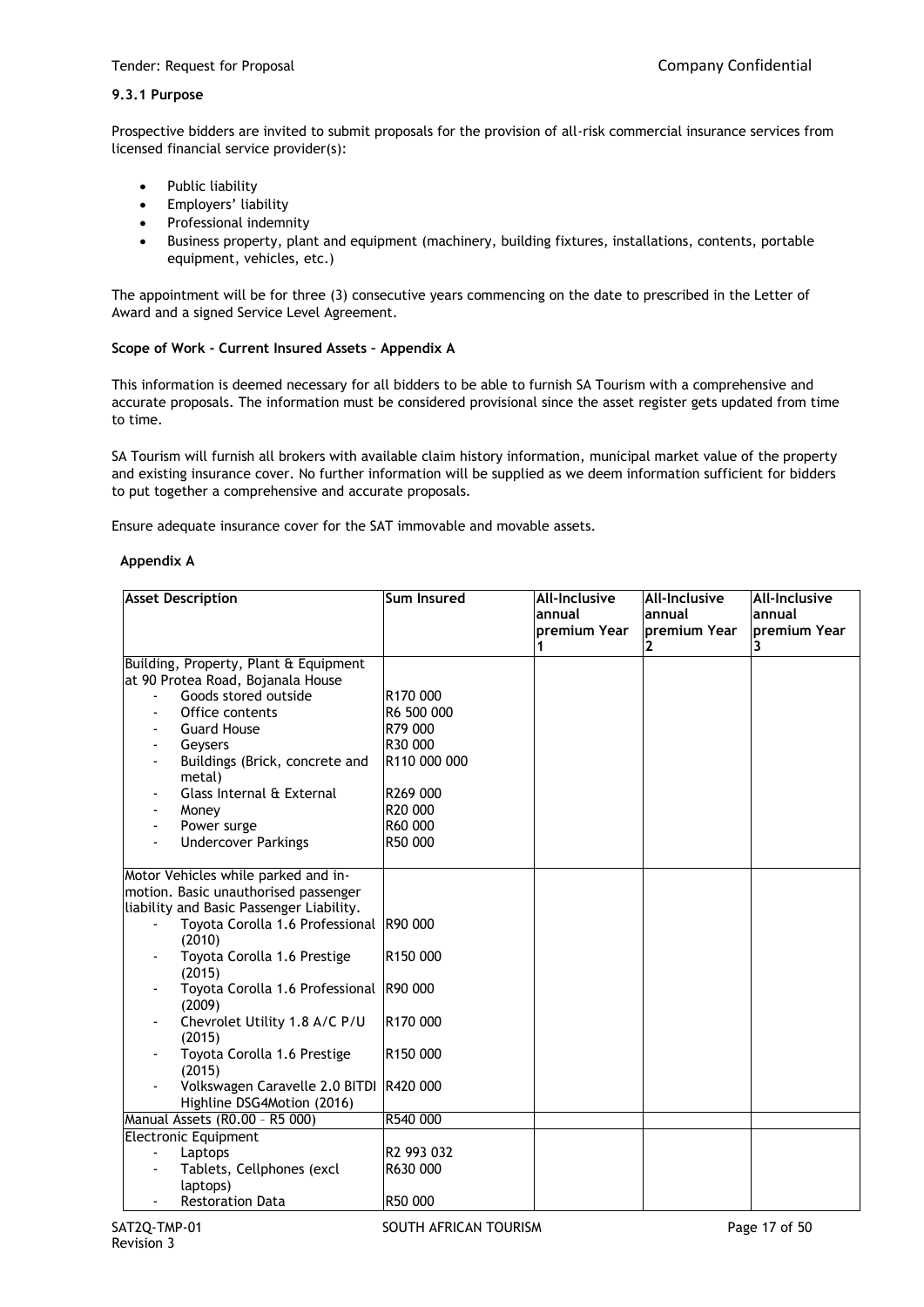| Hardware (excl laptops)                                                                                                          | R7 200 000              |  |  |
|----------------------------------------------------------------------------------------------------------------------------------|-------------------------|--|--|
| <b>Business All risk</b>                                                                                                         | R2 000 000              |  |  |
| Theft<br>$\overline{\phantom{a}}$                                                                                                | R200 000                |  |  |
| Locks and Keys                                                                                                                   | R50 000                 |  |  |
| Malicious damage                                                                                                                 | R300 000                |  |  |
| Personal effects of employees                                                                                                    | R50 000                 |  |  |
| Goods in transit                                                                                                                 |                         |  |  |
| Property of business<br>$\blacksquare$                                                                                           | R <sub>1</sub> 000 000  |  |  |
| Public liability                                                                                                                 | R50 000 000             |  |  |
| Legal defence costs                                                                                                              | R5 000 000              |  |  |
| Wrongful arrest & defamation                                                                                                     | R5 000 000              |  |  |
| <b>Employers liability</b>                                                                                                       |                         |  |  |
| All employees                                                                                                                    | R <sub>10</sub> 000 000 |  |  |
| Group personal accident                                                                                                          |                         |  |  |
| Death/Permanent Disability                                                                                                       | R2 000 000              |  |  |
| Board Directors and Officers liability                                                                                           | R15 000 000             |  |  |
| Professional Indemnity                                                                                                           | R20 000 000             |  |  |
| Travel Insurance:                                                                                                                |                         |  |  |
| Overseas travel (100 Staff<br>annually averaging 10 days<br>globally) including repatriation,<br>hospitalisation and quarantine. | R5 000 000              |  |  |
| Fragile Items for Meetings - Indaba,                                                                                             | R <sub>100</sub> 000    |  |  |
| Lilizela, Meetings Africa.                                                                                                       |                         |  |  |
| <b>SASRIA</b>                                                                                                                    |                         |  |  |

- Conduct risk management surveys and assist SAT on risk financing options as and when required.
- Negotiate competitive premium terms on behalf of SAT and ensure premiums remain commensurate to risk.
- Facilitate insurance for SAT for all assets, including new assets portfolios.
- Monitor premium payments, refunds and pay-outs.
- Reports regularly on the progress on all claims, risk control issues and other general matters.
- Ensure a quick turnaround of documentation and interpret the insurance jargon for SAT.
- Engage with SAT on insurance portfolio renewals.
- Prospective bidders' proposals should be accompanied by a detailed summary of the salient features of their recommended insurance structure and detailed premium calculation for each class of insurance as specified.
- Prospective bidders must disclose the insurer and/or consortium of insurers on each portfolio of insured assets. Underwriter and broker in a consortium may not submit separate bids single entities.

#### **9.3.2 Service Levels and Applicable Penalties**

| Service Description                                                                         | <b>Target</b> | Penalty                                                      |
|---------------------------------------------------------------------------------------------|---------------|--------------------------------------------------------------|
| Provide insurance cover per asset in 100% provision on the date as<br>the event of a claim. |               | 120% deduction of the total invoice<br>amount, per incident. |
|                                                                                             | lagreed.      |                                                              |

The maximum penalties will be limited to 20% per month of the total monthly invoice amount, per incident. If annual upfront payment arrangement, the monthly invoice amount will be calculated as per the agreement.

#### **9.3.3 Cover**

The insurance cover customised according to SA Tourism needs must cover all-risks.

#### **9.3.4 Membership**

Insurance services providers or bidders must be registered with relevant recognised bodies and associations within the Republic of South Africa.

#### **Documentary proof of membership must be attached.**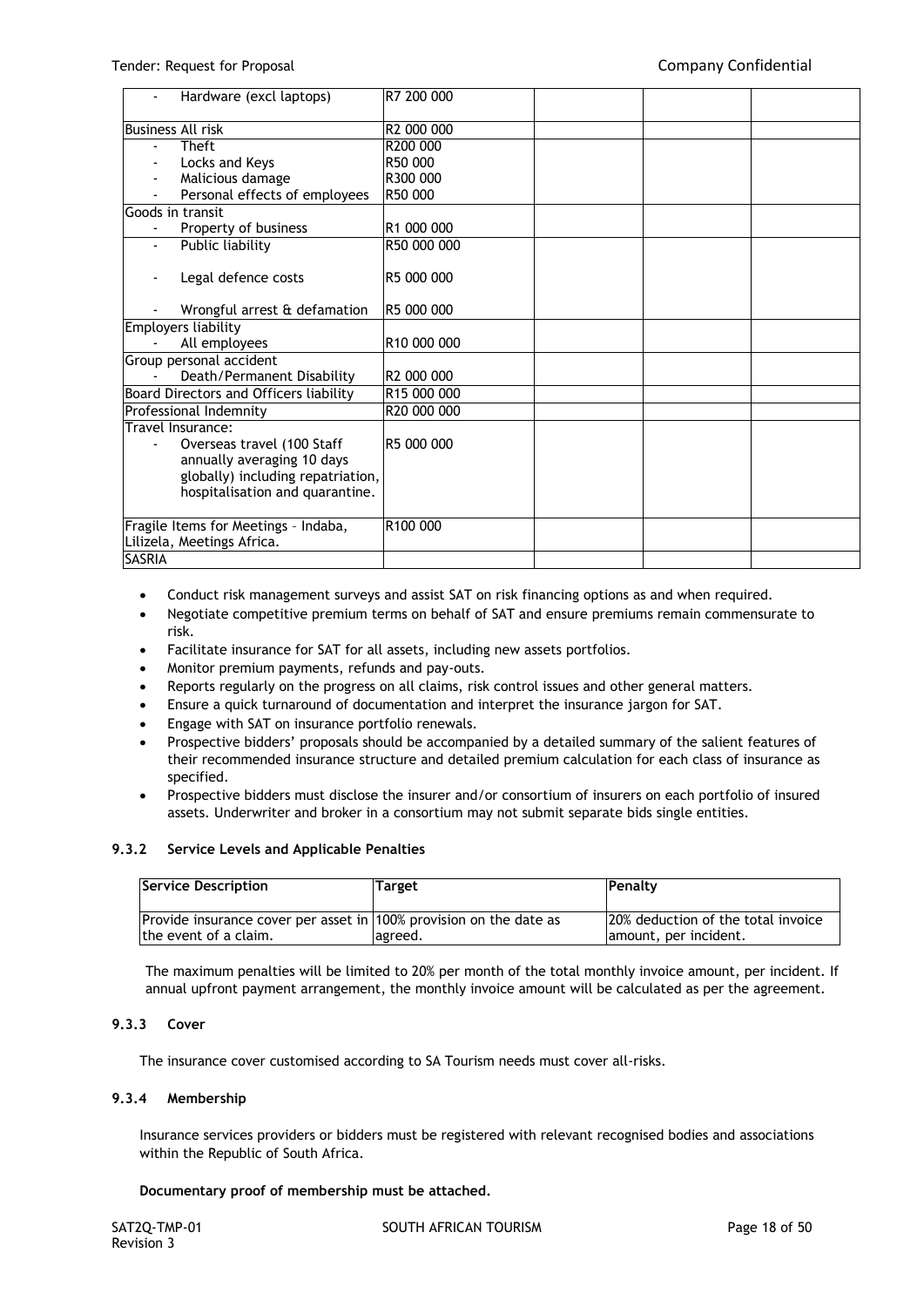#### **9.3.5 Claims handling**

Bidders must provide a clear, user-friendly and concise claims procedure with a turnaround time of approximately ten (10) working days once the claim is submitted for losses or damages.

#### **9.3.6 Company Profile**

Bidders company profile must be submitted indicating salient factors such as:

- Date business started
- Shareholders and directors, registered and committed
- Trade references (approximately three official letterhead references)
- Key contact persons (plus detailed CVs in terms FAIS) that would be handling this account.

#### **9.3.7 Pricing schedule**

A detailed pricing schedule should be included in the bid proposal, separately detailing the premium to cover the full scope of work.

The detailed pricing schedule should, for the avoidance of doubt, also be summarised under section 11 of the bid document. For the purpose of evaluation, the price shall include all local taxes and other reimbursable expenses.

South African Tourism will reserve the right to consider the most feasible cost option where a bidder as proposed both pricing options.

#### **9.4 Competitive bidding procedure:**

South African Tourism is issuing this tender through a competitive bidding procedure because there are sufficient suppliers/service providers in the market to afford the opportunity to be considered for the bid. As a schedule 3A Public Entity in terms of schedule 3 of the Public Finance Management Act 1 of 1999, South African Tourism fully conforms and supports the obligatory transformation initiatives embedded in the Preferential Procurement Regulations, 2017 issued in terms of section 5 of the Preferential Procurement Policy Framework Act, Act Number 5 of 2000 (PPPFA) when procuring goods or services from suppliers.

South African Tourism, as far as practically possible, have taken every effort to prepare the best possible documentation of what is required and to ensure the specifications do not inhibit participation by Exempted Micro Enterprises (EMEs) and Qualifying Small Enterprise (QSE). South African Tourism therefore also encourages the establishment of consortia, to ensure that EME's and QSE's can participate in the bid.

### **9.5 Bid protocol and packaging of bids**

Bidders should take precaution to not contravene the provisions of Section 4 (1) (b) (iii) of the Competition Act No. 89 of 1998, as amended, which prohibits an agreement between, or concerted practice by, firms, or a decision by an association of firms, if it is between parties in a horizontal relationship and if it involves collusive bidding (or bid rigging).

An agreement to engage in a restrictive horizontal practice is presumed to exist between two or more firms if –

- a) any one of those firms owns a significant interest in the other, or they have at least one director or substantial shareholder in common; and
- b) any combination of those firms engages in that restrictive horizontal practice;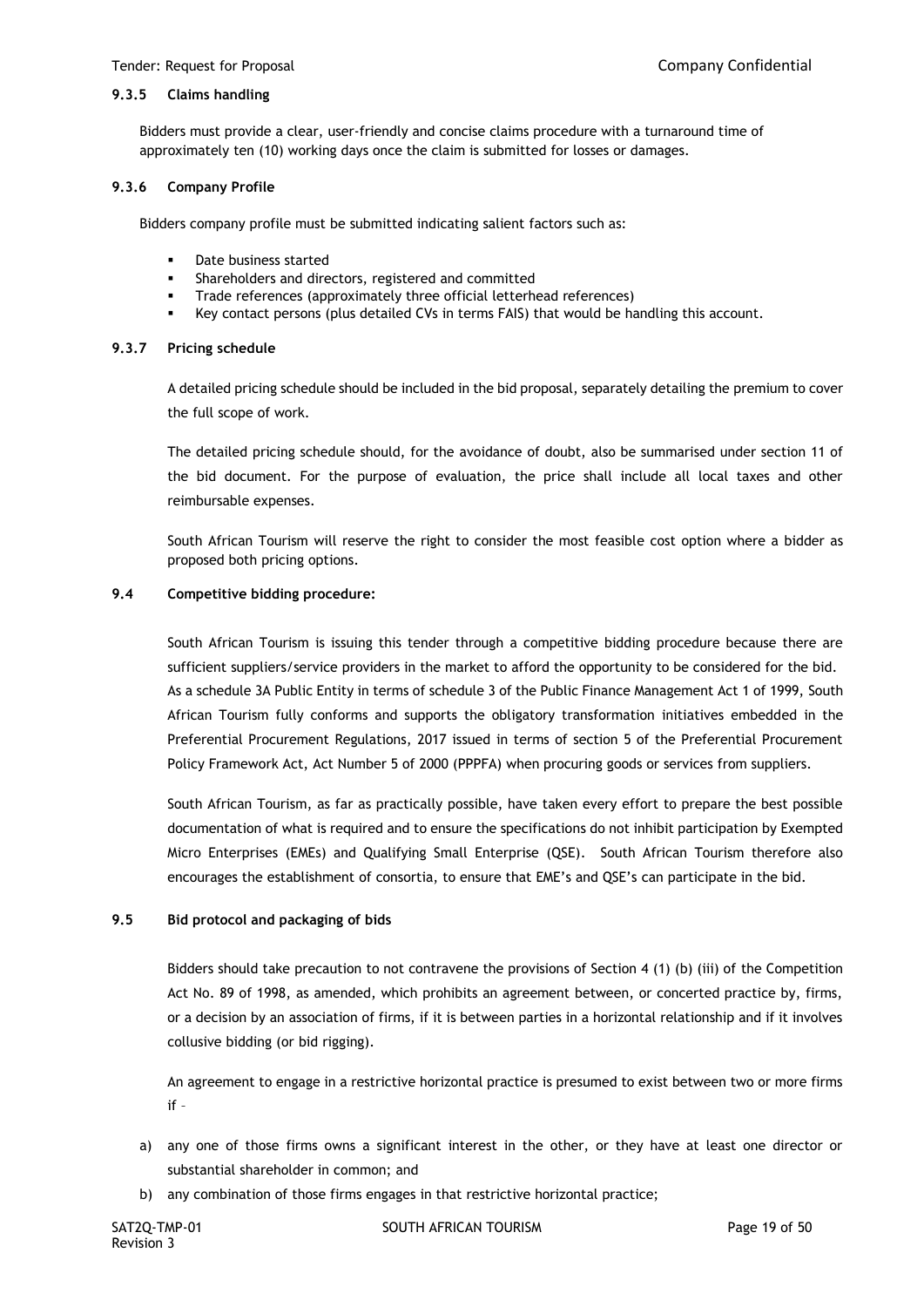#### Tender: Request for Proposal Company Confidential

- c) an agreement for co-operation between two or more competing businesses operating at the same level in the market;
- d) Price fixing- an arrangement in which several competing businesses make a secret agreement to set prices for their products to prevent real competition.

South African Tourism requires bidder(s) to declare the following in the Bidder's Technical response:

Confirm that the bidder(s) is to: –

- (a) Act honestly, fairly, and with due skill, care and diligence, in the interests of South African Tourism;
- (b) Have and employ effectively the resources, procedures and appropriate technological systems for the proper performance of the services;
- (c) Act with circumspection and treat South African Tourism fairly in a situation of conflicting interests;
- (d) Comply with all applicable statutory or common law requirements applicable to the conduct of business;
- (e) Make adequate disclosures of relevant material information including disclosures of actual or potential own interests, in relation to dealings with South African Tourism;
- (f) Avoidance of fraudulent and misleading advertising, canvassing and marketing;
- (g) To conduct their business activities with transparency and consistently uphold the interests and needs of South African Tourism as a client before any other consideration; and
- (h) To ensure that any information acquired by the bidder(s) from South African Tourism will not be used or disclosed unless the written consent of the client has been obtained to do so.
- 9.5.1 Proposals are expected to be presented in one pack where the pack, however, should be noticeably **subdivided into 3 sections** under the following headings:

### **PART A- Legal and commercial information**

This refers to documents and information relating to the vetting of legal and commercial information of all bidders where the below portfolio of evidence and supporting documents should be provided in sequential order:

- a) Cover letter introducing your company and any sub-contractor who will participate in the bid/contract;
- b) Bidder credentials (comprehensive company profile, ownership structure of the company, B-BBEE profile etc.);
- *c)* Confirmation of valid tax status (refer to paragraph 6.16 for acceptable method(s) of proof);
- d) Valid certified copy of B-BBEE certificate;
- e) Proof of Vat registration (if applicable);
- f) Copies of latest audited Statement of financial position, Statement of financial performance and Cash flow statement and latest audit report (issued by independent auditors). Shortlisted bidders will be required to submit full set of latest financials upon request from South African Tourism;
- g) Certified copy of Companies and Intellectual Property Commission (CIPC) registration documents (if applicable);
- h) Certified copies of South African Identity Documents or Valid Passports of Members, Directors or owner *(Copy with original stamp)*;
- i) Certified copies of all latest share certificates, in case of a company *(Copy with original stamp)*;

**Part B**- All documents and completed annexures of the Request for Proposal (RFP) in sequential order as they have been issued where bidders are required to: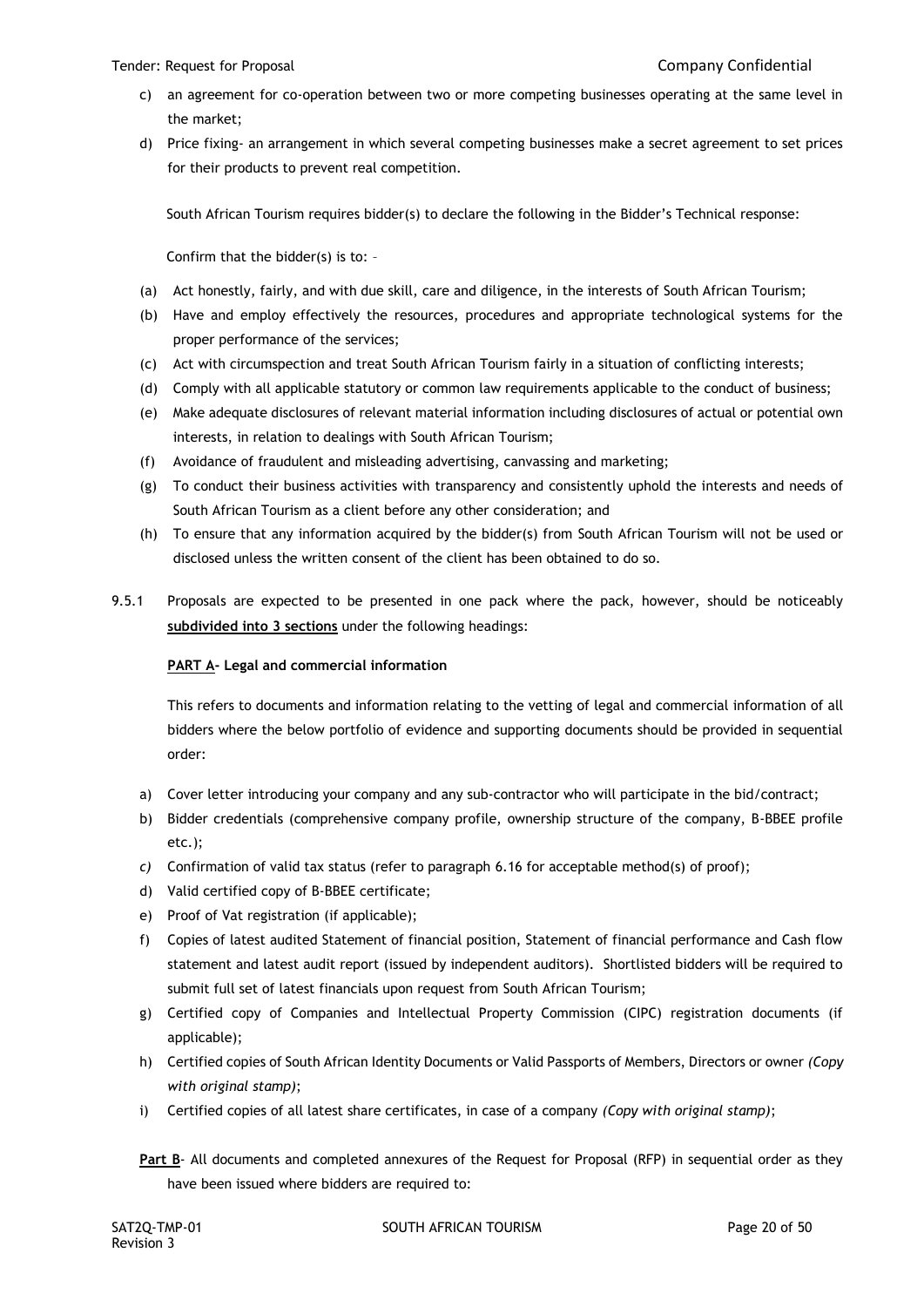- a) Initial each page of the Request for Proposal (RFP) to confirm that they have read and understood the contents of the bid;
- b) Duly complete all Standard Bidding Documentations (SBD's) and Declarations.

**Part C**- Credentials against the proposed scope of services considering the criteria that will be used to evaluate bid proposals as outlined under section 9.7.2 and also a cover letter introducing your company and any information which will demonstrate:

*Companies who fail to adhere to the requirements under paragraph 9.5.1 may be disqualified from the evaluation process.*

### **9.6 Anti-Corruption Compliance**

South African Tourism is committed to conducting its business ethically and to achieving and maintaining the highest standards of corporate governance, particularly in respect of anti-corruption compliance. We require all of our business partners, suppliers, vendors, contractors and service providers, who play an important and valued role in our continuing business success, to behave ethically and to avoid engaging in corrupt business activities.

To assist South African Tourism in respect of its commitment to ethical business practices, all successful bidders are required to complete an anti-bribery compliance questionnaire and thereafter to undergo an anti-bribery due diligence check. The outcome thereof may determine, at South African Tourism's discretion, whether South African Tourism will enter into any contractual agreement or other arrangements with the supplier, or not.

South African Tourism reserves the right to disqualify bidders based on the results and outcomes of its risk based anti-bribery due diligence procedures and will not furnish reasons for such decisions.

Successful bidders may further be required to sign warranties and undertake contractually that, in carrying out their responsibilities on behalf of South African Tourism, neither they nor their owners, officers, directors, employees, or their agents or subcontractors will pay, offer, or promise to pay, or authorize the payment directly or indirectly, of any money, gift, or anything of value to any government official or anyone else for the purpose of influencing any act or decision of such official or of the government to obtain or retain business, or to direct business to any person.

### **9.7 Bid evaluation process**

South African Tourism has set minimum standards (Gates) that a bidder needs to meet to be evaluated and selected as a successful bidder. The minimum standards consist of the following:

| <b>GATE 1</b>            | <b>GATE 2</b>               | <b>GATE 3</b>                      |
|--------------------------|-----------------------------|------------------------------------|
| <b>Pre-qualification</b> | <b>Technical Evaluation</b> | <b>Price and B-BBEE Evaluation</b> |
| Criterial                | Criteria                    |                                    |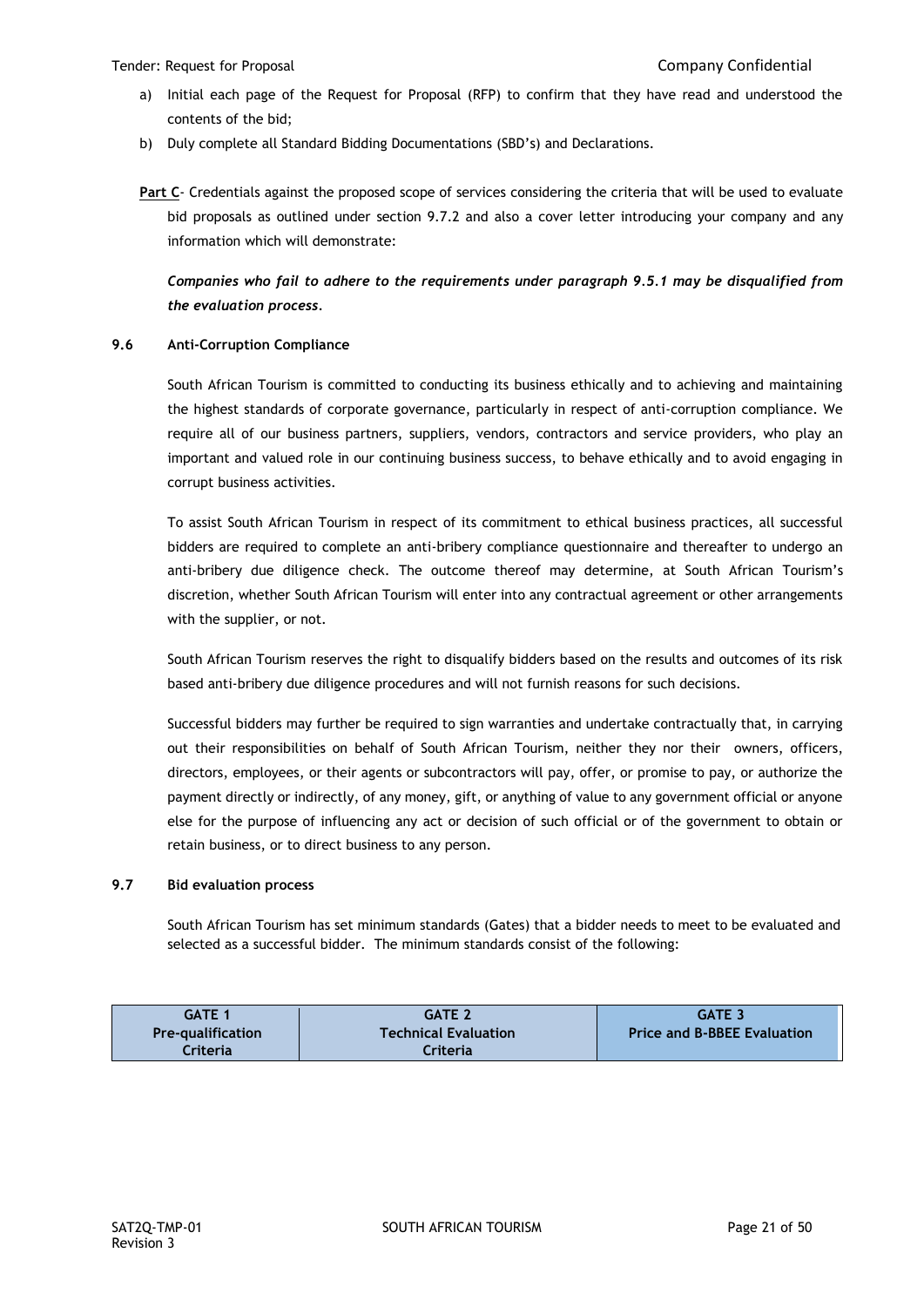| <b>Bidders</b><br>submit<br>to<br>paragraph 9.5. | all Bidder(s) are required to achieve a minimum The tender will be evaluated on<br>documents as outlined under threshold 70% to proceed to Gate 3                                                                                                                                                                                                                                                                | either the 80/20 or 90/10 preference<br>point system.                                                                                                                                                                                                                                                                                                      |
|--------------------------------------------------|------------------------------------------------------------------------------------------------------------------------------------------------------------------------------------------------------------------------------------------------------------------------------------------------------------------------------------------------------------------------------------------------------------------|------------------------------------------------------------------------------------------------------------------------------------------------------------------------------------------------------------------------------------------------------------------------------------------------------------------------------------------------------------|
|                                                  | <b>Tender/Evaluation</b><br><b>The</b><br><b>Matrix</b><br><b>Cross</b><br>Reference: Bidders should reference<br>the<br>criteria to portfolio of evidence in the bid<br>proposal. - it is of vital importance that determine the preference point<br>systematic scoring can be carried out.<br>Bidders are required to reference page<br>numbers in Bid Proposals next to the criteria<br>under paragraph 9.7.2 | Once a tender is received, the lowest<br>acceptable tender will be used to<br>system to be used for the evaluation.<br>Where the lowest acceptable tender<br>is below R50 million, the 80/20<br>preference point system must be<br>used and If the lowest acceptable<br>tender is above R50 million, the<br>90/10 preference point system must<br>be used. |

### **9.7.1 Gate 1: Pre-qualification Criteria**

Without limiting the generality of South African Tourism's other critical requirements for this Bid, bidder(s) must submit the documents listed paragraph 9.5.1.

All documents must be completed and signed by the duly authorized representative of the prospective bidder(s). During this phase Bidders' response will be evaluated based on compliance with the listed administrative and mandatory bid requirements. The bidder(s) proposal may be disqualified for nonsubmission of any of the documents.

# **9.7.2 Gate 2: Technical Evaluation Criteria = Weighting out of 100 basis points**

All bidders are required to respond to the technical evaluation criteria scorecard and provide information/portfolio of evidence that they unconditionally hold the available capacity, ability, experience, and qualified staff to provide the requisite system, technical and functional support to South African Tourism under this tender.

Bidders will be required to achieve a minimum threshold of 70% in order to proceed to Gate 3. Bidders who does not achieve the minimum threshold, will not be further considered.

| <b>Evaluation criteria</b>                                                                                                               | Weighting | <b>Tender/Evaluation</b><br>The<br><b>Matrix Cross Reference</b><br><b>Bidders should reference</b><br>the criteria to portfolio of<br>evidence in the bid<br>proposal. $-$ it is of vital<br>importance<br>that<br>systematic scoring can be<br>carried out. |
|------------------------------------------------------------------------------------------------------------------------------------------|-----------|---------------------------------------------------------------------------------------------------------------------------------------------------------------------------------------------------------------------------------------------------------------|
| Proposal, approach and methodology                                                                                                       |           |                                                                                                                                                                                                                                                               |
| The bidder must to compile -<br>Overall proposal<br>٠<br>Technical approach<br>Insurance and risk management structure<br>$\blacksquare$ | 35        |                                                                                                                                                                                                                                                               |
| Company track record                                                                                                                     | 25        |                                                                                                                                                                                                                                                               |
| The bidder must provide -                                                                                                                |           |                                                                                                                                                                                                                                                               |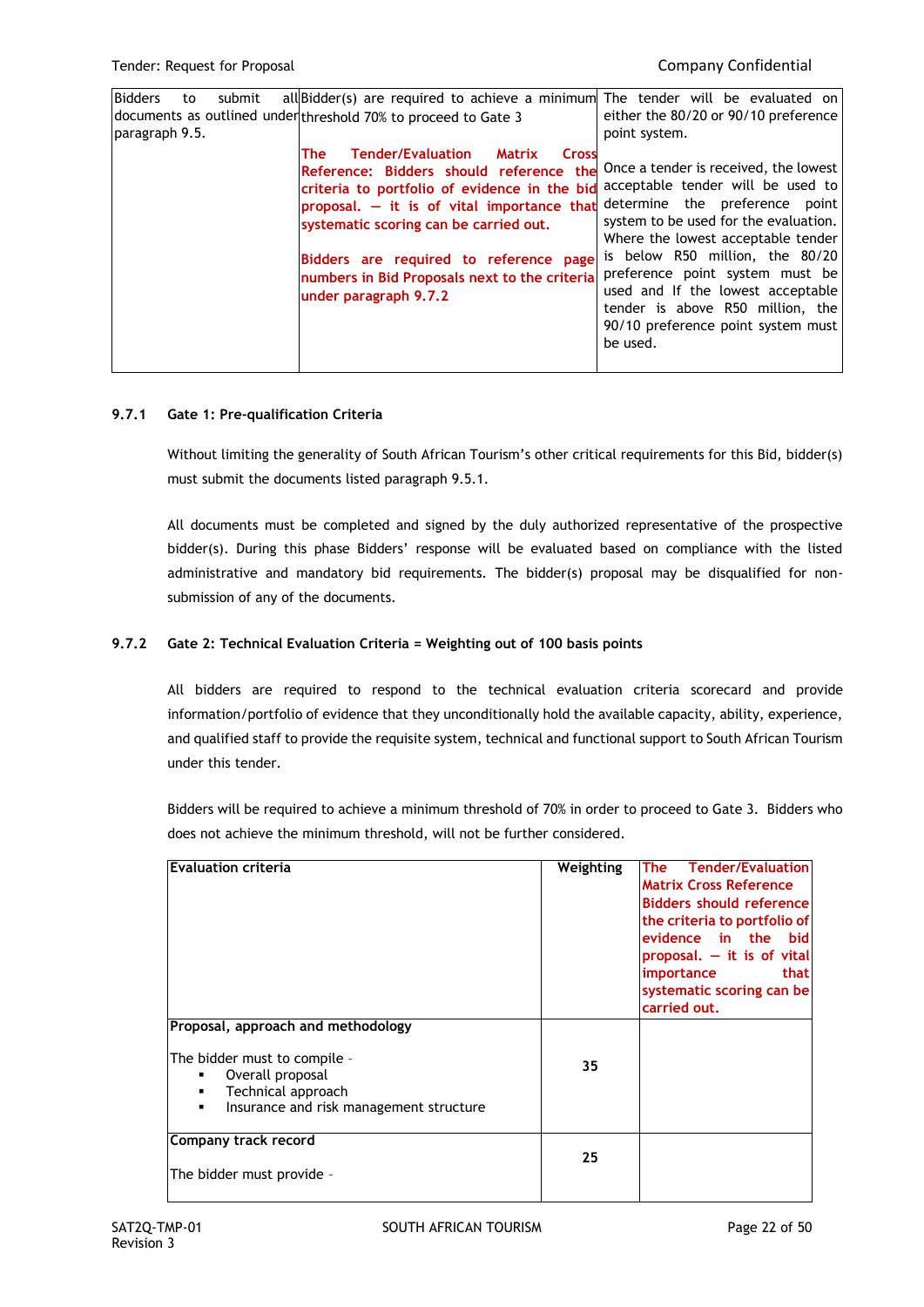| Three (3) contactable client references where its<br>services can be verified. References should be<br>presented in a form of a written letter on an<br>official letterhead from clients where similar<br>services have been provided and should not be<br>older than three (3) years. No appointment<br>letters from clients will be accepted as reference<br>letters. |     |  |
|-------------------------------------------------------------------------------------------------------------------------------------------------------------------------------------------------------------------------------------------------------------------------------------------------------------------------------------------------------------------------|-----|--|
| <b>Experience of key personnel</b>                                                                                                                                                                                                                                                                                                                                      |     |  |
| The bidder must provide -                                                                                                                                                                                                                                                                                                                                               | 15  |  |
| Detailed CVs and copies of qualifications the key contact<br>persons that would be handling this account                                                                                                                                                                                                                                                                |     |  |
| Proposed innovations to reduce cost of risks                                                                                                                                                                                                                                                                                                                            |     |  |
| The bidder must provide -<br>Case studies with contact details where<br>innovative insurance and risk management<br>solutions were provided                                                                                                                                                                                                                             | 15  |  |
| Proof of Accredited Professional Insurance Association or<br>Affiliation of the prospective bidder.                                                                                                                                                                                                                                                                     |     |  |
| The bidder must provide:                                                                                                                                                                                                                                                                                                                                                | 10  |  |
| The company and key persons' / consultants membership<br>certificates.                                                                                                                                                                                                                                                                                                  |     |  |
| <b>Total weighting</b>                                                                                                                                                                                                                                                                                                                                                  | 100 |  |
|                                                                                                                                                                                                                                                                                                                                                                         |     |  |

South African Tourism will reserve its rights to request bidders for presentations/demonstrations where these will provide an opportunity for the bid evaluation committee to look more closely at the proposals and identify gaps between how the bidder indicated that their proposed solution met the business requirements and what the team is able to discern regarding how closely it actually meets the needs of the business.

If required, they will be at a high level where criterion will be identified that the bid evaluation team might be interested in looking more closely at. The bid evaluation committee will have the opportunity to ask questions and make notes of what they consider to be gaps in the proposals compared with how well the business requirements are satisfied.

- Bids proposals will be evaluated strictly according to the bid evaluation criteria stipulated in this section.
- Bidders must, as part of their bid documents, submit supportive documentation for all functional requirements as indicated in the Terms of Reference. The panel responsible for scoring the respective bids will evaluate and score all bids based on information presented in the bid proposals in line with the RFP and the subsequent system demonstration.
- The score for functionality will be calculated as in terms of the table below where each Bid Evaluation Committee (BEC) member will rate each individual criterion on the score sheet using the following value scale: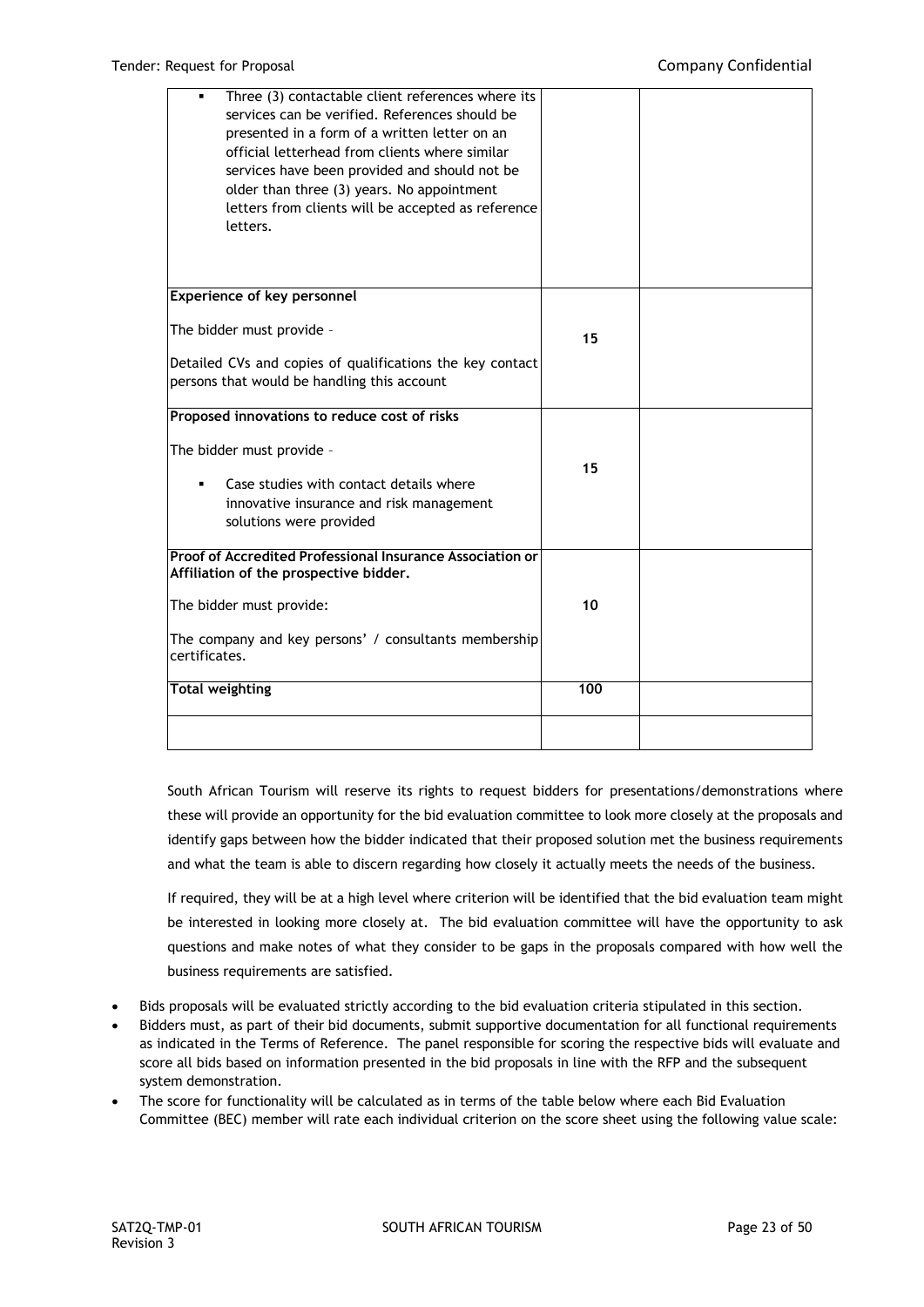| Rating                                | <b>Definition</b>                                                                                                                                                                                                                                                                                     | Score        |
|---------------------------------------|-------------------------------------------------------------------------------------------------------------------------------------------------------------------------------------------------------------------------------------------------------------------------------------------------------|--------------|
| <b>Excellent</b>                      | Exceeds the requirement. Exceptional demonstration by the bidder<br>of the relevant ability, understanding, experience, skills, resources<br>and quality measures required to provide the goods / services.                                                                                           | 5            |
| Good                                  | Satisfies the requirement with minor additional benefits. Above<br>average demonstration by the bidder of the relevant ability,<br>understanding, experience, skills, resource and quality measures<br>required to provide the goods / services.                                                      | 4            |
| Acceptable                            | Satisfies the requirement. Demonstration by the supplier of the<br>relevant ability, understanding, experience, skills, resource, and<br>quality measures required to provide the goods / services, with<br>supporting evidence.                                                                      | 3            |
| <b>Minor</b><br><b>Reservations</b>   | Satisfies the requirement with minor reservations. Some minor<br>reservations of the supplier's relevant ability, understanding,<br>experience, skills, resources and quality measures required to<br>provide the goods / services, with little or no supporting evidence.                            | $\mathbf{2}$ |
| <b>Serious</b><br><b>Reservations</b> | Satisfies the requirement with major reservations. Considerable<br>reservations of the supplier's relevant ability, understanding,<br>experience, skills, resources and quality measures required to<br>provide the goods / services, with little or no supporting evidence.                          | 1            |
| Unacceptable                          | Does not meet the requirement. Does not comply and/or<br>insufficient information provided to demonstrate that the supplier<br>has the ability, understanding, experience, skills, resource & quality<br>measures required to provide the goods / services, with little or no<br>supporting evidence. | 0            |

# **9.7.3 Gate 3: Price and BBBEE Evaluation = 100 points**

Only bidder(s) who meets the minimum threshold for functionality during Gate 2 will be further evaluated for comparative price and BBBEE level of contribution. The total points for price evaluation (out of 80/90) and the total points for BBBEE evaluation (out of 20/10) will be consolidated. The bidder who scores the highest points for comparative pricing and B-BBEE status level of contributor after the consolidation of points will normally be considered as the preferred bidder who South African Tourism will enter into further negotiations with. Upon the successful negotiation and signing of a contract and services level agreement with the preferred bidder all other bidders will be considered as unsuccessful.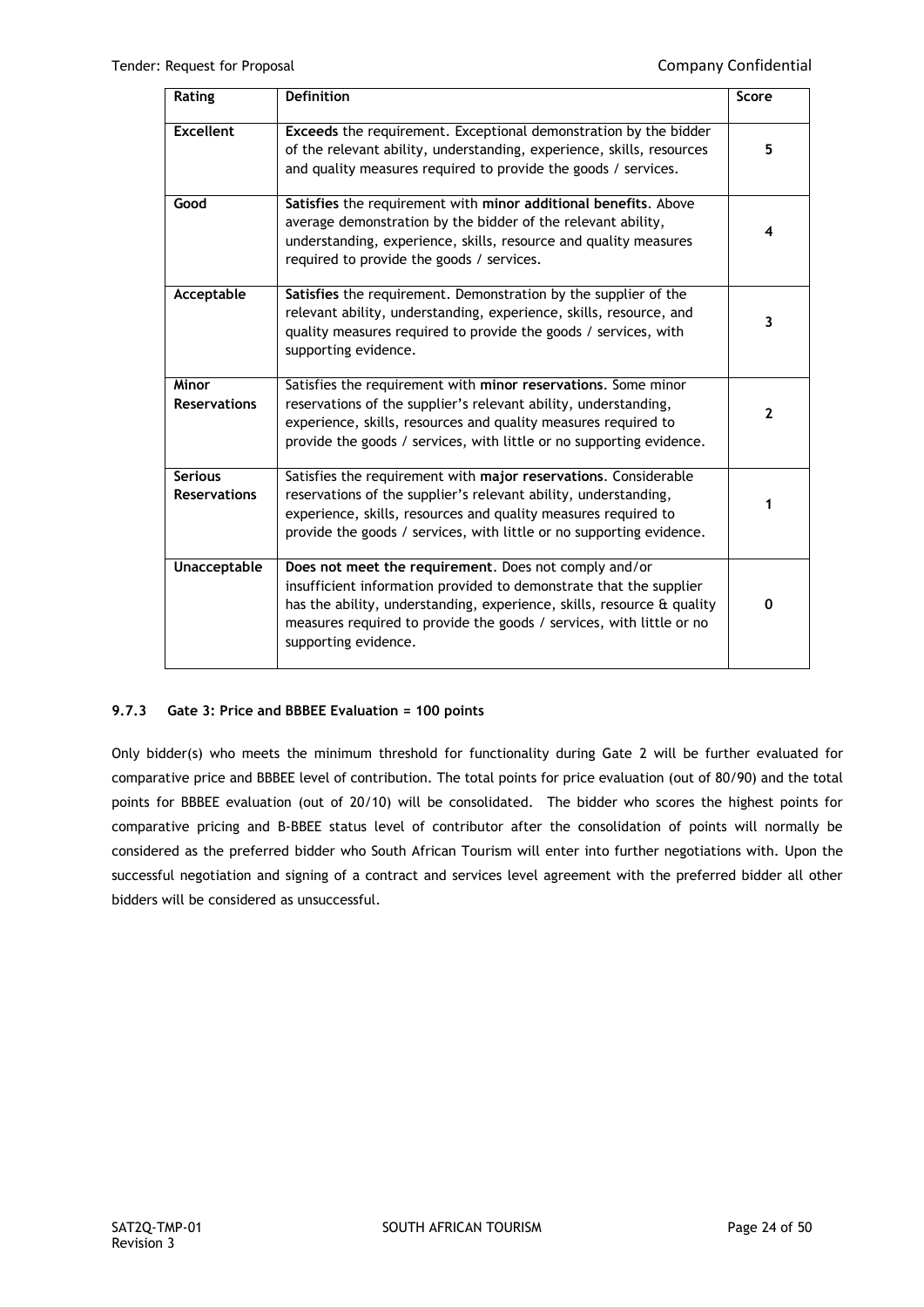- **9.7.5 PREFERENCE POINTS CLAIM FORM IN TERMS OF THE PREFERENTIAL PROCUREMENT REGULATIONS 2017**
	- **NB: BEFORE COMPLETING THIS FORM, BIDDERS MUST STUDY THE GENERAL CONDITIONS, DEFINITIONS AND DIRECTIVES APPLICABLE IN RESPECT OF B-BBEE, AS PRESCRIBED IN THE PREFERENTIAL PROCUREMENT REGULATIONS, 2017.**

#### **GENERAL CONDITIONS**

9.7.5.1 The following preference point systems are applicable to all bids:

Once a bidder has met the minimum qualifying threshold for functionality, where applicable, the tender will be further evaluated on either the 80/20 or 90/10 preference point system. Once a tender is received, the lowest acceptable tender will be used to determine the preference point system to be used for the evaluation of tenders.

Where the lowest acceptable tender is below R50 million, the 80/20 preference point system must be used. If the lowest acceptable tender is above R50 million, the 90/10 preference point system will be used.

- 9.7.5.2 Points for this bid shall be awarded for:
	- (a) Price; and
	- (b) B-BBEE Status Level of Contributor.
- 9.7.5.3 The maximum points for this bid are allocated as follows:

|                                                   | <b>POINTS</b> |
|---------------------------------------------------|---------------|
|                                                   |               |
| <b>PRICE</b>                                      | 80/90         |
|                                                   |               |
| <b>B-BBEE STATUS LEVEL OF CONTRIBUTOR</b>         | 20/10         |
|                                                   |               |
| Total points for Price and B-BBEE must not exceed | 100           |
|                                                   |               |

- 9.7.5.4 Failure on the part of a bidder to submit proof of B-BBEE Status level of contributor together with the bid, will be interpreted to mean that preference points for B-BBEE status level of contribution are not claimed.
- 9.7.5.5 SA Tourism reserves the right to require of a bidder, either before a bid is adjudicated or at any time subsequently, to substantiate any claim in regard to preferences, in any manner required by the purchaser.

### **9.7.6 DEFINITIONS**

- (a) **"B-BBEE"** means broad-based black economic empowerment as defined in section 1 of the Broad-Based Black Economic Empowerment Act;
- (b) "**B-BBEE status level of contributor"** means the B-BBEE status of an entity in terms of a code of good practice on black economic empowerment, issued in terms of section 9(1) of the Broad-Based Black Economic Empowerment Act;
- (c) **"bid"** means a written offer in a prescribed or stipulated form in response to an invitation by an organ of state for the provision of goods or services, through price quotations, advertised competitive bidding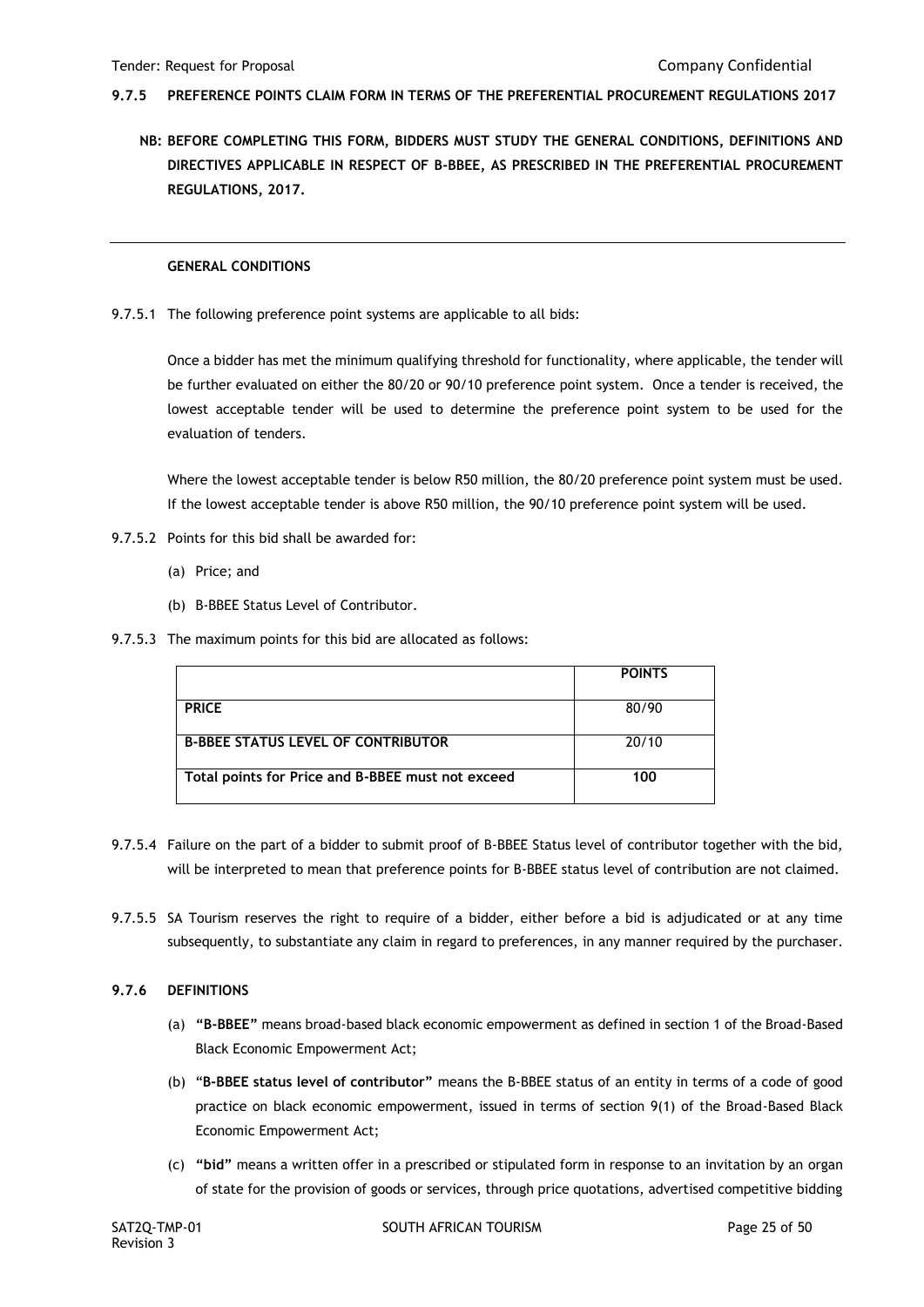processes or proposals;

- (d) **"Broad-Based Black Economic Empowerment Act"** means the Broad-Based Black Economic Empowerment Act, 2003 (Act No. 53 of 2003);
- **(e) "EME"** means an Exempted Micro Enterprise in terms of a code of good practice on black economic empowerment issued in terms of section 9 (1) of the Broad-Based Black Economic Empowerment Act;
- (f) **"functionality"** means the ability of a tenderer to provide goods or services in accordance with specifications as set out in the tender documents.
- (g) **"prices"** includes all applicable taxes less all unconditional discounts;
- (h) **"proof of B-BBEE status level of contributor"** means:
	- **1)** B-BBEE Status level certificate issued by an authorized body or person;
	- **2)** A sworn affidavit as prescribed by the B-BBEE Codes of Good Practice;
	- **3)** Any other requirement prescribed in terms of the B-BBEE Act;
- (i) **"QSE"** means a qualifying small business enterprise in terms of a code of good practice on black economic empowerment issued in terms of section 9 (1) of the Broad-Based Black Economic Empowerment Act;
- *(j)* **"rand value"** means the total estimated value of a contract in Rand, calculated at the time of bid invitation, and includes all applicable taxes;

# **9.7.7 POINTS AWARDED FOR PRICE**

#### **9.7.7.1 THE 80/20 OR 90/10 PREFERENCE POINT SYSTEMS**

A maximum of 80 or 90 points is allocated for price on the following basis:

**80/20 or 90/10**

$$
Ps = 80\left(1 - \frac{Pt - P\min P}{\min}\right) \qquad \text{or} \qquad \qquad Ps = 90\left(1 - \frac{Pt - P\min P}{\min}\right)
$$

Where

Ps = Points scored for price of bid under consideration

 $Pt =$  Price of bid under consideration

Pmin = Price of lowest acceptable bid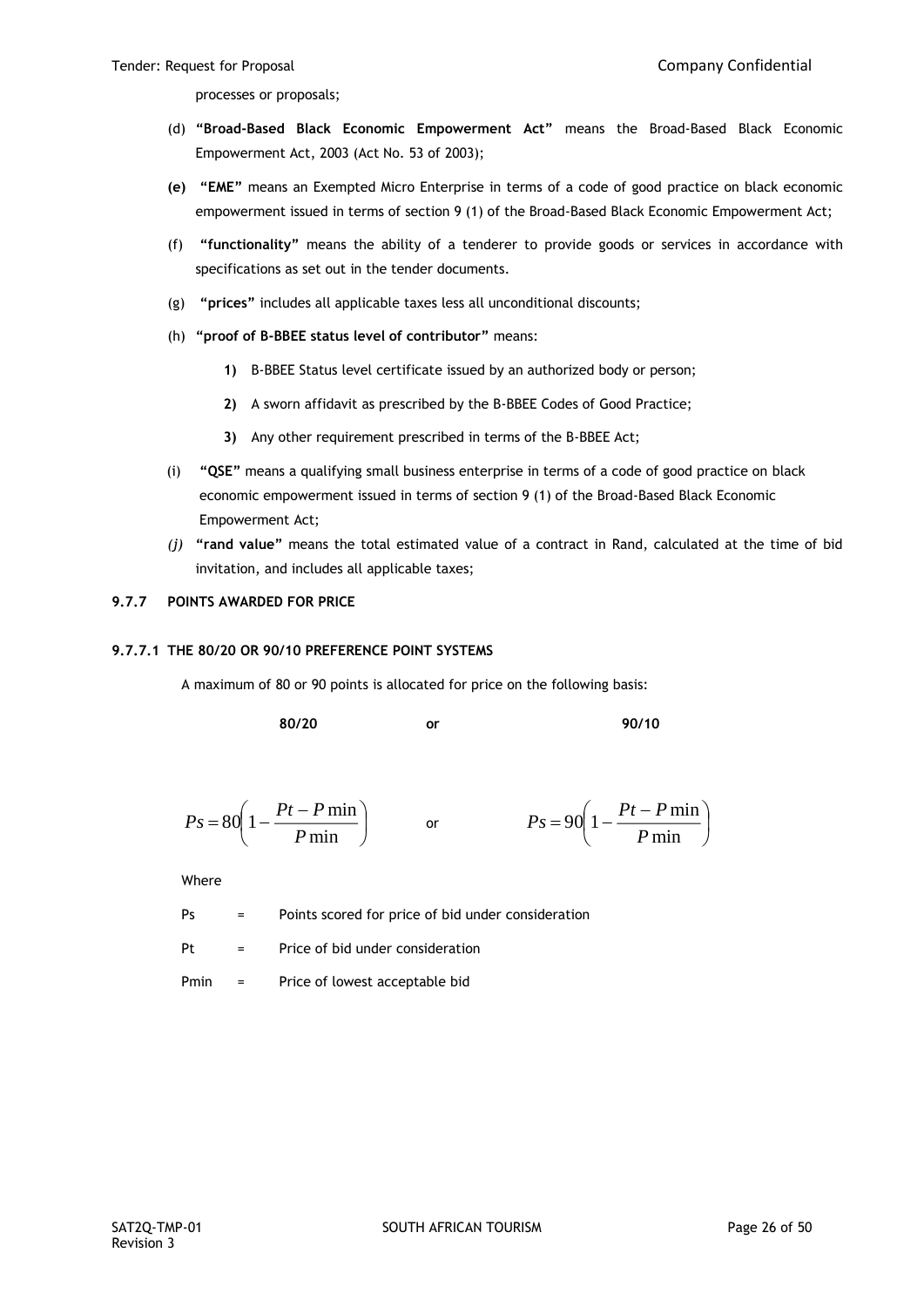## **9.7.7.2 POINTS AWARDED FOR B-BBEE STATUS LEVEL OF CONTRIBUTOR**

In terms of Regulation 6 (2) and 7 (2) of the Preferential Procurement Regulations, preference points must be awarded to a bidder for attaining the B-BBEE status level of contribution in accordance with the table below:

| <b>B-BBEE Status Level of</b><br><b>Contributor</b> | <b>Number of points</b><br>(90/10 system) | <b>Number of points</b><br>(80/20 system) |
|-----------------------------------------------------|-------------------------------------------|-------------------------------------------|
| 1                                                   | 10                                        | 20                                        |
| $\overline{2}$                                      | 9                                         | 18                                        |
| 3                                                   | 6                                         | 14                                        |
| $\overline{4}$                                      | 5                                         | 12                                        |
| 5                                                   | $\overline{4}$                            | 8                                         |
| 6                                                   | 3                                         | 6                                         |
| 7                                                   | $\overline{2}$                            | 4                                         |
| 8                                                   | 1                                         | $\overline{2}$                            |
| Non-compliant contributor                           | $\Omega$                                  | 0                                         |

#### **9.8 BID DECLARATION**

9.8.1 Bidders who claim points in respect of B-BBEE Status Level of Contribution must complete the following:

# **9.9 B-BBEE STATUS LEVEL OF CONTRIBUTOR CLAIMED IN TERMS OF PARAGRAPHS 9.7.5.3 AND 9.7.7.2**

9.9 B-BBEE Status Level of Contributor:. = ………(maximum of 10 or 20 points)

(Points claimed in respect of paragraph 9.10 must be in accordance with the table reflected in paragraph 9.7.7.2 and must be substantiated by relevant proof of B-BBEE status level of contributor.

### **9.10 SUB-CONTRACTING**

9.10.1 Will any portion of the contract be sub-contracted?

(*Tick applicable box*)

| <b>YFS</b> | NO |  |
|------------|----|--|
|            |    |  |

9.10.2 If yes, indicate:

i) What percentage of the contract will be subcontracted............…………….…………%

ii) The name of the sub-contractor…………………….………………………………………………………..

iii) The B-BBEE status level of the sub-contractor.................................……………..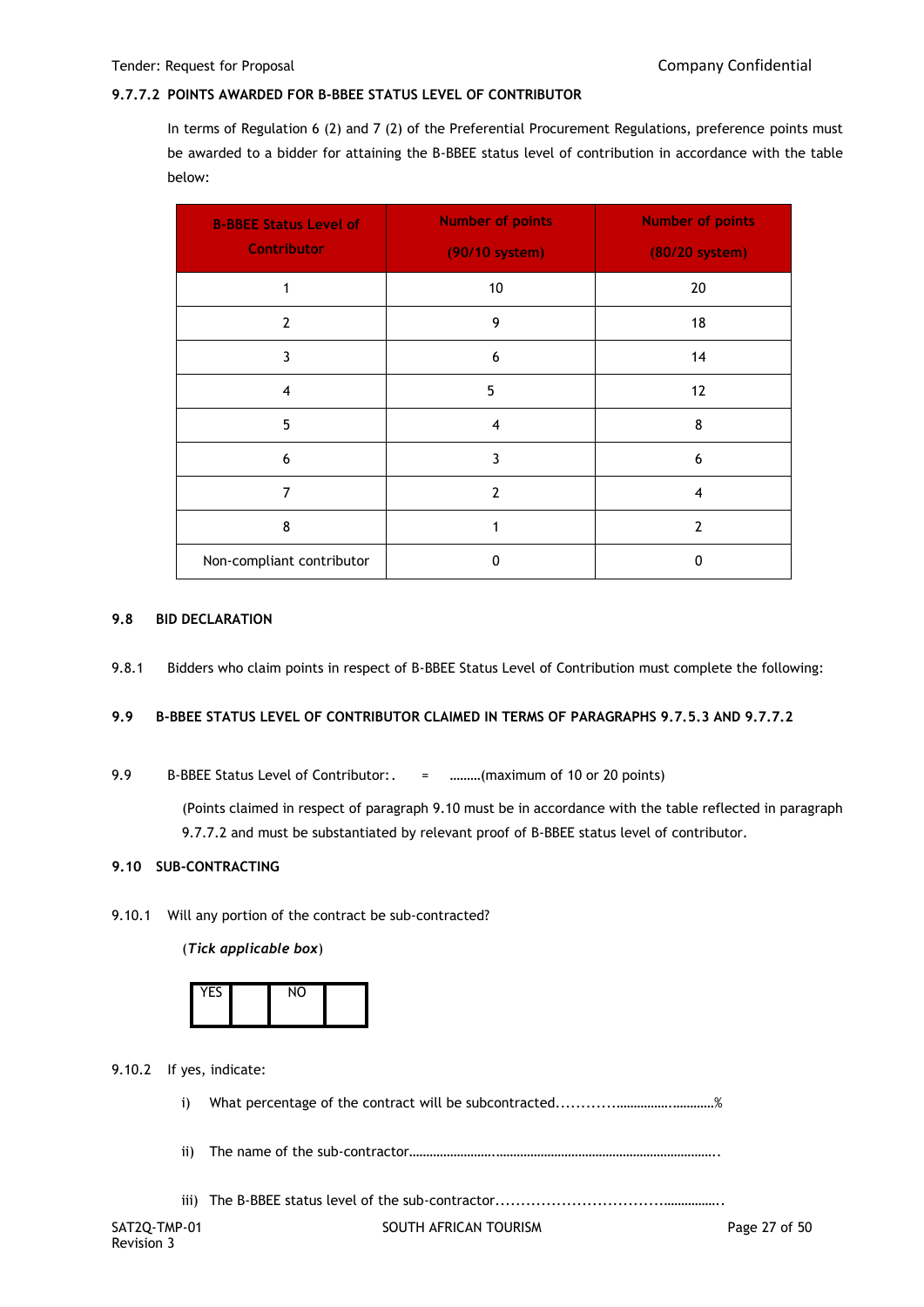iv) Whether the sub-contractor is an EME or QSE

*(Tick applicable box*)

| $V = C$ | <b>A</b> 14 |  |
|---------|-------------|--|
|         |             |  |

v) Specify, by ticking the appropriate box, if subcontracting with an enterprise in terms of Preferential Procurement Regulations,2017:

| Designated Group: An EME or QSE which is at last 51% owned by:    | <b>EME</b> | QSE |
|-------------------------------------------------------------------|------------|-----|
|                                                                   | Г          |     |
| Black people                                                      |            |     |
| Black people who are youth                                        |            |     |
| Black people who are women                                        |            |     |
| Black people with disabilities                                    |            |     |
| Black people living in rural or underdeveloped areas or townships |            |     |
| Cooperative owned by black people                                 |            |     |
| Black people who are military veterans                            |            |     |
| OR                                                                |            |     |
| Any EME                                                           |            |     |
| Any QSE                                                           |            |     |

### 9.11 **DECLARATION WITH REGARD TO COMPANY/FIRM**

- 9.11.1 Name of company/firm:………………………………………………………………………………………………………………….
- 9.11.2 VAT registration number:…………………………………………………………………………….…………………………………
- 9.11.3 Company registration number:…………….………………………………………….…………….…………………………….
- 9.11.4 TYPE OF COMPANY/ FIRM
	- □ Partnership/Joint Venture / Consortium
	- □ One person business/sole propriety
	- **Close corporation**
	- D Company
	- (Pty) Limited

[TICK APPLICABLE BOX]

# 9.11.5 DESCRIBE PRINCIPAL BUSINESS ACTIVITIES

SAT2Q-TMP-01 SOUTH AFRICAN TOURISM SAT2Q-TMP-01 Page 28 of 50 ………………………………………………………………………………………………………………………………………………………………………… ………………………………………………………………………………………………………………………………………………………………………… …………………………………………………………………………………………………………………………………………………………………………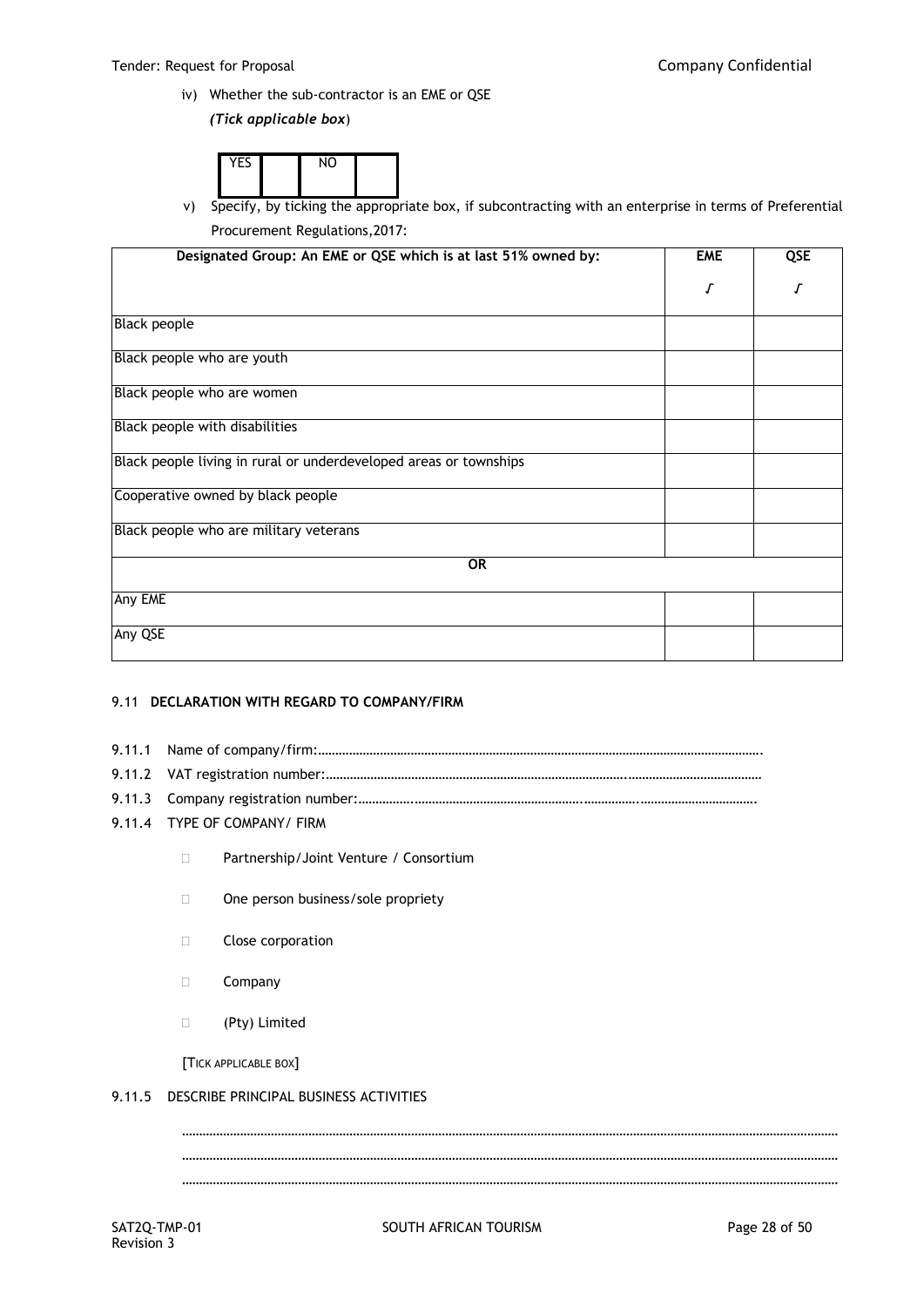………………………………………………………………………………………………………………………………

…………………………………………………………………………………………………………………………………………………………………………

#### 9.11.6 COMPANY CLASSIFICATION

- Manufacturer
- □ Supplier
- **Professional service provider**
- $\Box$  Other service providers, e.g. transporter, etc.

#### [*TICK APPLICABLE BOX*]

9.11.7 Total number of years the company/firm has been in business:.................................

- 9.11.7.1 I/we, the undersigned, who is / are duly authorised to do so on behalf of the company/firm, certify that the points claimed, based on the B-BBEE status level of contributor indicated in paragraphs 9.7.5.3 and 9.9 of the foregoing certificate, qualifies the company/ firm for the preference(s) shown and I / we acknowledge that:
	- i) The information furnished is true and correct;
	- ii) The preference points claimed are in accordance with the General Conditions as indicated in paragraph 9.7.5 of this form;
	- iii) In the event of a contract being awarded as a result of points claimed as shown in paragraphs 9.7.5.3 and 9.9, the contractor may be required to furnish documentary proof to the satisfaction of the purchaser that the claims are correct;
	- iv) If the B-BBEE status level of contributor has been claimed or obtained on a fraudulent basis or any of the conditions of contract have not been fulfilled, the purchaser may, in addition to any other remedy it may have –
		- (a) disqualify the person from the bidding process;
		- (b) recover costs, losses or damages it has incurred or suffered as a result of that person's conduct;
		- (c) cancel the contract and claim any damages which it has suffered as a result of having to make less favourable arrangements due to such cancellation;
		- (d) recommend that the bidder or contractor, its shareholders and directors, or only the shareholders and directors who acted on a fraudulent basis, be restricted by the National Treasury from obtaining business from any organ of state for a period not exceeding 10 years, after the *audi alteram partem* (hear the other side) rule has been applied; and
		- (e) forward the matter for criminal prosecution.

| <b>WITNESSES</b> |                            |
|------------------|----------------------------|
| ٠                | SIGNATURE(S) OF BIDDERS(S) |
| ົ                | DATE:                      |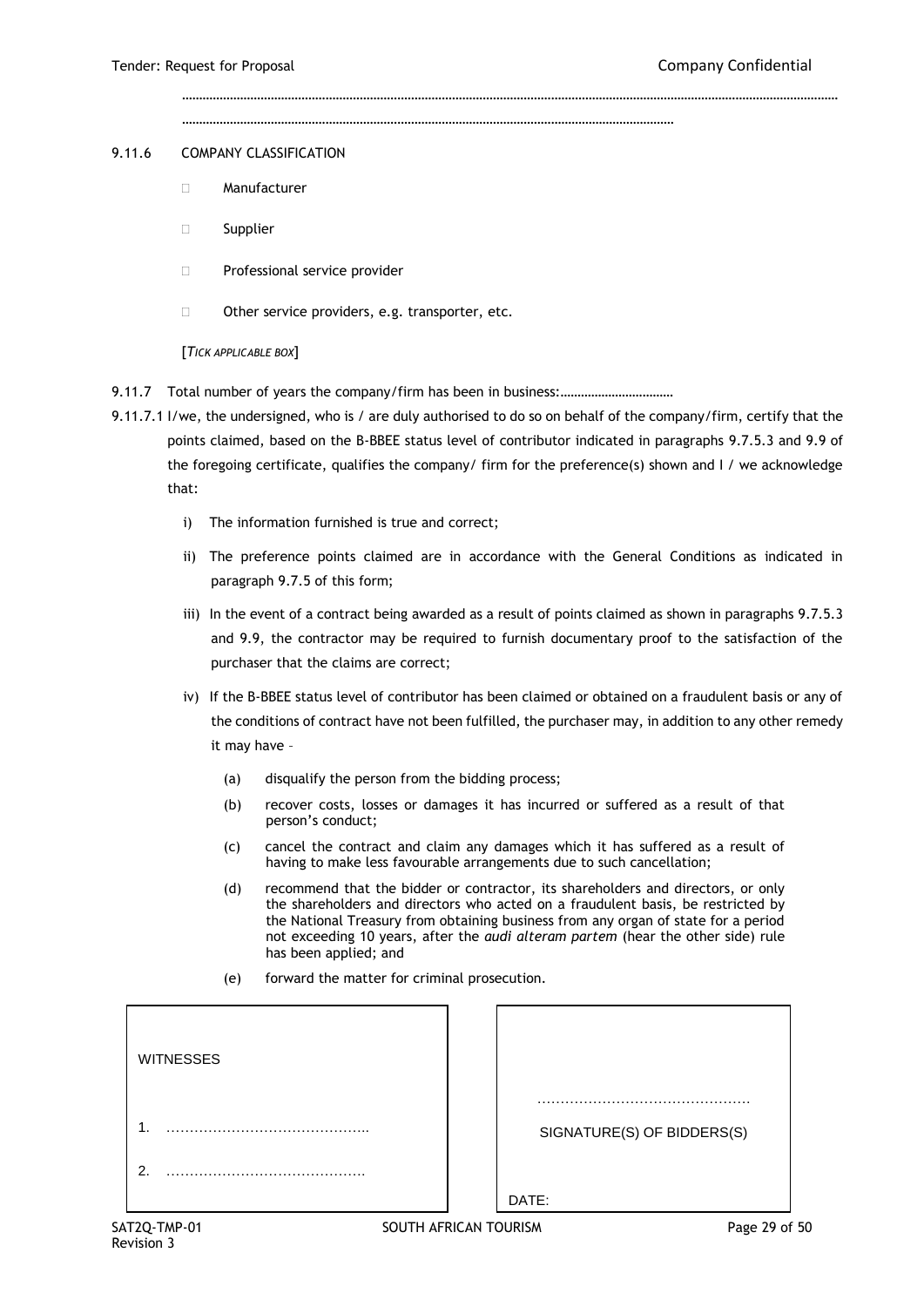Failure on the part of a bidder to fill in and/or to sign this form and submit a B-BBEE Verification Certificate from a Verification Agency accredited by the South African Accreditation System (SANAS) or a Registered Auditor approved by the Independent Regulatory Board of Auditors (IRBA) or an Accounting Officer as contemplated in the Close Corporation Act (CCA) together with the bid, will be interpreted to mean that preference points for B-BBEE status level of contribution are not claimed;

# 9.12 Consolidation of points for comparative price and B-BBEE level of contribution **(Gate 3)**

The total points for price evaluation (out of 80/90) and the total points for BBBEE evaluation (out of 20/10) will be consolidated. The bidder who scores the highest points for comparative pricing and B-BBEE status level of contributor after the consolidation of points will normally be considered as the preferred bidder who South African Tourism will enter into further negotiations with for this tender.

Upon the successful negotiation and signing of a contract and services level agreement with the preferred bidder all other bidders will be considered as unsuccessful.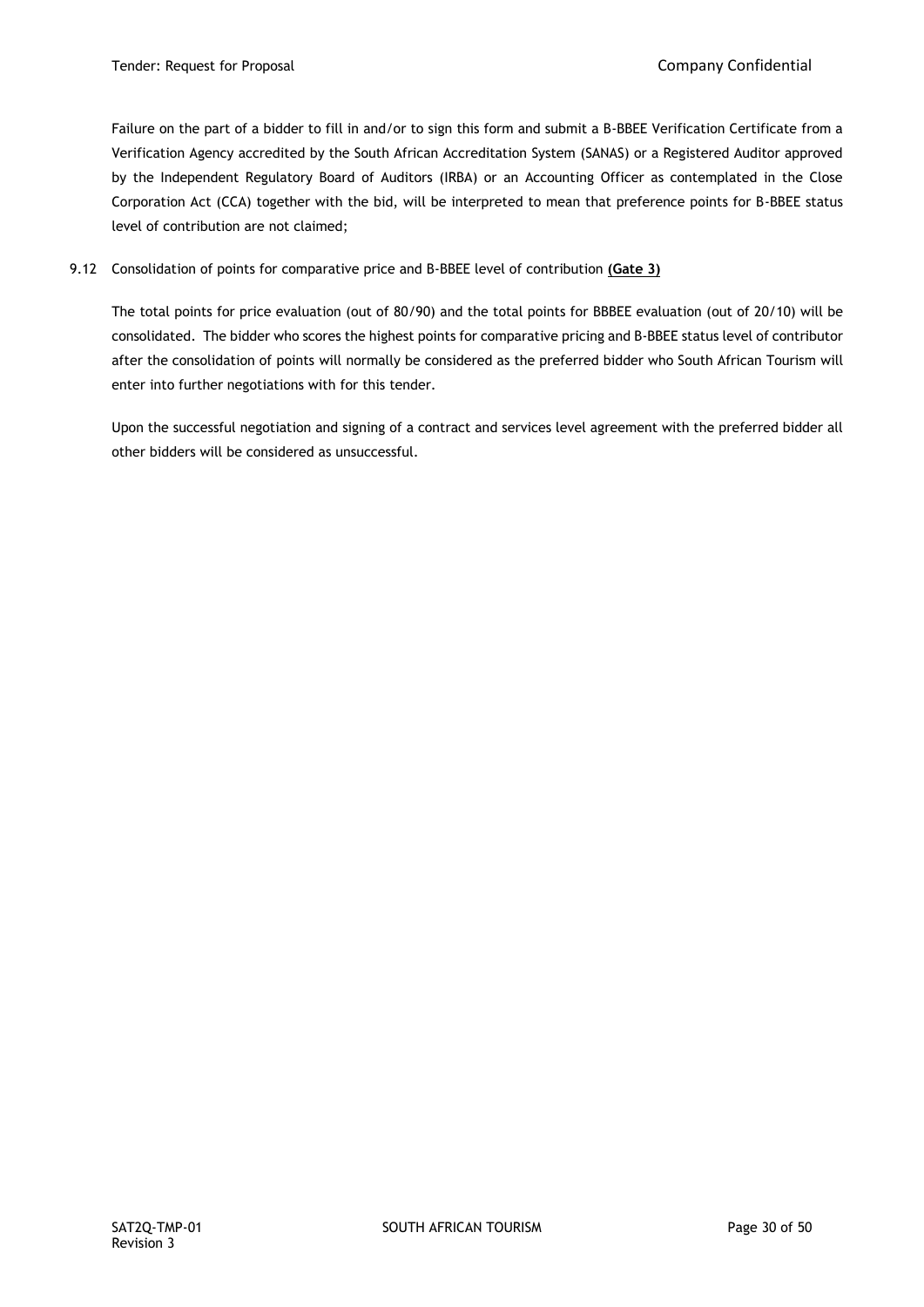# **10. ANNEXURE B - COMPANY INFORMATION**

| <b>SUPPLIER INFORMATION</b>                                                                |                             |                       |           |                            |             |                         |
|--------------------------------------------------------------------------------------------|-----------------------------|-----------------------|-----------|----------------------------|-------------|-------------------------|
| <b>NAME OF BIDDER</b>                                                                      |                             |                       |           |                            |             |                         |
|                                                                                            |                             |                       |           |                            |             |                         |
| POSTAL ADDRESS                                                                             |                             |                       |           |                            |             |                         |
| STREET ADDRESS                                                                             |                             |                       |           |                            |             |                         |
| <b>TELEPHONE NUMBER</b>                                                                    | <b>CODE</b>                 |                       |           | <b>NUMBER</b>              |             |                         |
| <b>CELLPHONE NUMBER</b>                                                                    |                             |                       |           |                            |             |                         |
| <b>FACSIMILE NUMBER</b>                                                                    | <b>CODE</b>                 |                       |           | <b>NUMBER</b>              |             |                         |
|                                                                                            |                             |                       |           |                            |             |                         |
| <b>E-MAIL ADDRESS</b>                                                                      |                             |                       |           |                            |             |                         |
| <b>VAT REGISTRATION NUMBER</b>                                                             |                             |                       |           |                            |             |                         |
| <b>TAX CLEARANCE NUMBER</b>                                                                |                             |                       |           |                            |             |                         |
| <b>CLEARANCE</b><br><b>EXPIRY</b><br><b>TAX</b>                                            |                             |                       |           |                            |             |                         |
| <b>DATE</b>                                                                                |                             |                       |           |                            |             |                         |
| HAS PROOF OF CENTARLISED SUPPLIER DATABASE REGISTRATION BEEN SUBMITTED?                    |                             |                       |           |                            |             | YES or NO               |
| <b>SUPPLIER COMPLIANCE</b>                                                                 | <b>TAX</b>                  |                       |           | <b>CENTRAL</b>             |             |                         |
| <b>STATUS</b>                                                                              | <b>COMPLIANCE</b>           |                       | <b>OR</b> | <b>SUPPLIER</b>            |             |                         |
|                                                                                            | <b>SYSTEM PIN:</b>          |                       |           | <b>DATABASE</b>            |             |                         |
|                                                                                            |                             |                       |           | No:                        | <b>MAAA</b> |                         |
| <b>B-BBEE STATUS LEVEL</b>                                                                 | <b>TICK APPLICABLE BOX]</b> |                       |           | <b>B-BBEE STATUS LEVEL</b> |             | <b>[TICK APPLICABLE</b> |
| <b>VERIFICATION CERTIFICATE</b>                                                            |                             |                       |           | SWORN AFFIDAVIT            |             | BOX]                    |
|                                                                                            |                             |                       |           |                            |             |                         |
|                                                                                            |                             |                       |           |                            |             |                         |
|                                                                                            | $\Box$ Yes                  | $\Box$ No             |           |                            |             |                         |
|                                                                                            |                             |                       |           |                            |             | $\Box$ Yes              |
|                                                                                            |                             |                       |           |                            |             | No                      |
|                                                                                            |                             |                       |           |                            |             |                         |
|                                                                                            |                             |                       |           |                            |             |                         |
| [A B-BBEE STATUS LEVEL VERIFICATION CERTIFICATE/ SWORN AFFIDAVIT (FOR EMES & QSEs) MUST BE |                             |                       |           |                            |             |                         |
| SUBMITTED IN ORDER TO QUALIFY FOR PREFERENCE POINTS FOR B-BBEE]                            |                             |                       |           |                            |             |                         |
| ARE YOU THE                                                                                |                             |                       |           | ARE YOU A                  |             | Yes<br>No               |
| <b>ACCREDITED</b>                                                                          | $\Box$ Yes                  | $\mathsf{L}$          |           | <b>FOREIGN BASED</b>       |             |                         |
| <b>REPRESENTATIVE</b>                                                                      | No                          |                       |           | SUPPLIER FOR               |             | [IF YES, ANSWER PART    |
| <b>IN SOUTH AFRICA</b>                                                                     |                             |                       |           | THE<br><b>GOODS</b>        |             | $B:3$ ]                 |
| FOR THE GOODS                                                                              |                             |                       |           | /SERVICES                  |             |                         |
| /SERVICES                                                                                  | [IF YES ENCLOSE PROOF]      |                       |           | /WORKS                     |             |                         |
| SAT2Q-TMP-01                                                                               |                             | SOUTH AFRICAN TOURISM |           |                            |             | Page 31 of 50           |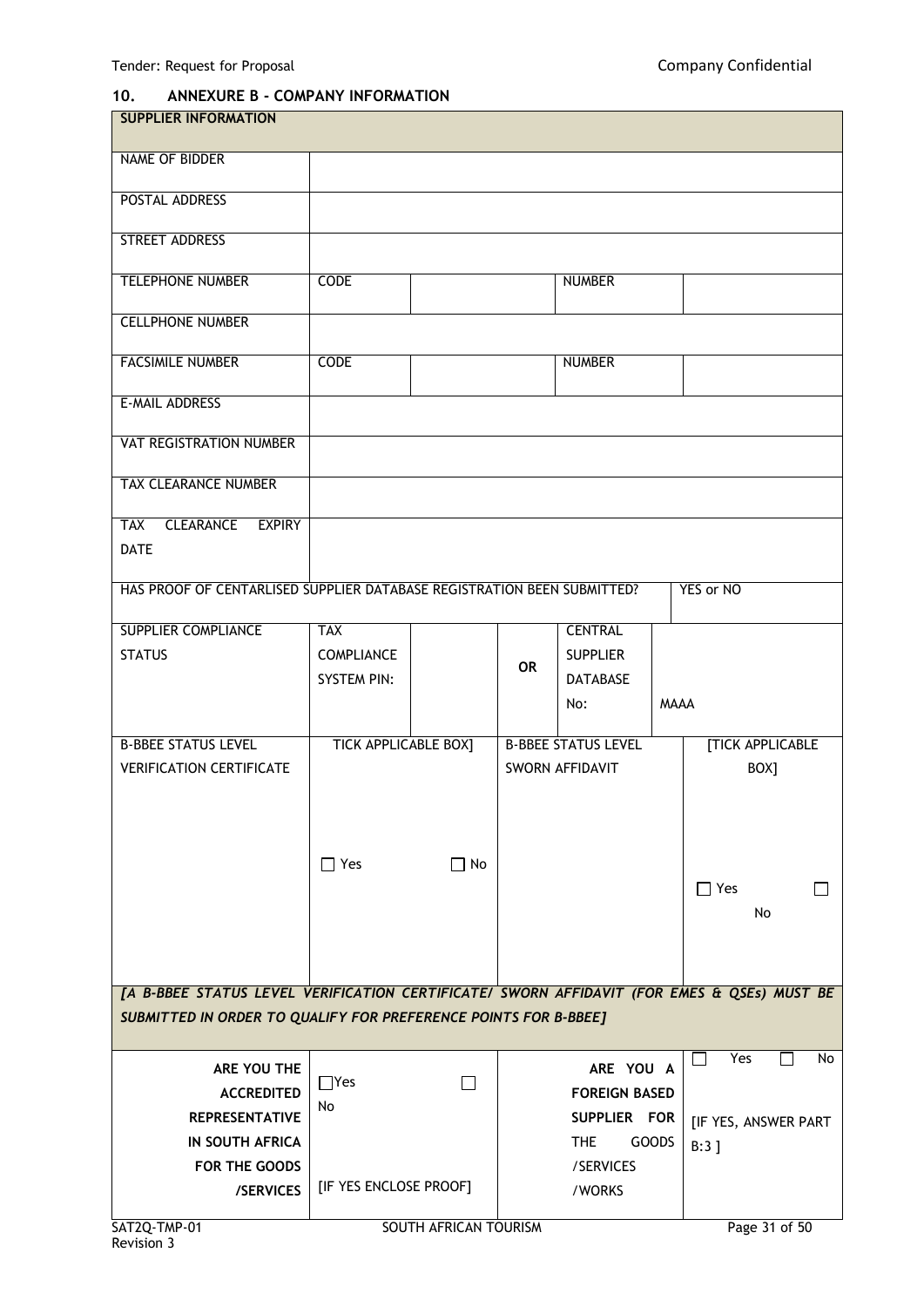Tender: Request for Proposal **Company Confidential** 

| <b>/WORKS</b>                                                                                                                                                                                                             |            | OFFERED?  |              |
|---------------------------------------------------------------------------------------------------------------------------------------------------------------------------------------------------------------------------|------------|-----------|--------------|
| OFFERED?                                                                                                                                                                                                                  |            |           |              |
| <b>QUESTIONNAIRE TO BIDDING FOREIGN SUPPLIERS</b>                                                                                                                                                                         |            |           |              |
| IS THE ENTITY A RESIDENT OF THE REPUBLIC OF SOUTH AFRICA (RSA)?<br>$\Box$ NO                                                                                                                                              |            |           | <b>YES</b>   |
| DOES THE ENTITY HAVE A BRANCH IN THE RSA?<br>$\Box$ YES $\Box$ NO                                                                                                                                                         |            |           |              |
| DOES THE ENTITY HAVE A PERMANENT ESTABLISHMENT IN THE RSA?<br>$\Box$ YES $\Box$ NO                                                                                                                                        |            |           |              |
| DOES THE ENTITY HAVE ANY SOURCE OF INCOME IN THE RSA?<br>YES □ NO                                                                                                                                                         |            |           | $\mathbf{I}$ |
| IS THE ENTITY LIABLE IN THE RSA FOR ANY FORM OF TAXATION?<br>$\Box$ YES $\Box$ NO                                                                                                                                         |            |           |              |
| IF THE ANSWER IS "NO" TO ALL OF THE ABOVE, THEN IT IS NOT A REQUIREMENT TO REGISTER FOR A TAX<br>COMPLIANCE STATUS SYSTEM PIN CODE FROM THE SOUTH AFRICAN REVENUE SERVICE (SARS) AND IF NOT<br>REGISTER AS PER 2.3 BELOW. |            |           |              |
| Total number of years the firm has been in business                                                                                                                                                                       |            |           |              |
| Total number of employees :                                                                                                                                                                                               |            |           |              |
| <b>Full Time</b>                                                                                                                                                                                                          |            |           |              |
| <b>Part Time</b>                                                                                                                                                                                                          |            |           |              |
| Street Address of all Facilities used by Firm (eg. Warehousing, storage space, offices etc.)                                                                                                                              |            |           |              |
|                                                                                                                                                                                                                           |            |           |              |
|                                                                                                                                                                                                                           |            |           |              |
|                                                                                                                                                                                                                           |            |           |              |
| Do you Share Facilities                                                                                                                                                                                                   | $\Box$ Yes | $\Box$ No |              |
| If yes, which facilities                                                                                                                                                                                                  |            |           |              |
| With who do you share facilities (Name of Firm / Individual)                                                                                                                                                              |            |           |              |
|                                                                                                                                                                                                                           |            |           |              |
|                                                                                                                                                                                                                           |            |           |              |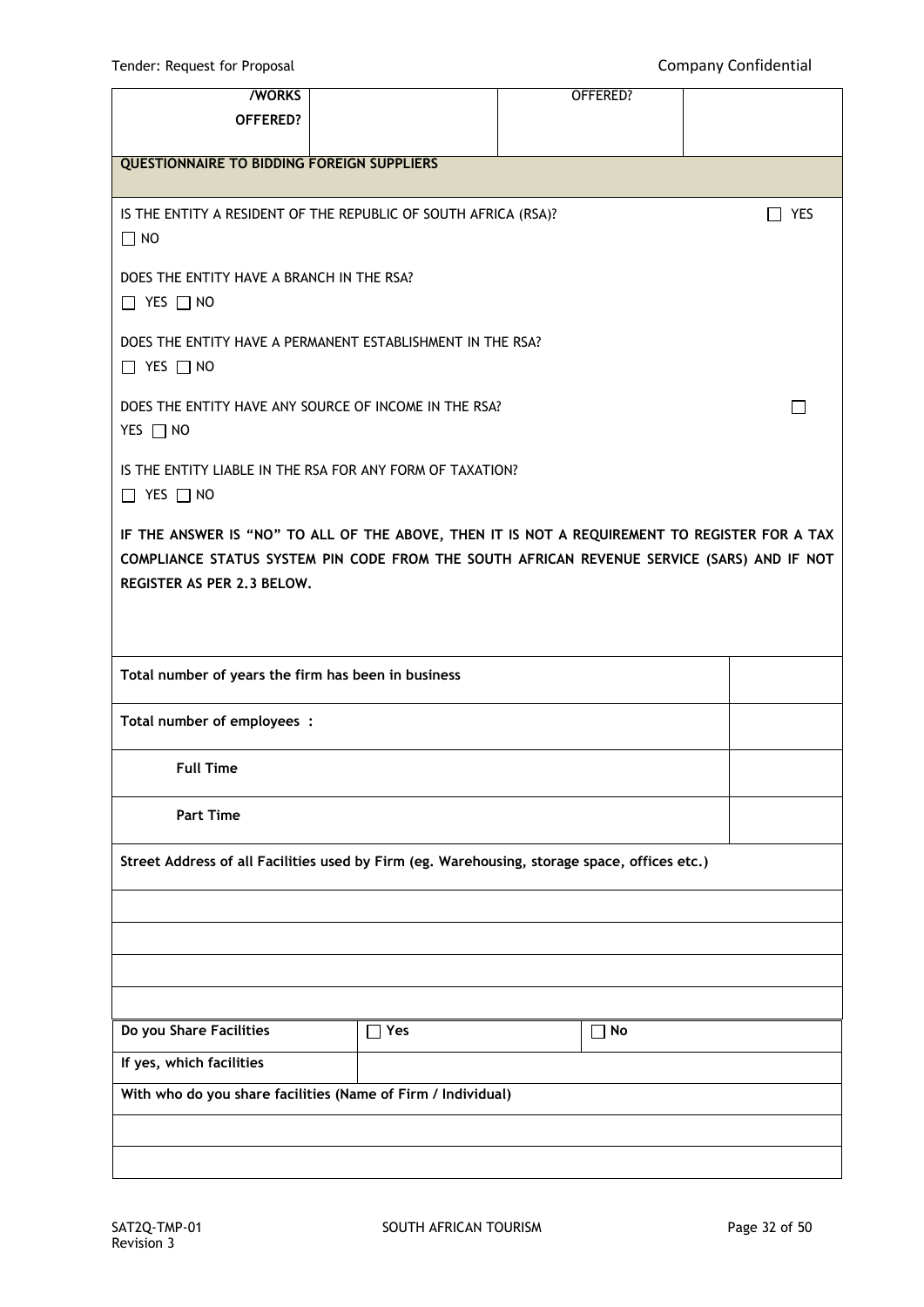|                                                      |      |            | What is the enterprises annual turnover (excl VAT) during the lesser period for which the business has been |
|------------------------------------------------------|------|------------|-------------------------------------------------------------------------------------------------------------|
| operating, or for the previous three financial years |      |            |                                                                                                             |
|                                                      |      |            |                                                                                                             |
| Rand amount:                                         | R    |            |                                                                                                             |
|                                                      |      |            |                                                                                                             |
| Or Previous three                                    | Year | Year       | Year                                                                                                        |
| financial years                                      | R    | R          | R                                                                                                           |
|                                                      |      |            |                                                                                                             |
|                                                      |      |            | Management Structure (Percentage of management on executive level in each of the following groups)          |
|                                                      |      |            |                                                                                                             |
| Group                                                |      | Percentage |                                                                                                             |
|                                                      |      |            |                                                                                                             |
| African                                              |      |            |                                                                                                             |
| Coloured                                             |      |            |                                                                                                             |
|                                                      |      |            |                                                                                                             |
| Indian                                               |      |            |                                                                                                             |
|                                                      |      |            |                                                                                                             |
| White                                                |      |            |                                                                                                             |
|                                                      |      |            |                                                                                                             |

|                                 | The undersigned is duly authorised on behalf of the firm and affirms that the information furnished is true and |
|---------------------------------|-----------------------------------------------------------------------------------------------------------------|
| correct                         |                                                                                                                 |
|                                 |                                                                                                                 |
| Name and surname                |                                                                                                                 |
|                                 |                                                                                                                 |
|                                 |                                                                                                                 |
| Signature                       |                                                                                                                 |
|                                 |                                                                                                                 |
| Capacity under which the bid is |                                                                                                                 |
| signed                          |                                                                                                                 |
|                                 |                                                                                                                 |
| Duly authorised to sign on      |                                                                                                                 |
| behalf of                       |                                                                                                                 |
|                                 |                                                                                                                 |
| Date                            |                                                                                                                 |
|                                 |                                                                                                                 |
|                                 |                                                                                                                 |
| Commissioner of Oath Signature  |                                                                                                                 |
|                                 |                                                                                                                 |
|                                 |                                                                                                                 |
|                                 |                                                                                                                 |
|                                 |                                                                                                                 |
|                                 |                                                                                                                 |
| Commissioner of Oath Stamp      |                                                                                                                 |
|                                 |                                                                                                                 |
|                                 |                                                                                                                 |
|                                 |                                                                                                                 |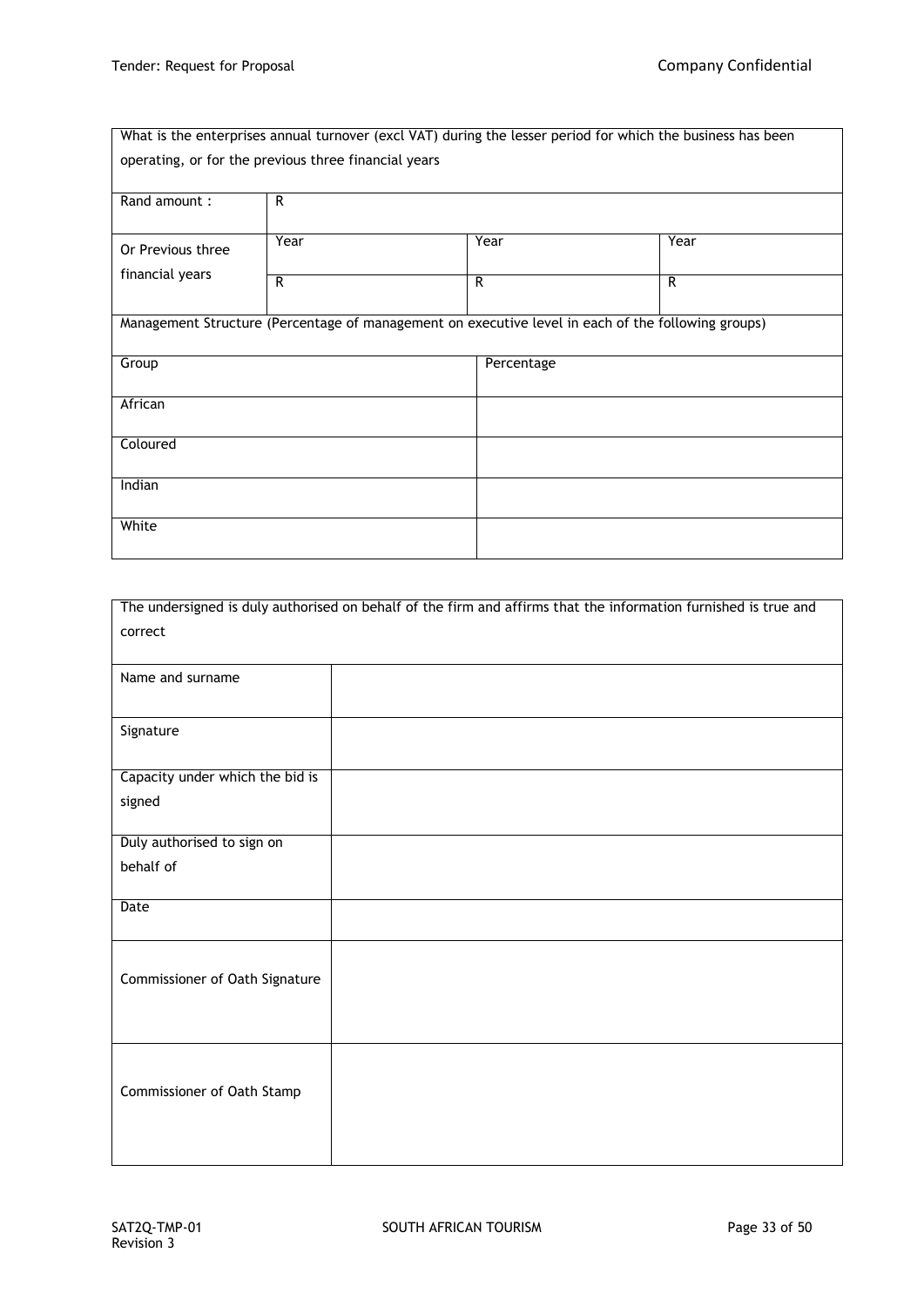# **11. ANNEXURE C: DETAILED BREAKDOWN OF TOTAL COST AND STANDARD SERVICES**

A detailed cost breakdown (inclusive of VAT) based on your understanding of South African Tourism's full requirements under this tender. If any aspect is uncertain, as much detail as possible should be provided. Also clearly indicate any once-off cost.

South African Tourism needs to be able to determine the full cost of ownership of the solution recommended where consideration should be given to the following 2 scenarios: -

- a) Where the possible, the system is available for straight-out purchase and the associated cost for support and maintenance by the successful bidder over the initial 3-year contract period;
- b) Where possible, the system will be made available for right of use through a licence agreement (in perpetuity until the system remains is use) and the associated cost for support and maintenance by the successful bidder over the initial 3-year contract period. Also what will be the implications should South African Tourism for some or other reason chooses to consider changing service providers to the support and maintenance part of the contract.

South African Tourism will reserve the right to consider the most feasible cost option where a bidder as proposed both pricing options.

Please summarise the total cost below which agrees to your detailed pricing schedule:

| Scenario (a)                  |                                         |                                              |
|-------------------------------|-----------------------------------------|----------------------------------------------|
| <b>TOTAL BID PRICE</b>        | ZAR (Including all<br>applicable taxes) | Projected annual<br>escalation<br>Percentage |
| <b>YEAR 1</b>                 |                                         |                                              |
| <b>YEAR 2</b>                 |                                         |                                              |
| <b>YEAR 3</b>                 |                                         |                                              |
| <b>OTHER - SPECIFY</b>        |                                         |                                              |
| <b>IOTHER - SPECIFY</b>       |                                         |                                              |
| <b>TOTAL COST FOR 3 YEARS</b> |                                         |                                              |

#### **Scenario (b)**

| <b>TOTAL BID PRICE</b>        | ZAR (Including all<br>applicable taxes) | Projected annual<br>escalation<br>Percentage |
|-------------------------------|-----------------------------------------|----------------------------------------------|
| <b>YEAR 1</b>                 |                                         |                                              |
| <b>YEAR 2</b>                 |                                         |                                              |
| <b>YEAR 3</b>                 |                                         |                                              |
| <b>IOTHER - SPECIFY</b>       |                                         |                                              |
| <b>IOTHER - SPECIFY</b>       |                                         |                                              |
| <b>TOTAL COST FOR 3 YEARS</b> |                                         |                                              |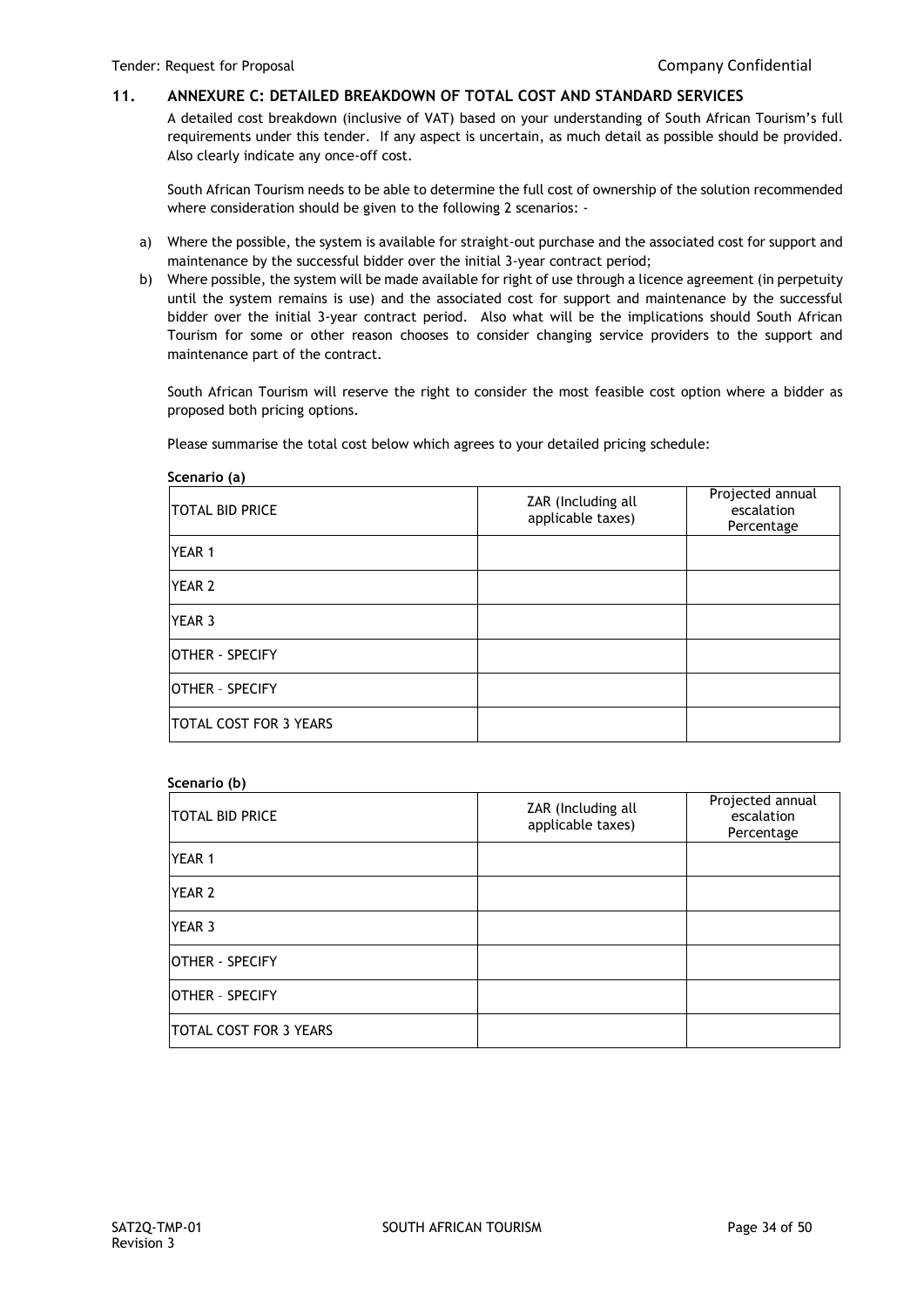# **12. TIME FRAMES**

Pricing schedule should be supported by time frames for delivery and/or execution in the form of detailed project / roll out plans where applicable.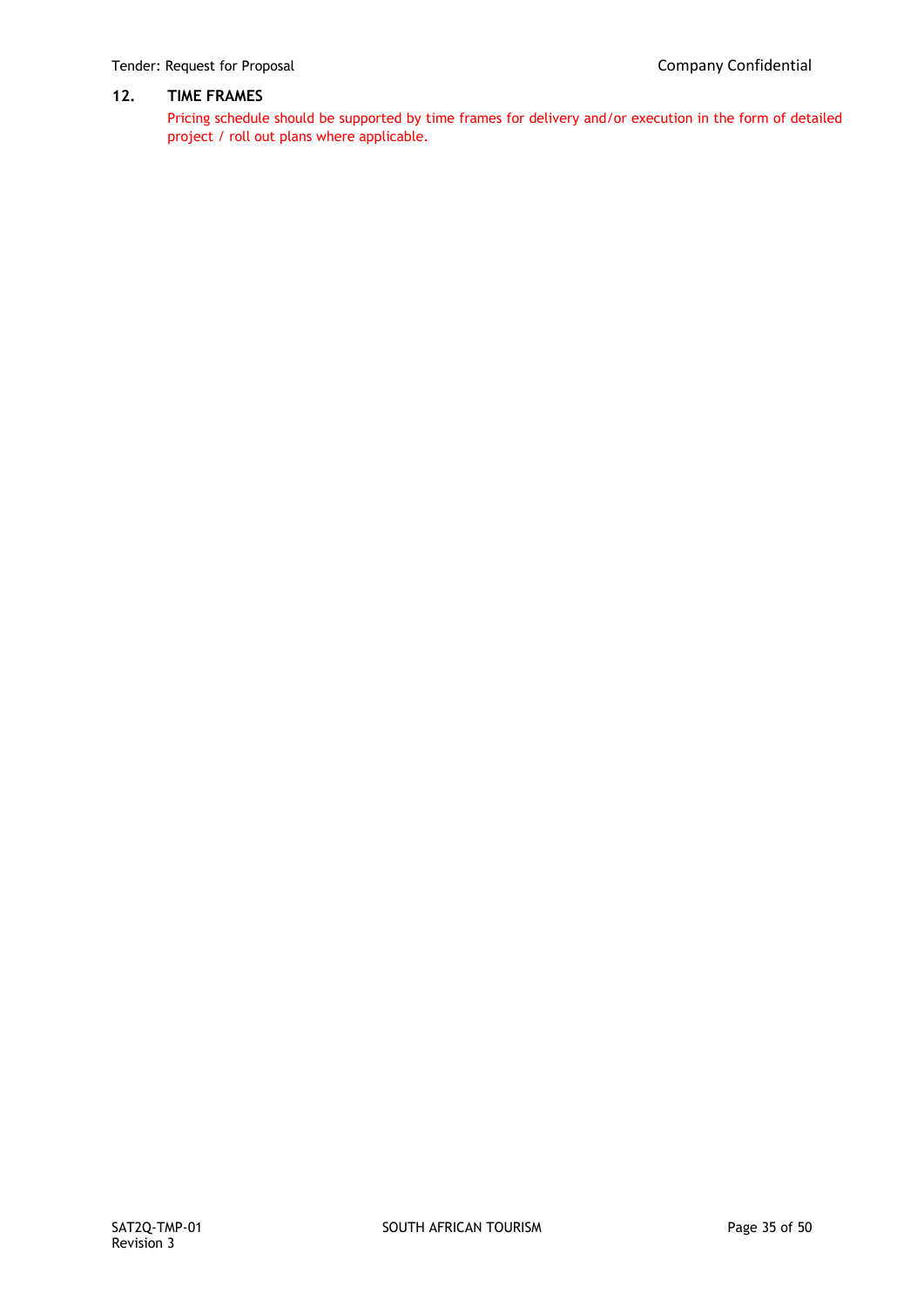**13. ANNEXURE D: ACCEPTANCE OF GENERAL TENDER CONDITIONS OF SOUTH AFRICAN TOURISM** I/We hereby tender to supply all or any of the services described in the Tender Request for Proposal, in accordance with the specifications stipulated therein (and which will be taken as part of, and incorporated into, this tender submission) at the prices and on the terms regarding time for delivery and/or execution inserted therein, to South African Tourism on the terms of the General Tender Conditions of South African Tourism

I/WE AGREE THAT -

- 13.1 the offer herein will remain binding upon me/us and open for acceptance by South African Tourism during the Validity Period indicated and calculated from the closing time of the tender.
- 13.2 if I/we withdraw my/our tender within the period for which I/we have agreed that the tender will remain open for acceptance, or fail to fulfill the contract when called upon to do so, South African Tourism may, without prejudice to its other rights, agree to the withdrawal of my/our tender or cancel the contract that may have been entered into between me/us and South African Tourism and I/we will then pay to South African Tourism any additional expense incurred by South African Tourism having either to accept any less favorable tender or, if fresh tenders have to be invited, the additional expenditure incurred by the invitation of fresh tenders and by the subsequent acceptance of any less favourable tender; South African Tourism will also have the right to recover such additional expenditure by set-off against moneys which may be due or become due to me/us under this or any other tender or contract or against any guarantee or deposit that may have been furnished by me/us or on my/our behalf for the due fulfillment of this or any other tender or contract and pending the ascertainment of the amount of such additional expenditure to retain such moneys, guarantee or deposit as security for any loss the Province may sustain by reason of my/our default;
- 13.3 if my/our tender is accepted the acceptance may be communicated to me/us by letter or order by ordinary post or registered post and that SA Post Office Ltd will be regarded as my/our agent; and delivery of such acceptance to SA Post Office Ltd will be treated as delivery to me/us;
- 13.4 the law of the Republic of South Africa will govern the contract created by the acceptance of my/our tender and that I/we choose domicilium citandi et executandi in the Republic at (full address of this place)

I/We furthermore confirm that I/we have satisfied myself/ourselves as to the correctness and validity of my/our tender; that the price(s) and rate(s) quoted cover all the work/item(s) specified in the tender documents and that the price(s) and rate(s) cover all my/our obligations under a resulting contract and that I/we accept that any mistakes regarding price(s) and calculations will be at my/our risk.

I/We hereby accept full responsibility for the proper execution and fulfillment of all obligations and conditions devolving on me/us under this agreement as the Principal(s) liable for the due fulfillment of this contract.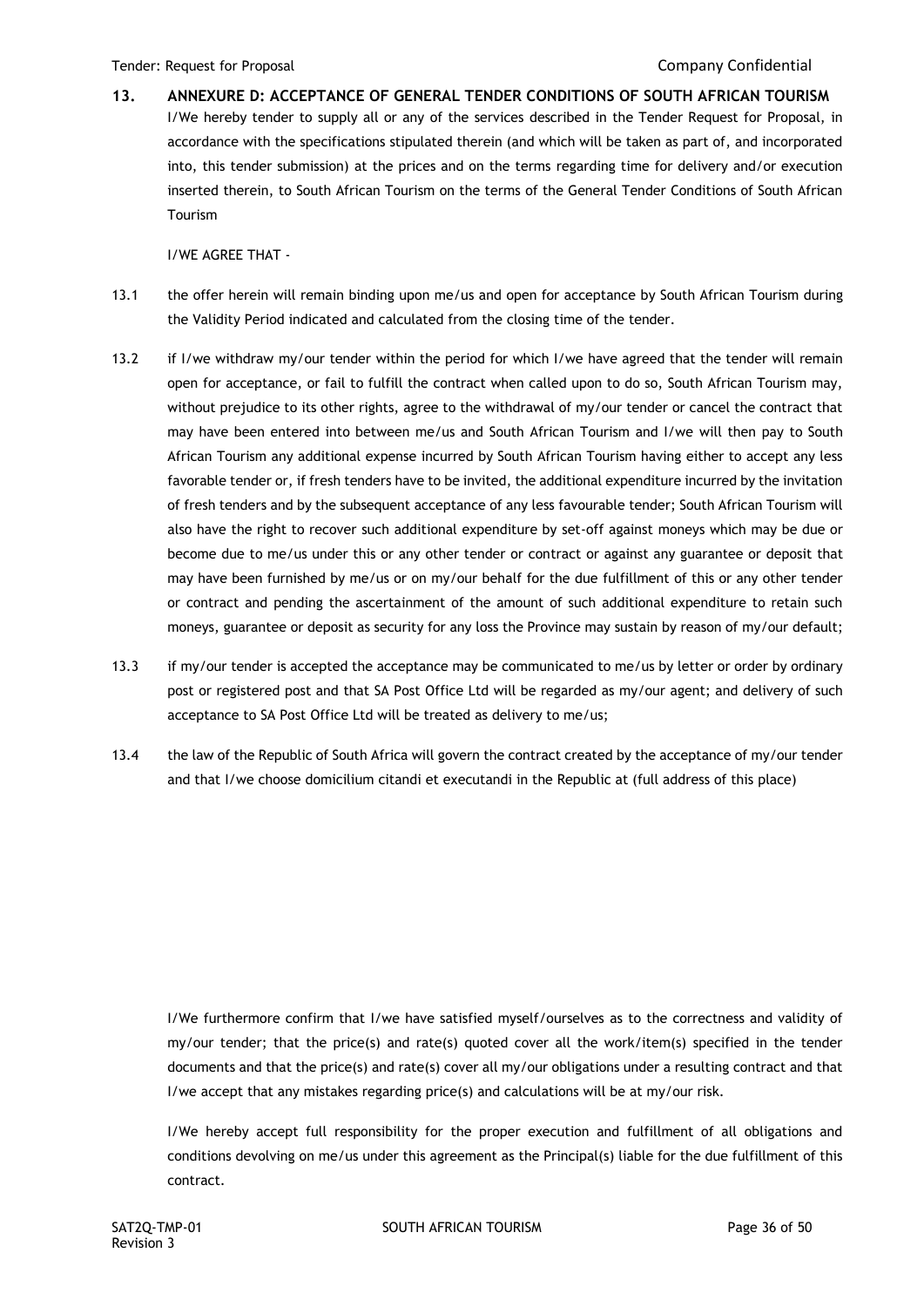I/We agree that any action arising from this contract may in all respects be instituted against me/us and I/we hereby undertake to satisfy fully any sentence or judgment which may be pronounced against me/us as a result of such action.

I/We agree that background screening can be done to all directors of our legal entity that submits this bid

I/We declare that I/we have participation /no participation in the submission of any other offer for the supplies/services described in the attached documents. If in the affirmative, state name(s) of tender(s) involved:

Duly signed by authorised person on this day of 2021 as unconditional acceptance of the terms and conditions of this Tender.

Name: Signature:

In capacity as:

**These conditions form part of the tender and failure to comply therewith may invalidate a tender.**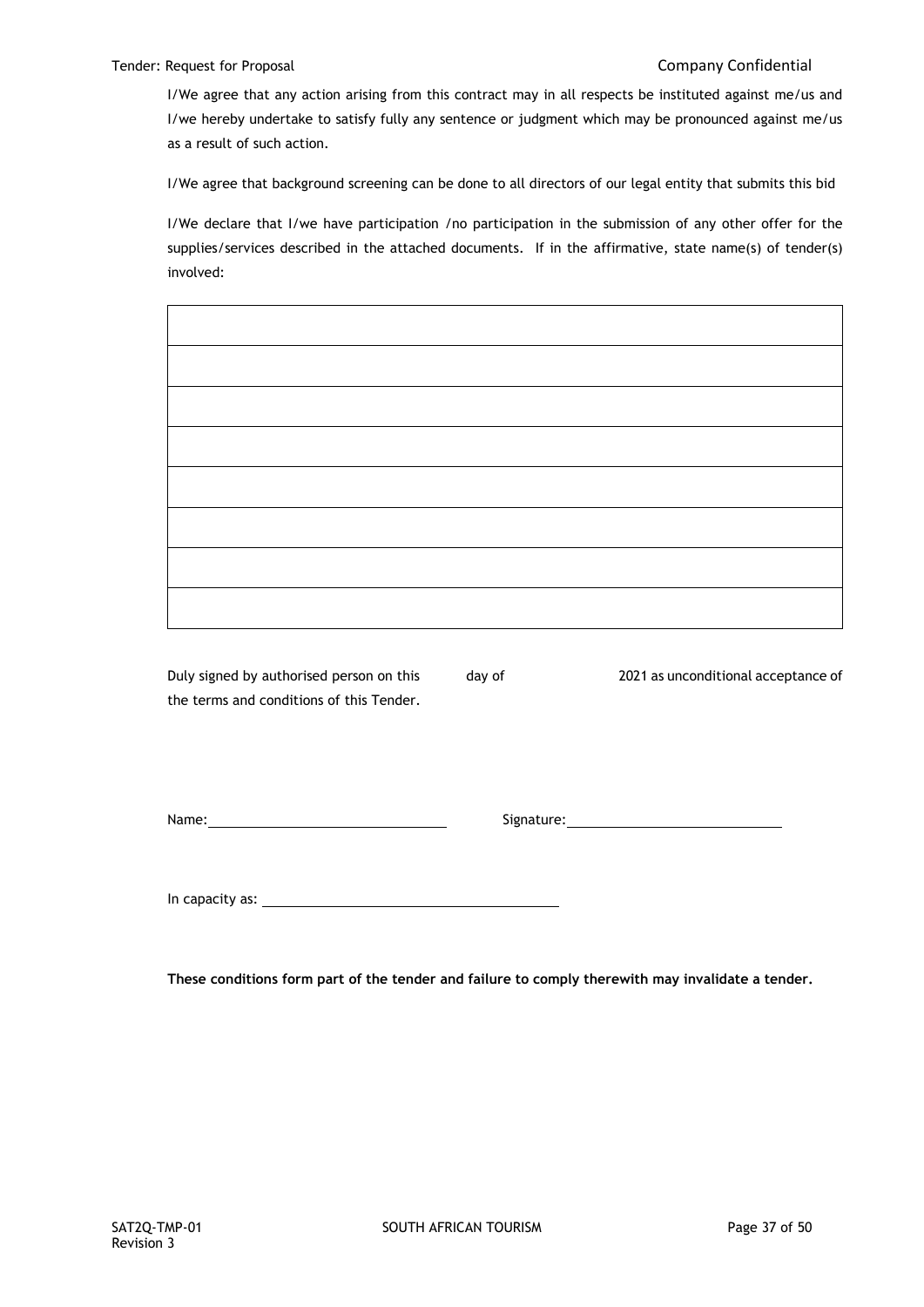#### **14 ANNEXURE E: DECLARATION OF INTEREST FOR TENDERS**

This declaration must accompany tender documents submitted.

Any legal person, including persons employed by the South African Tourism or persons who act on behalf of South African Tourism or persons having a kinship with persons employed by South African Tourism including a blood relationship may make an offer or offers in terms of this tender invitation. In view of possible allegations of favouritism, should the resulting tender, or part thereof, be awarded to persons employed by South African Tourism, or to persons who act on behalf of South African Tourism, or to persons connected with or related to them, it is required that the tenderer or his/her authorized representative will declare his/her position vis-à-vis the evaluating authority and/or take an oath declaring his/her interest, where

The tenderer is employed by South African Tourism or acts on behalf of South African Tourism; and/or the legal person on whose behalf the tender document is signed, has a relationship with persons/a person who are/is involved with the evaluation of the tender(s), or where it is known that such a relationship exists between the person or persons for or on whose behalf the declarant acts and persons who are involved with the evaluation of the tender.

In order to give effect to the above, complete the following and submit with the tender.

| Are you or any person connected with the tenderer, act on behalf of, or<br>employed by South African Tourism?                                                                                                                                                               | Yes                   | No |
|-----------------------------------------------------------------------------------------------------------------------------------------------------------------------------------------------------------------------------------------------------------------------------|-----------------------|----|
| If Yes, state particulars :                                                                                                                                                                                                                                                 |                       |    |
| Do you, or any person connected with the tenderer, have any relationship<br>$ $ (family, friend, other) with a person employed in the department concerned<br>or with South African Tourism, and who may be involved with the evaluation<br>or adjudication of this tender? | Yes                   | No |
| If Yes, state particulars :                                                                                                                                                                                                                                                 |                       |    |
| Are you or any person connected with the tenderer, aware of any relationship<br>(family, friend, other) between the tenderer and any person employed by<br>South African Tourism, who may be involved with the evaluation or<br>adjudication of this tender?                | Yes<br>$\blacksquare$ | No |
| If Yes, state particulars :                                                                                                                                                                                                                                                 |                       |    |

Duly signed by authorised person on this day of 2021 as Declaration of Interest for the tendering of:

TENDER REQUIREMENT, TENDER NUMBER.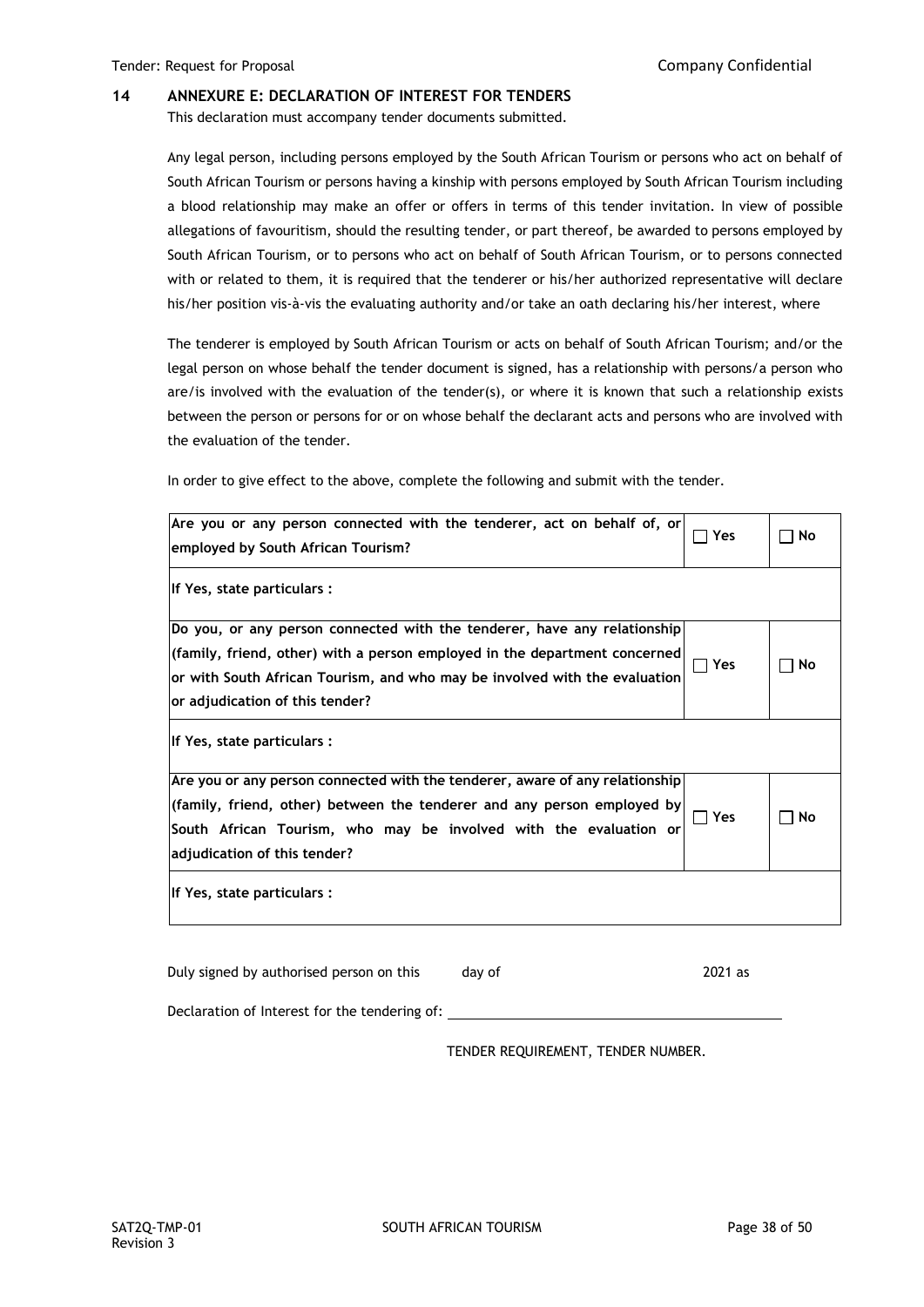$\overline{\phantom{a}}$ 

|  | Tender: Request for Proposal |  |  |  |
|--|------------------------------|--|--|--|
|--|------------------------------|--|--|--|

# Signature:

|                          | <b>Commissioner of Oath:</b> |
|--------------------------|------------------------------|
| Print Name:              |                              |
| In capacity as:          |                              |
| For and on behalf of:    |                              |
| COMPANY NAME (TENDERER): |                              |

 $\overline{\phantom{a}}$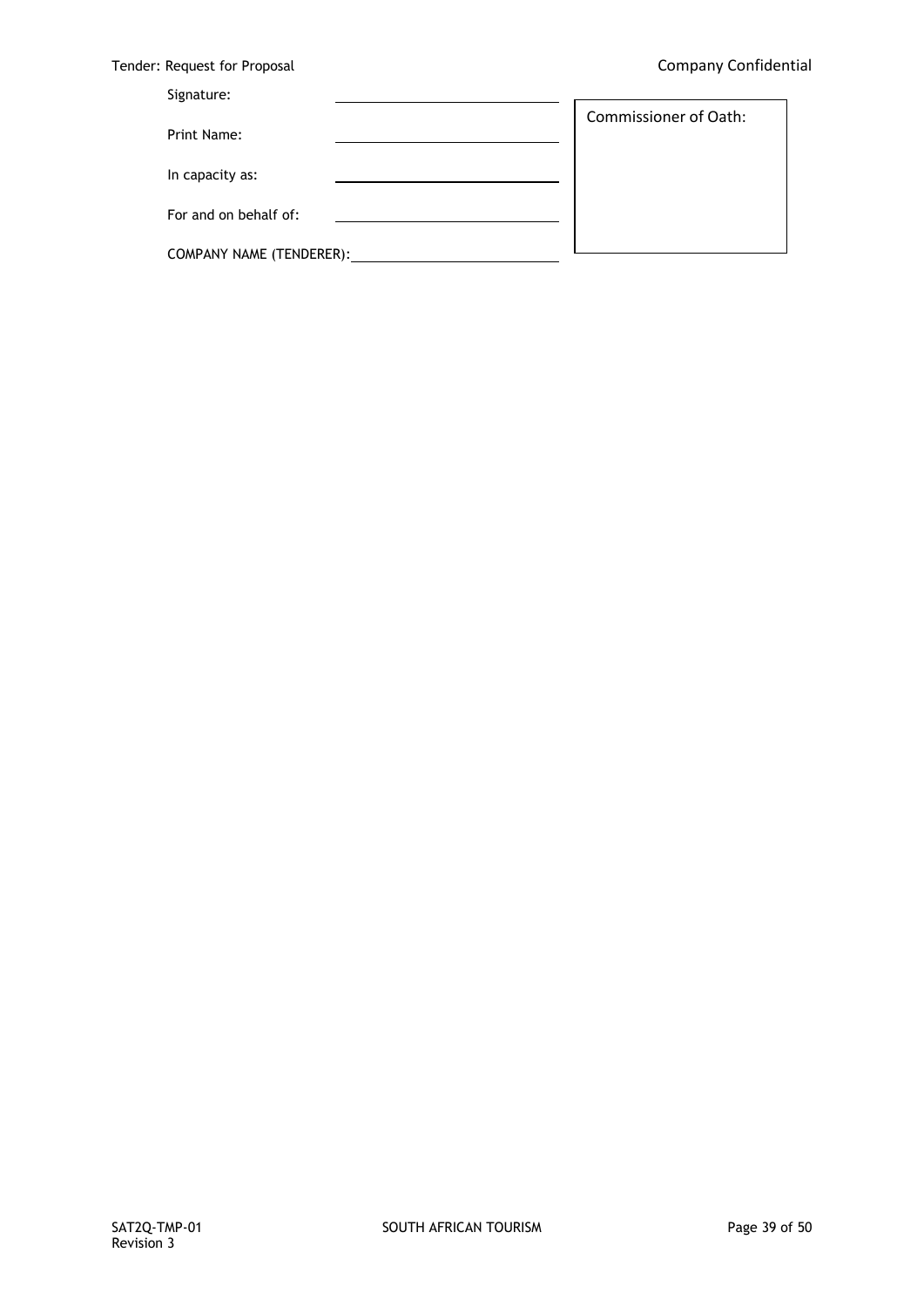# **15 ANNEXURE F: DECLARATION OF INTEREST FOR TENDERS (SBD4)**

This declaration must accompany tender documents submitted.

- 1 Any legal person, including persons employed by the state, or persons having a kinship with persons employed by the state, including a blood relationship, may make an offer or offers in terms of this invitation to bid (includes a price quotation, advertised competitive bid, limited bid or proposal). In view of possible allegations of favouritism, should be the resulting bid, or part thereof, be awarded to persons employed by the state, or to persons connected with or related to them, it is required that the bidder or his/her authorized representative declare his/her position in relation to the evaluating/adjudicating authority where
	- the bidder is self employed by the state; and/or
	- the legal person on whose behalf the bidding document is signed, has a relationship with persons/a person who are/is involved in the evaluation and or adjudication of the bid(s), or where it is known that such a relationship exists between the person or persons for or on whose behalf the declarant acts and persons who are involved with the evaluation and or adjudication of the bid.
- 2 In order to give effect to the above, the following questionnaire must be completed and submitted with the bid.

| 2.1 | Full name of bidders or his or her<br>representative:                 |  |
|-----|-----------------------------------------------------------------------|--|
| 2.2 | Identity Number:                                                      |  |
| 2.3 | Position occupied in the company<br>(director, trustee, shareholder): |  |
| 2.4 | Company registration number:                                          |  |
| 2.5 | Tax reference number:                                                 |  |
| 2.6 | Vat registration number:                                              |  |

### 2.7 Are you or any person connected with the bidder presently employed by the state? YES / NO

2.7.1 If so, furnish the following particulars:

| shareholder / member:                  |                                                       |
|----------------------------------------|-------------------------------------------------------|
|                                        |                                                       |
| Name of state institution at which you |                                                       |
| or the person connected to the bidder  |                                                       |
|                                        |                                                       |
|                                        |                                                       |
| Position occupied in the state         |                                                       |
| institution:                           |                                                       |
|                                        |                                                       |
| Any other particulars:                 |                                                       |
|                                        |                                                       |
|                                        | Name of person / director / trustee /<br>is employed: |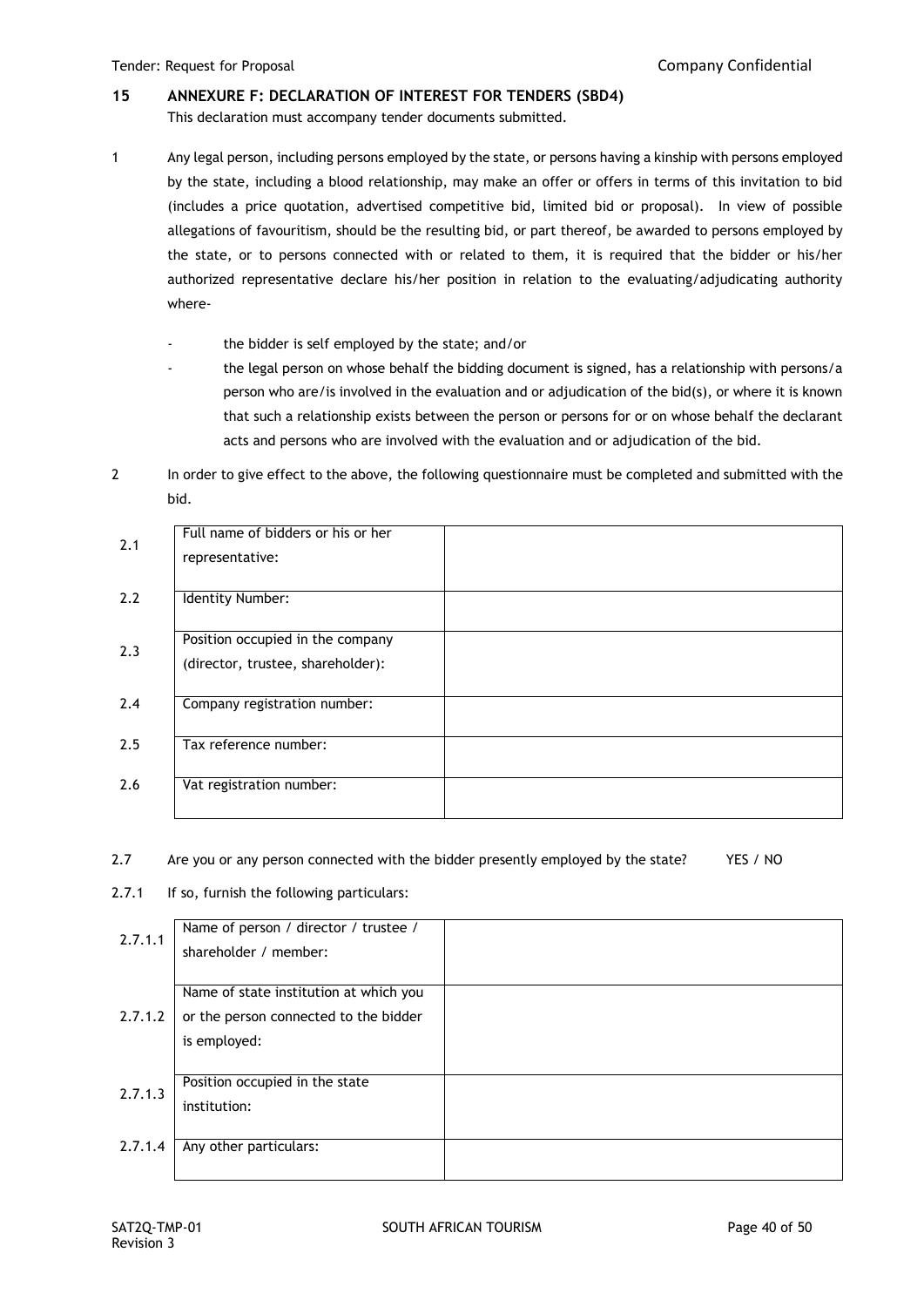## Tender: Request for Proposal Company Confidential

- 2.7.2 If you are presently employed by the state, did you obtain the appropriate authority YES / NO to undertake remunerative work outside employment in the public sector?
- 2.7.2.1 If yes, did you attach proof of such authority to the bid document? YES / NO

(Note: Failure to submit proof of such authority, where applicable, may result in the disqualification of the bid)

2.7.2.2 If no, furnish reasons for the nonsubmission of such proof:

2.8 Did you or your spouse, or any of the company's directors/trustees/shareholders/members YES / NO or their spouses conduct business with the state in the previous twelve months?



2.9 Do you, or any person connected with the bidder, have any relationship (family, friend, YES / NO other) with a person employed by the state and who may be involved with the evaluation of this bid?

| 2.9.1 | If yes, furnish particulars: |  |
|-------|------------------------------|--|
|       |                              |  |

2.10 Are you, or any person connected with the bidder, aware of any relationship (family, friend, other) between any other bidder and any person employed by the state who YES / NO may be involved with the evaluation and or adjudication of this bid?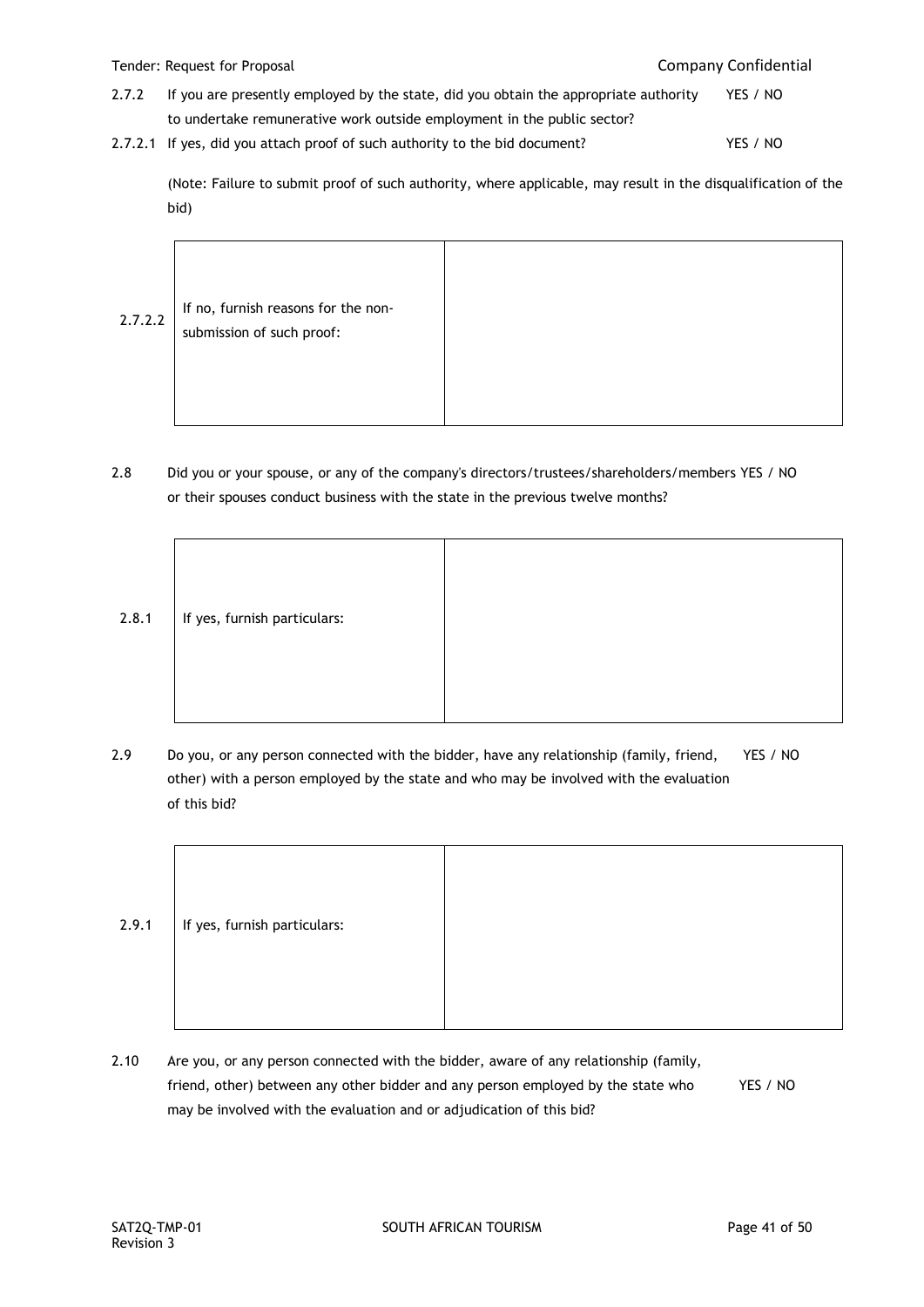Ĭ.

| 2.10.1 | If yes, furnish particulars: |  |
|--------|------------------------------|--|
|--------|------------------------------|--|

2.11 Do you or any of the directors/trustees/shareholders/members of the company have YES / NO any interest in any other related companies whether or not they are bidding for this contract?

| 2.11.1 | If yes, furnish particulars: |  |
|--------|------------------------------|--|
|        |                              |  |

3 Full details of directors/trustees/members/shareholders

|     | Full Name | <b>Identity Number</b> | Personal Tax | State    |
|-----|-----------|------------------------|--------------|----------|
|     |           |                        | Reference    | Employee |
|     |           |                        | Number       | Number / |
|     |           |                        |              | Persal   |
|     |           |                        |              | Number   |
|     |           |                        |              |          |
| 3.1 |           |                        |              |          |
| 3.2 |           |                        |              |          |
| 3.3 |           |                        |              |          |
| 3.4 |           |                        |              |          |
|     |           |                        |              |          |
| 3.5 |           |                        |              |          |
| 3.6 |           |                        |              |          |
| 3.7 |           |                        |              |          |
|     |           |                        |              |          |
| 3.8 |           |                        |              |          |
| 3.9 |           |                        |              |          |
|     |           |                        |              |          |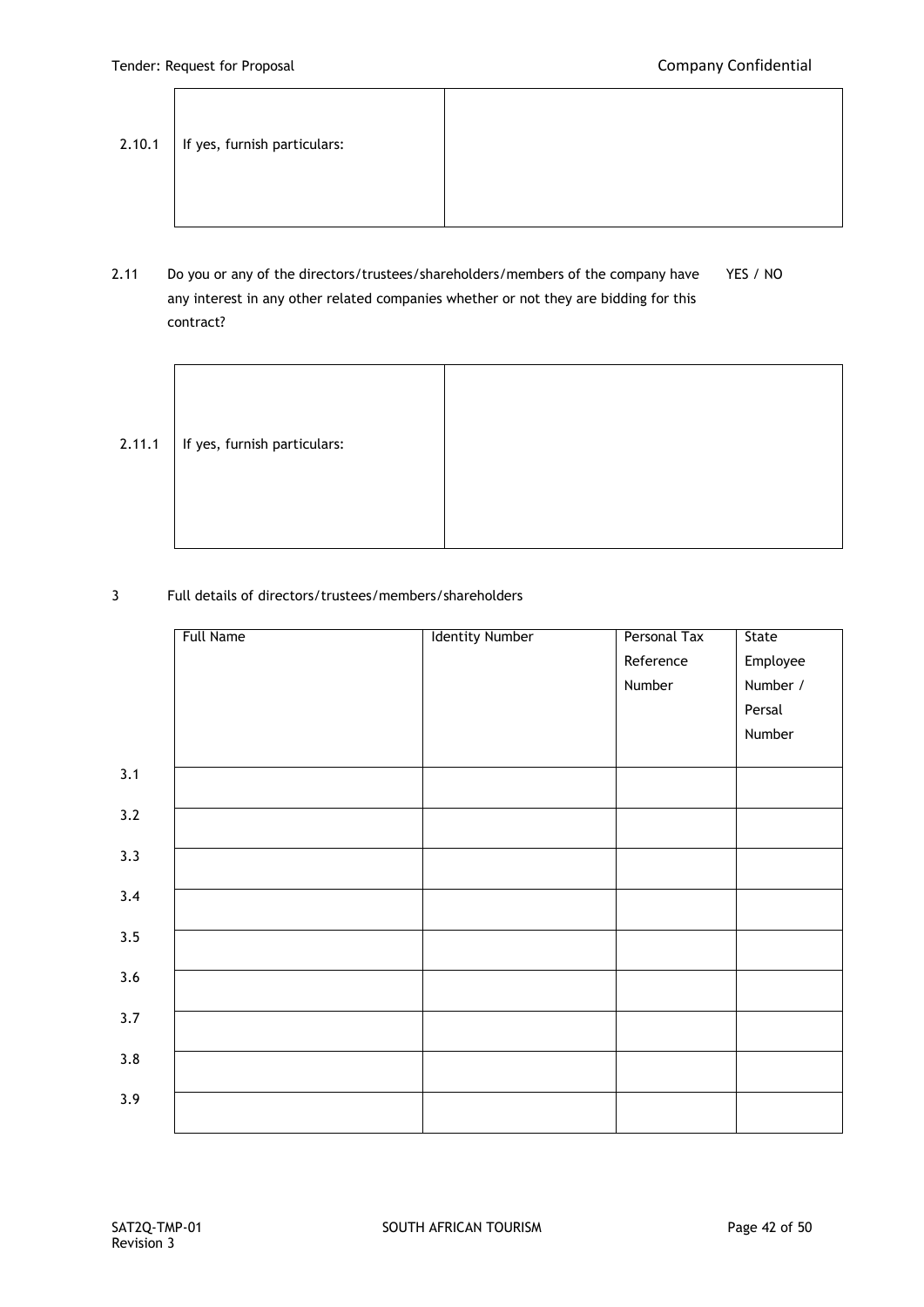4 DECLARATION

I, THE UNDERSIGNED (NAME)

CERTIFY THAT THE INFORMATION FURNISHED IN PARAGRAPHS 2 AND 3 ABOBE IS CORRECT.

I ACCEPT THAT THE STAE MAY REJECT THE BID OR ACT AGAINST ME IN TERMS OF PARAGRAPH 3 OF THE GENEREAL CONDITIONS OF CONTRACT SHOULD THIS DECLARATION PROVE TO BE FALSE.

**SIGNATURE** DATE

POSITION NAME OF

BIDDER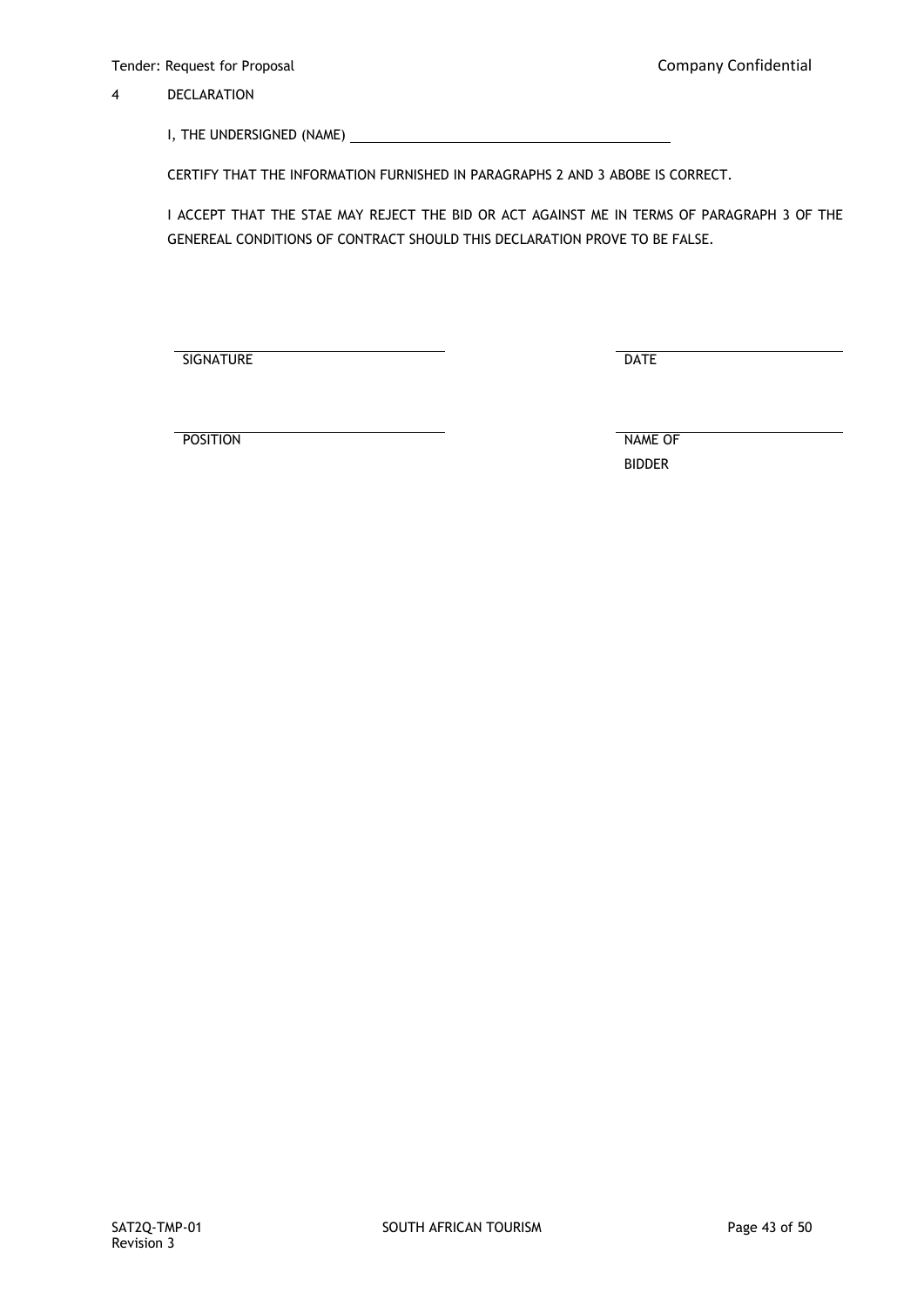# **16 ANNEXURE G – NATIONAL TREASURY CENTRALISED SUPPLIER DATABSE (this is only applicable for South African registered legal entities)**

To demonstrate compliance to commercial information bidders are required to attach proof of their successful supplier registration on National Treasury's Centralized Supplier Database (CSD).

# **SA Tourism will not consider any bids from bidders whose tax status is not valid on CSD.**

Bidders who are not registered on CSD can do so on<https://secure.csd.gov.za/>

In bids where Consortia / Joint Ventures / Sub-contractors are involved, each party must submit a separate centralized supplier database registration report.

**Failure to submit proof of CSD registration shall invalidate a tender and/or inclusion in any list or database of prospective suppliers.**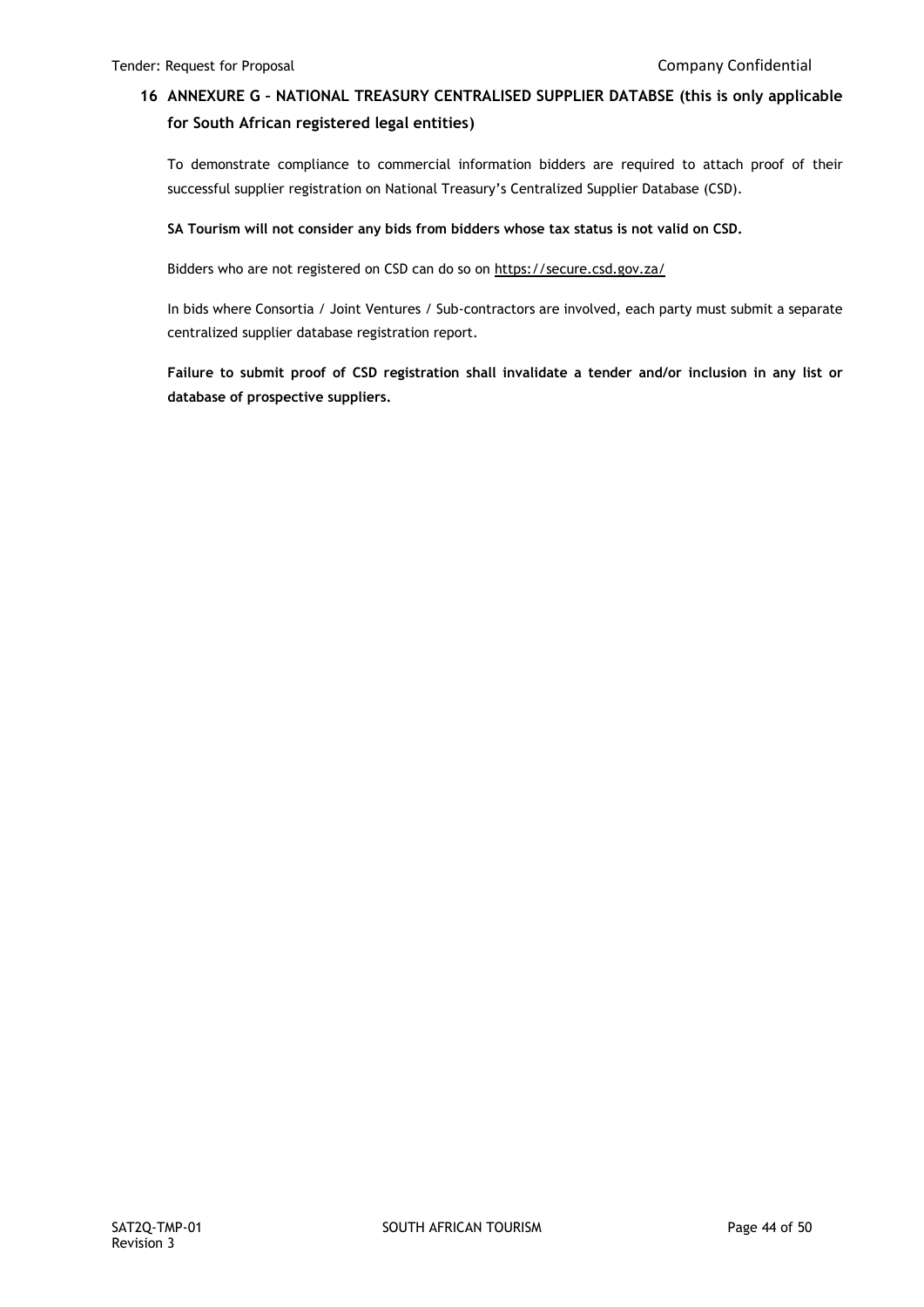# **17. ANNEXURE H - DECLARATION OF BIDDERS'S PAST SUPPLY CHAIN MANAGEMENT PRACTICES (SBD8)**

This Standard Bidding Document must form part of all bids invited.

It serves as a declaration to be used by institutions in ensuring that when goods and services are being procured, all reasonable steps are taken to combat the abuse of the supply chain management system.

The bid of any bidder may be disregarded if that bidder or any of its directors have-

- abused the institution's supply chain management system;
- committed fraud or any other improper conduct in relation to such system; or
- failed to perform on any previous contract.

In order to give effect to the above, the following questionnaire must be completed and submitted with the bid.

| Item   | Question                                                                                                                                                                                                                                      | Yes    | No           |
|--------|-----------------------------------------------------------------------------------------------------------------------------------------------------------------------------------------------------------------------------------------------|--------|--------------|
| 17.1   | Is the bidder or any of its directors listed on the National Treasury's Database of                                                                                                                                                           | Yes    | <b>No</b>    |
|        | Restricted Suppliers as companies or persons prohibited from doing business with the<br>public sector?                                                                                                                                        | $\Box$ | $\perp$      |
|        | (Companies or persons who are listed on this Database were informed in writing of this<br>restriction by the Accounting Officer/Authority of the institution that imposed the<br>restriction after the audi alteram partem rule was applied). |        |              |
|        | The Database of Restricted Suppliers now resides on the National Treasury's website<br>(www.treasury.gov.za) and can be accessed by clicking on its link at the bottom of the<br>home page.                                                   |        |              |
| 17.1.1 | If so, furnish particulars:                                                                                                                                                                                                                   |        |              |
| 17.2   | Is the bidder or any of its directors listed on the Register for Tender Defaulters in                                                                                                                                                         | Yes    | <b>No</b>    |
|        | terms of section 29 of the Prevention and Combating of Corrupt Activities Act (No 12<br>of 2004)?                                                                                                                                             | $\Box$ | $\mathsf{L}$ |
|        | The Register for Tender Defaulters can be accessed on the National Treasury's<br>website (www.treasury.gov.za) by clicking on its link at the bottom of the home<br>page.                                                                     |        |              |
| 17.2.1 | If so, furnish particulars:                                                                                                                                                                                                                   |        |              |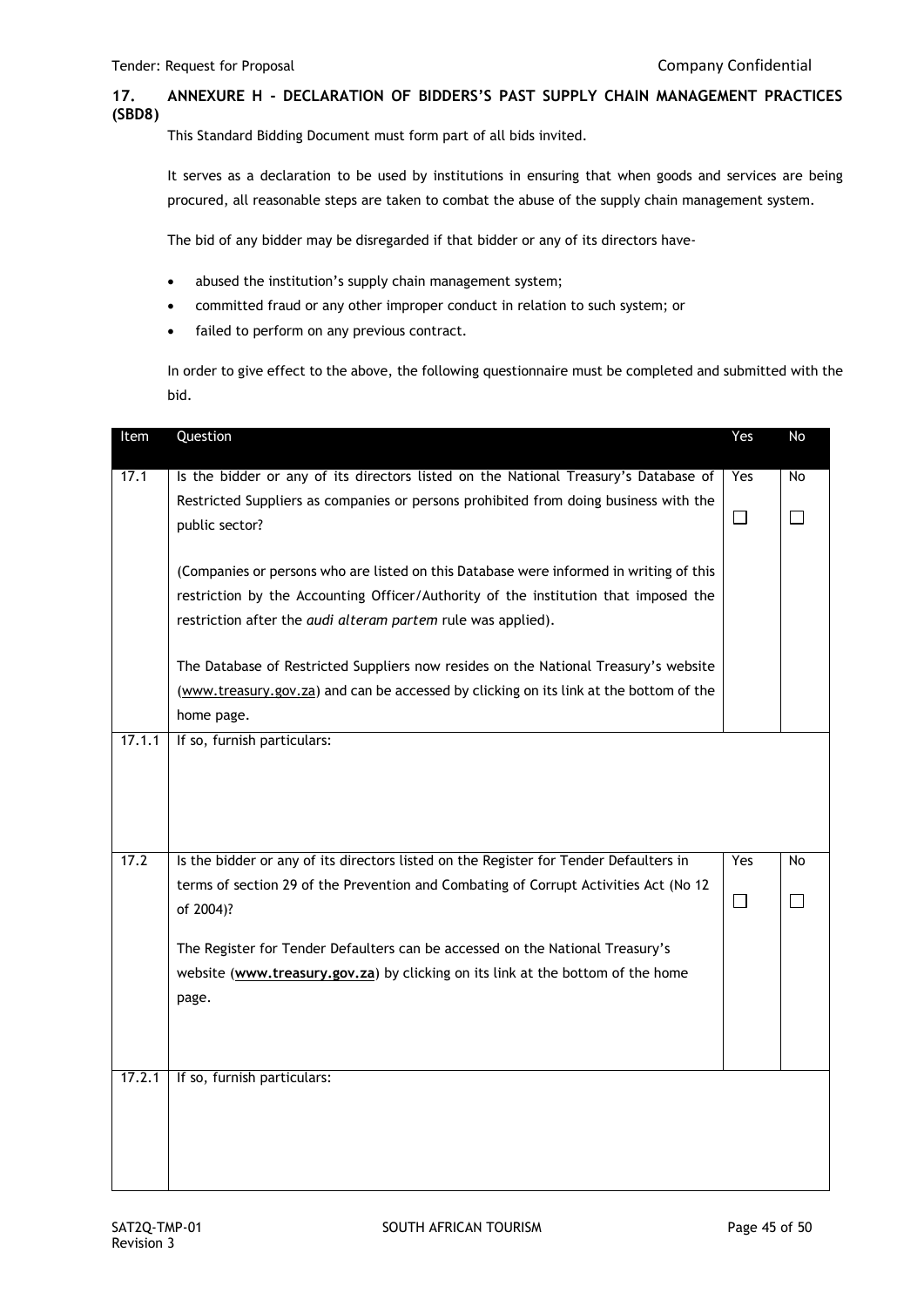| 17.3   | Was the bidder or any of its directors convicted by a court of law (including a court | $\overline{Y}$ es | No        |
|--------|---------------------------------------------------------------------------------------|-------------------|-----------|
|        | outside of the Republic of South Africa) for fraud or corruption during the past five |                   |           |
|        | years?                                                                                | $\mathsf{L}$      |           |
|        |                                                                                       |                   |           |
|        |                                                                                       |                   |           |
|        |                                                                                       |                   |           |
| 17.3.1 | If so, furnish particulars:                                                           |                   |           |
|        |                                                                                       |                   |           |
|        |                                                                                       |                   |           |
|        |                                                                                       |                   |           |
|        |                                                                                       |                   |           |
|        |                                                                                       |                   |           |
| 17.4   | Was any contract between the bidder and any organ of state terminated during the      | Yes               | <b>No</b> |
|        | past five years on account of failure to perform on or comply with the contract?      |                   |           |
|        |                                                                                       |                   |           |
|        |                                                                                       |                   |           |
|        |                                                                                       |                   |           |
| 17.4.1 | If so, furnish particulars:                                                           |                   |           |
|        |                                                                                       |                   |           |
|        |                                                                                       |                   |           |
|        |                                                                                       |                   |           |
|        |                                                                                       |                   |           |
|        |                                                                                       |                   |           |

# **CERTIFICATION**

I, the undersigned, (NAME IN FULL)  $\overline{\phantom{a}}$  = 0.000  $\overline{\phantom{a}}$  = 0.000  $\overline{\phantom{a}}$  , certify that the information furnished on this Declaration is true and correct.

I accept that, in addition to cancellation of a contract, action may be taken against me should this declaration, made on behalf of the tendering company, prove to be false.

Signature Date Date Date Date

Position **Name of bidder**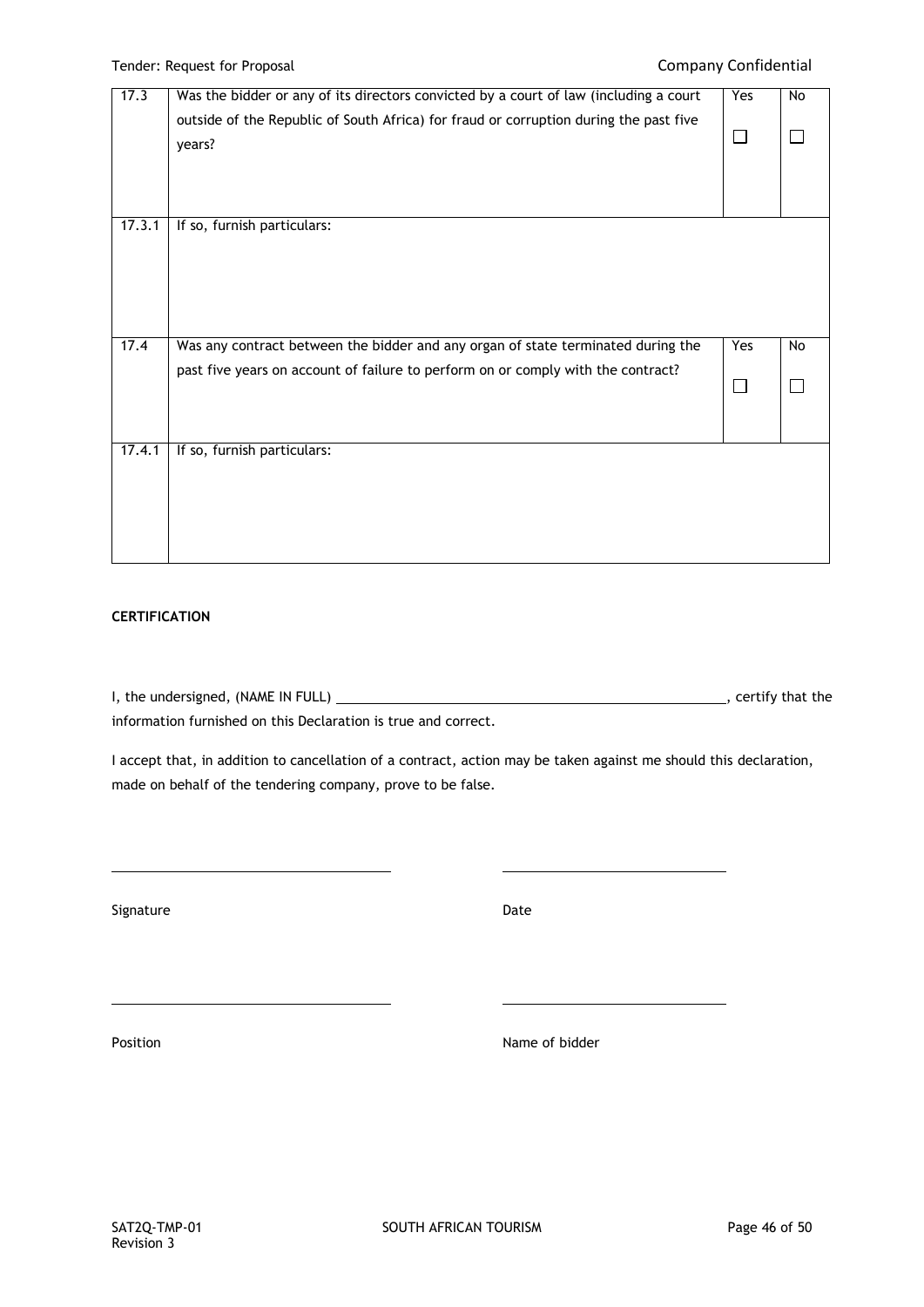# **18. ANNEXURE K - CERTIFICATE OF INDEPENDENT BID DETERMINATION (SBD9)**

- 18.1 This Standard Bidding Document (SBD) must form part of all bids<sup>1</sup> invited.
- 18.2 Section 4 (1) (b) (iii) of the Competition Act No. 89 of 1998, as amended, prohibits an agreement between, or concerted practice by, firms, or a decision by an association of firms, if it is between parties in a horizontal relationship and if it involves collusive bidding (or bid rigging).² Collusive bidding is a *per se*  prohibition meaning that it cannot be justified under any grounds.
- 18.3 Treasury Regulation 16A9 prescribes that accounting officers and accounting authorities must take all reasonable steps to prevent abuse of the supply chain management system and authorizes accounting officers and accounting authorities to:
- a. disregard the bid of any bidder if that bidder, or any of its directors have abused the institution's supply chain management system and or committed fraud or any other improper conduct in relation to such system.
- b. cancel a contract awarded to a supplier of goods and services if the supplier committed any corrupt or fraudulent act during the bidding process or the execution of that contract.

This SBD serves as a certificate of declaration that would be used by institutions to ensure that, when bids are considered, reasonable steps are taken to prevent any form of bid-rigging.

In order to give effect to the above, the attached Certificate of Bid Determination (SBD 9) must be completed and submitted with the bid:

<sup>1</sup> Includes price quotations, advertised competitive bids, limited bids and proposals.

<sup>2</sup> Bid rigging (or collusive bidding) occurs when businesses, that would otherwise be expected to compete, secretly conspire to raise prices or lower the quality of goods and / or services for purchasers who wish to acquire goods and / or services through a bidding process. Bid rigging is, therefore, an agreement between competitors not to compete.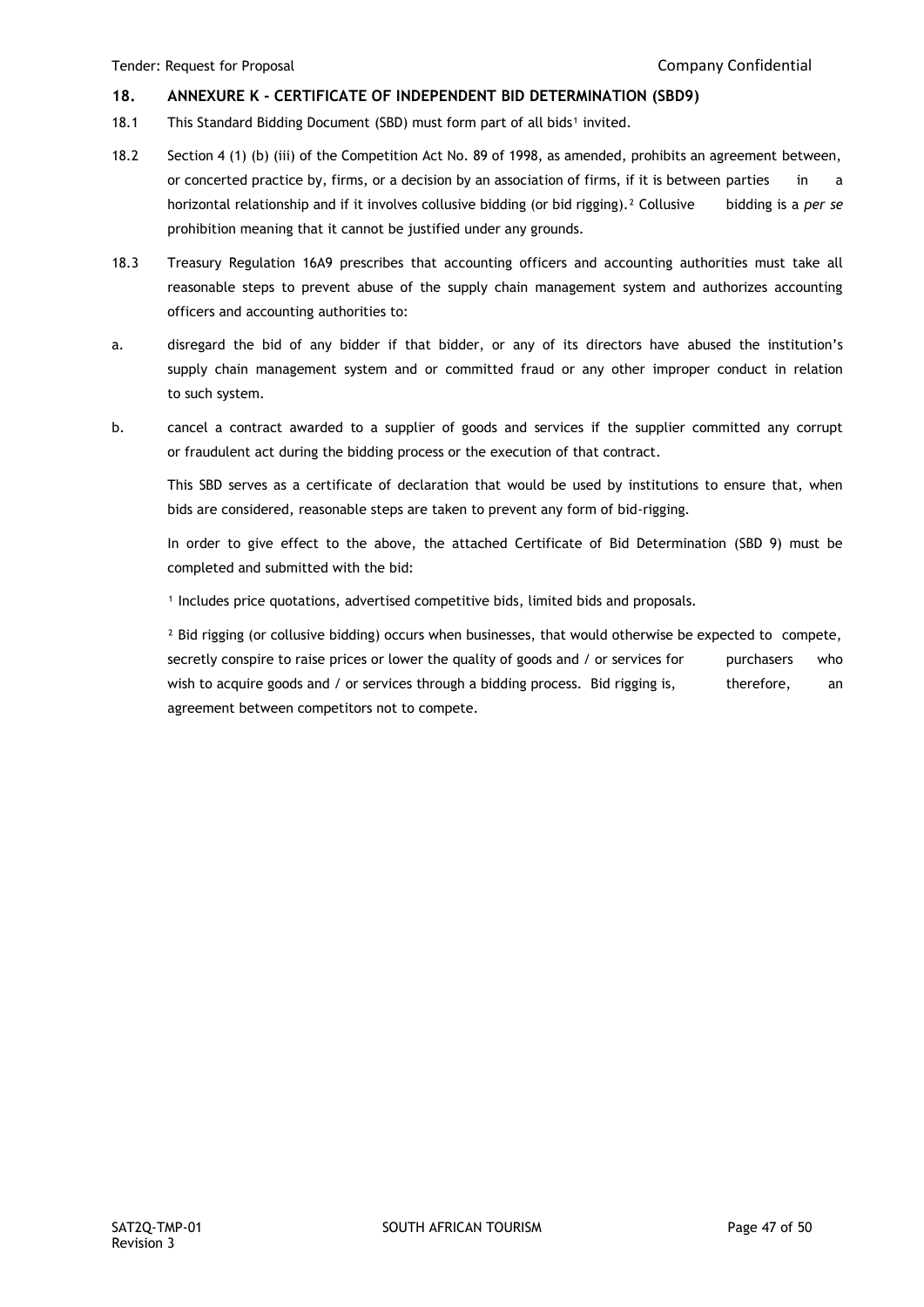### **19. CERTIFICATE OF INDEPENDENT BID DETERMINATION (SBD9)**

I, the undersigned, in submitting the accompanying bid:

...................................................................................................................................

(Bid number and Description)

in response to the invitation for the bid made by:

#### **SOUTH AFRICAN TOURISM**

do hereby make the following statements that I certify to be true and complete in every respect:

I certify, on behalf of: …………………………………………………………………………………………………………………that:

(Name of Bidder)

- 19.1 I have read and I understand the contents of this Certificate;
- 19.2 I understand that the accompanying bid will be disqualified if this Certificate is found not to be true and complete in every respect;
- 19.3 I am authorized by the bidder to sign this Certificate, and to submit the accompanying bid, on behalf of the bidder;
- 19.4 Each person whose signature appears on the accompanying bid has been authorized by the bidder to determine the terms of, and to sign the bid, on behalf of the bidder;
- 19.5 For the purposes of this Certificate and the accompanying bid, I understand that the word "competitor" shall include any individual or organization, other than the bidder, whether or not affiliated with the bidder, who:
- (a) has been requested to submit a bid in response to this bid invitation;
- (b) could potentially submit a bid in response to this bid invitation, based on their qualifications, abilities or experience; and
- (c) provides the same goods and services as the bidder and/or is in the same line of business as the bidder.
- 19.6 The bidder has arrived at the accompanying bid independently from, and without consultation, communication, agreement or arrangement with any competitor. However communication between partners in a joint venture or consortium<sup>3</sup> will not be construed as collusive bidding.
- 19.7 In particular, without limiting the generality of paragraphs 6 above, there has been no consultation, communication, agreement or arrangement with any competitor regarding:
- (a) prices;
- (b) geographical area where product or service will be rendered (market allocation)
- (c) methods, factors or formulas used to calculate prices;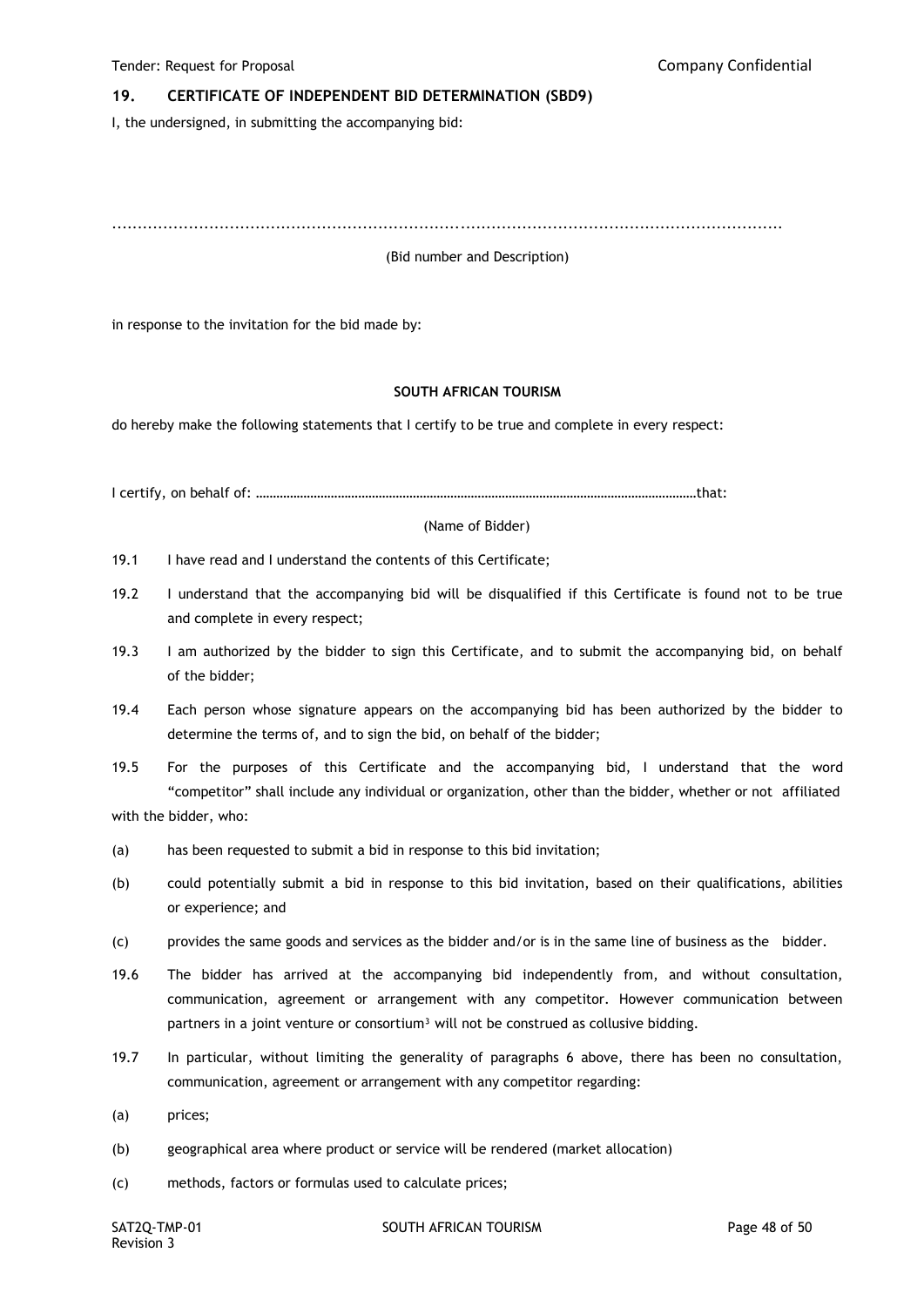Tender: Request for Proposal Company Confidential

- (d) the intention or decision to submit or not to submit, a bid;
- (e) the submission of a bid which does not meet the specifications and conditions of the bid; or
- (f) bidding with the intention not to win the bid.
- 19.8 In addition, there have been no consultations, communications, agreements or arrangements with any competitor regarding the quality, quantity, specifications and conditions or delivery particulars of the products or services to which this bid invitation relates.
- 19.9 The terms of the accompanying bid have not been, and will not be, disclosed by the bidder, directly or indirectly, to any competitor, prior to the date and time of the official bid opening or of the awarding of the contract.

<sup>3</sup> Joint venture or Consortium means an association of persons for the purpose of combining their expertise, property, capital, efforts, skill and knowledge in an activity for the execution of a contract.

19.10 I am aware that, in addition and without prejudice to any other remedy provided to combat any restrictive practices related to bids and contracts, bids that are suspicious will be reported to the Competition Commission for investigation and possible imposition of administrative penalties in terms of section 59 of the Competition Act No 89 of 1998 and or may be reported to the National Prosecuting Authority (NPA) for criminal investigation and or may be restricted from conducting business

with the public sector for a period not exceeding ten (10) years in terms of the Prevention and Combating of Corrupt Activities Act No 12 of 2004 or any other applicable legislation.

……………………………………………………………………… …………………………………………………………..

Signature Date

Position **Name of bidder Name of bidder** 

……………..………………………………………………………… ………………………………………………………..…..